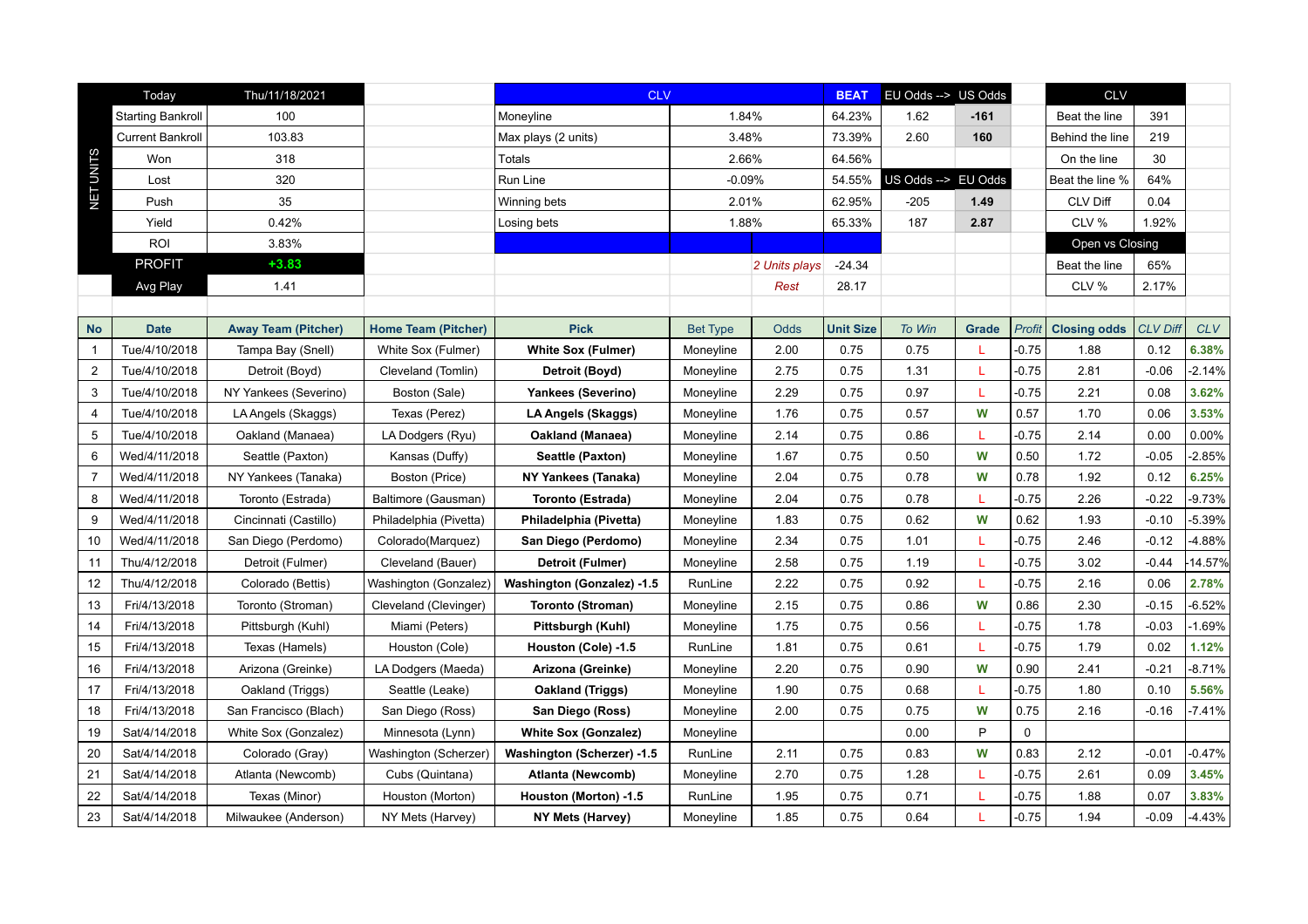| 24 | Sat/4/14/2018 | San Francisco (Holland)  | San Diego (Richard)    | San Diego (Richard)        | Moneyline | 1.91 | 0.75 | 0.68 | W | 0.68        | 1.93 | $-0.02$ | $-1.04%$ |
|----|---------------|--------------------------|------------------------|----------------------------|-----------|------|------|------|---|-------------|------|---------|----------|
| 25 | Sat/4/14/2018 | Pittsburgh (Taillon)     | Miami (Richards)       | Pittsburgh (Taillon)       | Moneyline | 1.63 | 0.75 | 0.47 | W | 0.47        | 1.54 | 0.09    | 5.52%    |
| 26 | Sat/4/14/2018 | Toronto (Garcia)         | Cleveland (Kluber)     | Toronto (Garcia)           | Moneyline |      |      | 0.00 | P | $\mathbf 0$ |      |         |          |
| 27 | Sat/4/14/2018 | Oakland (Graveman)       | Seattle (Gonzales)     | Seattle (Gonzales)         | Moneyline | 1.90 | 0.75 | 0.68 | W | 0.68        | 1.95 | $-0.05$ | $-2.56%$ |
| 28 | Sun/4/15/2018 | Arizona (Godley)         | LA Dodgers (Kershaw)   | Arizona (Godley)           | Moneyline | 2.97 | 0.75 | 1.48 | L | $-0.75$     | 2.90 | 0.07    | 2.41%    |
| 29 | Sun/4/15/2018 | Atlanta (Teheran)        | Cubs (Chatwood)        | Atlanta (Teheran)          | Moneyline |      |      | 0.00 | P | 0           |      |         |          |
| 30 | Mon/4/16/2018 | Colorado (Marquez)       | Pittsburgh (Brault)    | Pittsburgh (Brault)        | Moneyline | 1.78 | 0.75 | 0.59 | L | $-0.75$     | 1.78 | 0.00    | 0.00%    |
| 31 | Mon/4/16/2018 | Houston (Keuchel)        | Seattle (Paxton)       | Seattle (Paxton)           | Moneyline | 2.11 | 0.75 | 0.83 | W | 0.83        | 1.99 | 0.12    | 6.03%    |
| 32 | Mon/4/16/2018 | White Sox (Lopez)        | Oakland (Mengden)      | <b>Over 8.5</b>            | Totals    | 2.03 | 0.75 | 0.77 | W | 0.77        | 2.00 | 0.03    | 1.50%    |
| 33 | Mon/4/16/2018 | Philadelphia (Nola)      | Atlanta (Teheran)      | Atlanta (Teheran)          | Moneyline | 2.17 | 0.75 | 0.88 | W | 0.88        | 2.12 | 0.05    | 2.36%    |
| 34 | Tue/4/17/2018 | Colorado (Bettis)        | Pittsburgh (Williams)  | Pittsburgh (Williams)      | Moneyline | 1.74 | 0.75 | 0.56 | L | $-0.75$     | 1.73 | 0.01    | 0.58%    |
| 35 | Tue/4/17/2018 | Philadelphia (Pivetta)   | Atlanta (Foltynewicz)  | Atlanta (Foltynewicz)      | Moneyline | 1.97 | 0.75 | 0.73 | L | $-0.75$     | 1.97 | 0.00    | 0.00%    |
| 36 | Tue/4/17/2018 | San Francisco (Cueto)    | Arizona (Corbin)       | Arizona (Corbin)           | Moneyline | 1.75 | 0.75 | 0.56 | W | 0.56        | 1.66 | 0.09    | 5.42%    |
| 37 | Tue/4/17/2018 | Boston (Price)           | LA Angels (Ohtani)     | LA Angels (Ohtani)         | Moneyline | 1.65 | 0.75 | 0.49 | L | $-0.75$     | 1.64 | 0.01    | 0.61%    |
| 38 | Tue/4/17/2018 | Houston (Mcullers)       | Seattle (Miranda)      | Seattle (Miranda)          | Moneyline | 2.59 | 0.75 | 1.19 | L | $-0.75$     | 2.75 | $-0.16$ | $-5.82%$ |
| 39 | Tue/4/17/2018 | Cleveland (Kluber)       | Minnesota (Odorizzi)   | Minnesota (Odorizzi)       | Moneyline | 2.71 | 0.75 | 1.28 | L | $-0.75$     | 2.80 | $-0.09$ | $-3.21%$ |
| 40 | Wed/4/18/2018 | Colorado (Freeland)      | Pittsburgh (Kuhl)      | Pittsburgh (Kuhl)          | Moneyline | 1.86 | 1.00 | 0.86 | W | 0.86        | 1.82 | 0.04    | 2.20%    |
| 41 | Wed/4/18/2018 | Cleveland (Carrasco)     | Minnesota (Berrios)    | <b>Minnesota (Berrios)</b> | Moneyline | 2.11 | 1.00 | 1.11 | W | 1.11        | 2.06 | 0.05    | 2.43%    |
| 42 | Wed/4/18/2018 | San Francisco (Stratton) | Arizona (Ray)          | Arizona (Ray)              | Moneyline | 1.71 | 0.75 | 0.53 | L | $-0.75$     | 1.63 | 0.08    | 4.91%    |
| 43 | Wed/4/18/2018 | Cincinnati (Mahle)       | Milwaukee (Davies)     | <b>Milwaukee (Davies)</b>  | Moneyline | 1.69 | 0.75 | 0.52 | W | 0.52        | 1.75 | $-0.06$ | $-3.43%$ |
| 44 | Wed/4/18/2018 | St Louis (Weaver)        | Cubs (Lester)          | St Louis (Weaver)          | Moneyline |      |      | 0.00 | P | 0           |      |         |          |
| 45 | Wed/4/18/2018 | Cincinnati (Mahle)       | Milwaukee (Davies)     | Under 9                    | Totals    | 1.95 | 0.75 | 0.71 | W | 0.71        | 1.98 | $-0.03$ | $-1.52%$ |
| 46 | Wed/4/18/2018 | Texas (Hamels)           | Tampa Bay (Faria)      | Texas (Hamels)             | Moneyline | 2.03 | 0.75 | 0.77 | L | $-0.75$     | 1.80 | 0.23    | 12.78%   |
| 47 | Thu/4/19/2018 | Baltimore (Cobb)         | Detroit (Zimmermann)   | Detroit (Zimmermann)       | Moneyline | 2.07 | 0.75 | 0.80 | W | 0.80        | 2.12 | $-0.05$ | $-2.36%$ |
| 48 | Thu/4/19/2018 | St Louis (Weaver)        | Cubs (Lester)          | St Louis (Weaver)          | Moneyline | 2.02 | 0.75 | 0.77 | L | $-0.75$     | 2.12 | $-0.10$ | $-4.72%$ |
| 49 | Thu/4/19/2018 | Pittsburgh (Taillon)     | Philadelphia (Arrieta) | Pittsburgh (Taillon)       | Moneyline | 2.00 | 1.00 | 1.00 | L | $-1.00$     | 1.84 | 0.16    | 8.70%    |
| 50 | Thu/4/19/2018 | Houston (Morton)         | Seattle (Gonzales)     | Seattle (Gonzales)         | Moneyline | 2.58 | 0.75 | 1.19 | L | $-0.75$     | 2.63 | $-0.05$ | $-1.90%$ |
| 51 | Thu/4/19/2018 | Boston (Rodriguez)       | LA Angels (Tropeano)   | <b>Over 8.5</b>            | Totals    | 1.93 | 0.75 | 0.70 | W | 0.70        | 2.05 | $-0.12$ | $-5.66%$ |
| 52 | Thu/4/19/2018 | San Francisco (Blach)    | Arizona (Greinke)      | Arizona (Greinke) -1.5     | RunLine   | 2.19 | 0.75 | 0.89 | W | 0.89        | 2.25 | $-0.06$ | $-2.67%$ |
| 53 | Fri/4/20/2018 | Cleveland (Bauer)        | Baltimore (Bundy)      | <b>Baltimore (Bundy)</b>   | Moneyline | 2.09 | 1.00 | 1.09 | W | 1.09        | 2.12 | $-0.03$ | $-1.42%$ |
| 54 | Fri/4/20/2018 | Kansas (Junis)           | Detroit (Fulmer)       | Detroit (Fulmer)           | Moneyline |      |      | 0.00 | P | 0           |      |         |          |
| 55 | Fri/4/20/2018 | Kansas (Hammel)          | Detroit (Norris)       | Detroit (Norris)           | Moneyline |      |      | 0.00 | P | 0           |      |         |          |
| 56 | Fri/4/20/2018 | Seattle (Hernandez)      | Texas (Minor)          | Seattle (Hernandez)        | Moneyline | 2.10 | 1.00 | 1.10 | W | 1.10        | 2.15 | $-0.05$ | $-2.33%$ |
| 57 | Fri/4/20/2018 | NY Mets (Syndergaard)    | Atlanta (Newcomb)      | Atlanta (Newcomb)          | Moneyline | 2.28 | 0.75 | 0.96 | L | $-0.75$     | 2.28 | 0.00    | $0.00\%$ |
| 58 | Fri/4/20/2018 | Cubs (Hendricks)         | Colorado (Gray)        | <b>Cubs (Hendricks)</b>    | Moneyline | 2.02 | 0.75 | 0.77 | W | 0.77        | 1.95 | 0.07    | 3.59%    |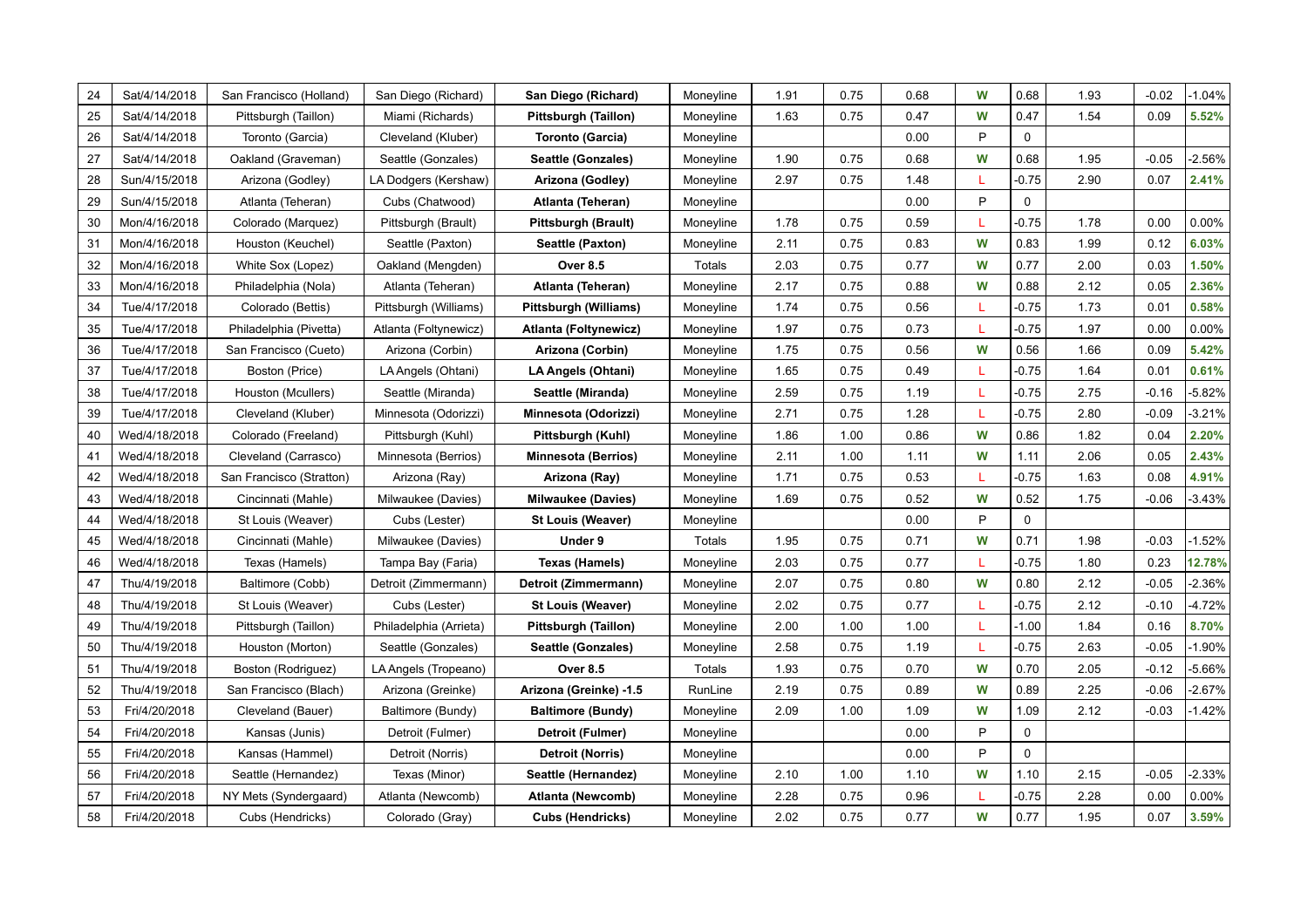| 59 | Sat/4/21/2018 | Kansas (Duffy)        | Detroit (Fiers)       | Detroit (Fiers)            | Moneyline | 1.85 | 0.75 | 0.64 | W | 0.64        | 1.88 | $-0.03$ | $-1.38%$ |
|----|---------------|-----------------------|-----------------------|----------------------------|-----------|------|------|------|---|-------------|------|---------|----------|
| 60 | Sat/4/21/2018 | Cincinnati (Bailey)   | St Louis (Martinez)   | St Louis (Martinez) -1.5   | RunLine   | 1.98 | 1.00 | 0.98 | L | $-1.00$     | 2.07 | $-0.09$ | $-4.35%$ |
| 61 | Sat/4/21/2018 | Cleveland (Clevinger) | Baltimore (Tillman)   | <b>Baltimore (Tillman)</b> | Moneyline | 2.65 | 0.75 | 1.24 | L | $-0.75$     | 2.83 | $-0.18$ | $-6.36%$ |
| 62 | Sat/4/21/2018 | Cubs (Darvish)        | Colorado (Andeson)    | Cubs (Darvish)             | Moneyline | 1.72 | 1.00 | 0.72 | L | $-1.00$     | 1.76 | $-0.04$ | $-2.33%$ |
| 63 | Sat/4/21/2018 | Pittsburgh (Brault)   | Philadelphia (Nola)   | Over 8                     | Totals    | 2.05 | 0.75 | 0.79 | P | $\mathbf 0$ | 1.92 | 0.13    | 6.77%    |
| 64 | Sat/4/21/2018 | Seattle (Paxton)      | Texas (Colon)         | Under 9                    | Totals    | 2.00 | 0.75 | 0.75 | L | $-0.75$     | 1.80 | 0.20    | 11.11%   |
| 65 | Sun/4/22/2018 | NY Mets (Wheeler)     | Atlanta (Foltynewicz) | Atlanta (Foltynewicz)      | Moneyline | 1.93 |      | 0.00 | P | $\mathbf 0$ |      |         |          |
| 66 | Sun/4/22/2018 | Cincinnati (Castillo) | St Louis (Mikolas)    | St Louis (Mikolas)         | Moneyline | 1.69 | 0.75 | 0.52 | W | 0.52        | 1.68 | 0.01    | 0.60%    |
| 67 | Sun/4/22/2018 | Cubs (Quintana)       | Colorado (Marquez)    | <b>Cubs (Quintana)</b>     | Moneyline | 1.88 | 0.75 | 0.66 | W | 0.66        | 1.93 | $-0.05$ | $-2.59%$ |
| 68 | Sun/4/22/2018 | Boston (Price)        | Oakland (Mengden)     | Oakland (Mengden)          | Moneyline | 2.32 | 0.75 | 0.99 | W | 0.99        | 2.15 | 0.17    | 7.91%    |
| 69 | Sun/4/22/2018 | San Diego (Lucchesi)  | Arizona (Corbin)      | San Diego (Lucchesi)       | Moneyline | 2.65 | 0.75 | 1.24 | L | $-0.75$     | 2.36 | 0.29    | 12.29%   |
| 70 | Sun/4/22/2018 | Boston (Price)        | Oakland (Mengden)     | <b>Over 8.5</b>            | Totals    | 1.95 | 0.75 | 0.71 | L | $-0.75$     | 1.94 | 0.01    | 0.52%    |
| 71 | Sun/4/22/2018 | San Diego (Lucchesi)  | Arizona (Corbin)      | Under 7.5                  | Totals    | 1.92 | 0.75 | 0.69 | W | 0.69        | 1.71 | 0.21    | 12.28%   |
| 72 | Mon/4/23/2018 | Cleveland (Carrasco)  | Baltimore (Gausman)   | <b>Baltimore (Gausman)</b> | Moneyline | 2.70 | 1.49 | 2.53 | L | $-1.49$     | 2.66 | 0.04    | 1.50%    |
| 73 | Mon/4/23/2018 | Oakland (Cahill)      | Texas (Moore)         | Oakland (Cahill)           | Moneyline | 1.77 | 1.72 | 1.32 | W | 1.32        | 1.87 | $-0.10$ | $-5.35%$ |
| 74 | Mon/4/23/2018 | Atlanta (Foltynewicz) | Cincinnati (Romano)   | Atlanta (Foltynewicz)      | Moneyline | 1.79 | 2.00 | 1.58 | L | $-2.00$     | 1.85 | $-0.06$ | $-3.24%$ |
| 75 | Tue/4/24/2018 | Minnesota (Berrios)   | NY Yankees (Sabathia) | NY Yankees (Sabathia)      | Moneyline | 1.77 | 1.90 | 1.46 | W | 1.46        | 1.68 | 0.09    | 5.36%    |
| 76 | Tue/4/24/2018 | Atlanta (Mccarthy)    | Cincinnati (Mahle)    | <b>Atlanta (Mccarthy)</b>  | Moneyline | 1.85 | 2.00 | 1.70 | L | $-2.00$     | 1.93 | $-0.08$ | $-4.15%$ |
| 77 | Tue/4/24/2018 | Boston (Porcello)     | Toronto (Happ)        | <b>Toronto (Happ)</b>      | Moneyline | 2.00 | 1.74 | 1.74 | W | 1.74        | 1.87 | 0.13    | 6.95%    |
| 78 | Tue/4/24/2018 | Oakland (Triggs)      | Texas (Hamels)        | Oakland (Triggs)           | Moneyline | 1.92 | 1.04 | 0.96 | W | 0.96        | 2.06 | $-0.14$ | $-6.80%$ |
| 79 | Tue/4/24/2018 | Milwaukee (Davies)    | Kansas (Kennedy)      | <b>Milwaukee (Davies)</b>  | Moneyline | 1.81 | 1.09 | 0.88 | W | 0.88        | 1.78 | 0.03    | 1.69%    |
| 80 | Wed/4/25/2018 | San Diego (Ross)      | Colorado (Gray)       | San Diego (Ross)           | Moneyline | 2.40 | 2.00 | 2.80 | L | $-2.00$     | 2.53 | $-0.13$ | $-5.14%$ |
| 81 | Wed/4/25/2018 | NY Mets (Matz)        | St Louis (Wacha)      | NY Mets (Matz)             | Moneyline | 2.34 | 1.32 | 1.77 | L | $-1.32$     | 2.25 | 0.09    | 4.00%    |
| 82 | Wed/4/25/2018 | Oakland (Graveman)    | Texas (Fister)        | Oakland (Graveman)         | Moneyline | 1.91 | 1.73 | 1.57 | L | $-1.73$     | 1.96 | $-0.05$ | $-2.60%$ |
| 83 | Wed/4/25/2018 | Cubs (Lester)         | Cleveland (Bauer)     | Cubs (Lester)              | Moneyline | 2.17 | 2.00 | 2.34 | L | $-2.00$     | 2.25 | $-0.08$ | $-3.56%$ |
| 84 | Wed/4/25/2018 | San Diego (Ross)      | Colorado (Gray)       | Under 10                   | Totals    | 1.95 | 1.00 | 0.95 | W | 0.95        | 1.84 | 0.11    | 6.09%    |
| 85 | Thu/4/26/2018 | Seattle (Paxton)      | Cleveland (Clevinger) | Seattle (Paxton)           | Moneyline | 1.99 | 2.00 | 1.98 | W | 1.98        | 2.01 | $-0.02$ | $-1.00%$ |
| 86 | Thu/4/26/2018 | Atlanta (Newcomb)     | Cincinnati (Bailey)   | Atlanta (Newcomb)          | Moneyline | 1.76 | 1.17 | 0.89 | W | 0.89        | 1.78 | $-0.02$ | $-1.12%$ |
| 87 | Thu/4/26/2018 | Tampa Bay (Archer)    | Baltimore (Bundy)     | Tampa Bay (Archer)         | Moneyline | 2.11 | 1.03 | 1.14 | W | 1.14        | 2.23 | $-0.12$ | $-5.38%$ |
| 88 | Fri/4/27/2018 | Atlanta (Teheran)     | Philadelphia (Nola)   | Atlanta (Teheran)          | Moneyline | 2.52 | 1.37 | 2.08 | L | $-1.37$     | 2.56 | $-0.04$ | $-1.56%$ |
| 89 | Fri/4/27/2018 | Colorado (Andeson)    | Miami (Urena)         | Miami (Urena)              | Moneyline | 2.26 | 1.96 | 2.47 | L | $-1.96$     | 2.15 | 0.11    | 5.12%    |
| 90 | Fri/4/27/2018 | Detroit (Fiers)       | Baltimore (Tillman)   | Detroit (Fiers)            | Moneyline | 1.96 | 2.00 | 1.92 | L | $-2.00$     | 2.08 | $-0.12$ | $-5.77%$ |
| 91 | Fri/4/27/2018 | Tampa Bay (Snell)     | Boston (Pomeranz)     | Tampa Bay (Snell)          | Moneyline | 2.51 | 1.59 | 2.40 | W | 2.40        | 2.37 | 0.14    | 5.91%    |
| 92 | Fri/4/27/2018 | Oakland (Manaea)      | Houston (Keuchel)     | Oakland (Manaea)           | Moneyline | 2.51 | 1.63 | 2.46 | W | 2.46        | 2.65 | $-0.14$ | $-5.28%$ |
| 93 | Fri/4/27/2018 | Texas (Minor)         | Toronto (Stroman)     | Under 9                    | Totals    | 1.87 | 1.00 | 0.87 | L | $-1.00$     | 1.88 | $-0.01$ | $-0.53%$ |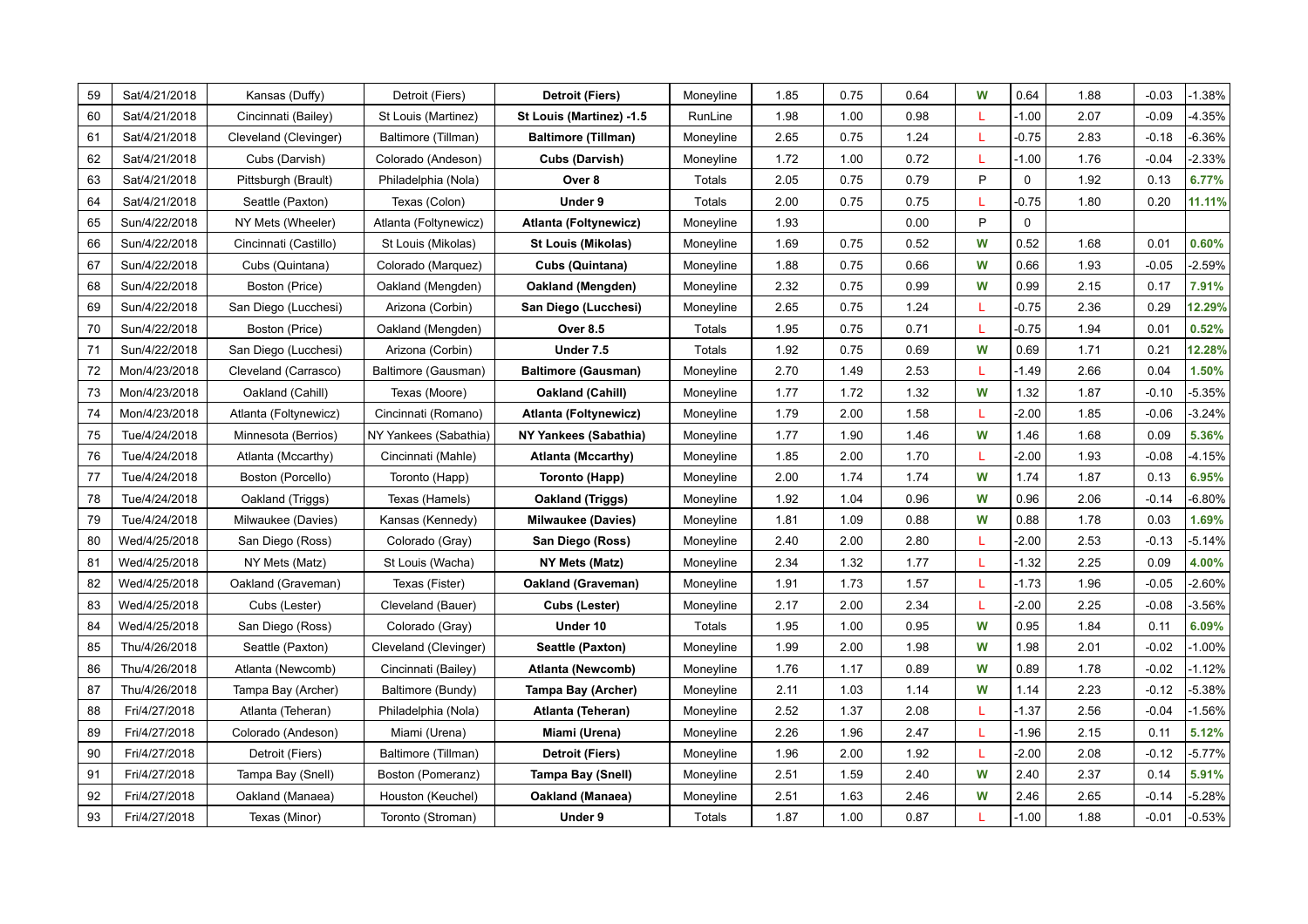| 94  | Sat/4/28/2018 | Arizona (Corbin)      | Washington (Hellickson) | Arizona (Corbin)            | Moneyline | 1.79 | 1.53 | 1.21 | W | 1.21    | 1.78 | 0.01    | 0.56%    |
|-----|---------------|-----------------------|-------------------------|-----------------------------|-----------|------|------|------|---|---------|------|---------|----------|
| 95  | Sat/4/28/2018 | Colorado (Marquez)    | Miami (Smith)           | Miami (Smith)               | Moneyline |      |      | 0.00 | P | 0       |      |         |          |
| 96  | Sat/4/28/2018 | NY Mets (Vargas)      | San Diego (Lucchesi)    | San Diego (Lucchesi)        | Moneyline | 1.80 | 1.18 | 0.94 | W | 0.94    | 1.71 | 0.09    | 5.26%    |
| 97  | Sat/4/28/2018 | Seattle (Leake)       | Cleveland (Carrasco)    | Seattle (Leake)             | Moneyline | 3.06 | 1.00 | 2.06 | W | 2.06    | 3.06 | 6       | 0.00%    |
| 98  | Sat/4/28/2018 | NY Yankees (Tanaka)   | LA Angels (Richards)    | NY Yankees (Tanaka)         | Moneyline | 1.99 | 2.00 | 1.98 | W | 1.98    | 1.94 | 0.05    | 2.58%    |
| 99  | Sun/4/29/2018 | Arizona (Ray)         | Washington (Gonzalez)   | Arizona (Ray)               | Moneyline | 2.09 | 1.46 | 1.59 | L | $-1.46$ | 2.07 | 0.02    | 0.97%    |
| 100 | Sun/4/29/2018 | Cardinals (Weaver)    | Pittsburgh (Kingham)    | Pittsburgh (Kingham)        | Moneyline | 2.29 | 1.43 | 1.84 | W | 1.84    | 2.11 | 0.18    | 8.53%    |
| 101 | Sun/4/29/2018 | Seattle (Gonzales)    | Cleveland (Tomlin)      | Seattle (Gonzales)          | Moneyline | 2.06 | 2.00 | 2.12 | W | 2.12    | 2.01 | 0.05    | 2.49%    |
| 102 | Sun/4/29/2018 | Oakland (Cahill)      | Houston (Cole)          | Oakland (Cahill)            | Moneyline | 3.01 | 1.00 | 2.01 | L | $-1.00$ | 2.83 | 0.18    | 6.36%    |
| 103 | Sun/4/29/2018 | NY Yankees (Sabathia) | LA Angels (Skaggs)      | NY Yankees (Sabathia)       | Moneyline | 2.12 | 2.00 | 2.24 | W | 2.24    | 2.15 | $-0.03$ | $-1.40%$ |
| 104 | Mon/4/30/2018 | Milwaukee (Chacin)    | Cincinnati (Finnegan)   | Cincinnati (Finnegan)       | Moneyline | 2.10 | 1.52 | 1.67 | L | $-1.52$ | 2.04 | 0.06    | 2.94%    |
| 105 | Mon/4/30/2018 | Texas (Hamels)        | Cleveland (Bauer)       | Texas (Hamels)              | Moneyline | 2.62 | 1.25 | 2.03 | L | $-1.25$ | 2.59 | 0.03    | 1.16%    |
| 106 | Tue/5/01/2018 | Atlanta (Newcomb)     | NY Mets (Syndergaard)   | Atlanta (Newcomb)           | Moneyline |      |      | 0.00 | P | 0       |      |         |          |
| 107 | Tue/5/01/2018 | Milwaukee (Anderson)  | Cincinnati (Bailey)     | Cincinnati (Bailey)         | Moneyline | 2.04 | 1.20 | 1.25 | L | $-1.20$ | 2.07 | $-0.03$ | $-1.45%$ |
| 108 | Tue/5/01/2018 | Texas (Fister)        | Cleveland (Clevinger)   | Texas (Fister)              | Moneyline | 2.65 | 1.08 | 1.78 | W | 1.78    | 2.75 | $-0.10$ | $-3.64%$ |
| 109 | Tue/5/01/2018 | Colorado (Gray)       | Cubs (Hendricks)        | <b>Cubs (Hendricks)</b>     | Moneyline | 1.61 | 1.61 | 0.98 | L | $-1.61$ | 1.65 | $-0.04$ | $-2.42%$ |
| 110 | Tue/5/01/2018 | White Sox (Shields)   | St Louis (Wacha)        | <b>White Sox (Shields)</b>  | Moneyline | 3.05 | 1.00 | 2.05 | L | $-1.00$ | 3.10 | $-0.05$ | $-1.61%$ |
| 111 | Tue/5/01/2018 | Tampa Bay (Archer)    | Detroit (Boyd)          | Tampa Bay (Archer)          | Moneyline | 1.69 | 1.42 | 0.98 | L | $-1.42$ | 1.65 | 0.04    | 2.42%    |
| 112 | Tue/5/01/2018 | Toronto (Estrada)     | Minnesota (Gibson)      | Toronto (Estrada)           | Moneyline | 2.28 | 1.14 | 1.46 | W | 1.46    | 2.15 | 0.13    | 6.05%    |
| 113 | Tue/5/01/2018 | Oakland (Triggs)      | Seattle (Hernandez)     | Oakland (Triggs)            | Moneyline | 2.05 | 1.34 | 1.41 | L | $-1.34$ | 2.03 | 0.02    | 0.99%    |
| 114 | Wed/5/02/2018 | Pittsburgh (Nova)     | Washington (Strasburg)  | Pittsburgh (Nova)           | Moneyline | 2.80 | 1.43 | 2.57 | L | $-1.43$ | 2.73 | 0.07    | 2.56%    |
| 115 | Wed/5/02/2018 | Atlanta (Newcomb)     | NY Mets (deGrom)        | Atlanta (Newcomb)           | Moneyline | 2.65 | 1.23 | 2.03 | W | 2.03    | 2.38 | 0.27    | 11.34%   |
| 116 | Wed/5/02/2018 | LA Dodgers (Ryu)      | Arizona (Godley)        | LA Dodgers (Ryu)            | Moneyline | 2.20 | 1.40 | 1.68 | W | 1.68    | 1.98 | 0.22    | 11.11%   |
| 117 | Wed/5/02/2018 | Tampa Bay (Snell)     | Detroit (Fulmer)        | Tampa Bay (Snell)           | Moneyline | 1.94 | 1.41 | 1.33 | L | $-1.41$ | 1.81 | 0.13    | 7.18%    |
| 118 | Wed/5/02/2018 | NY Yankees (Severino) | Houston (Keuchel)       | <b>NY Yankees (Sevrino)</b> | Moneyline | 2.02 | 1.30 | 1.33 | W | 1.33    | 1.81 | 0.21    | 11.60%   |
| 119 | Wed/5/02/2018 | White Sox (Giolito)   | St Louis (Martinez)     | <b>Over 8.5</b>             | Totals    | 1.91 | 1.00 | 0.91 | L | $-1.00$ | 1.64 | 0.27    | 16.40%   |
| 120 | Thu/5/03/2018 | Toronto (Garcia)      | Cleveland (Carrasco)    | <b>Toronto (Garcia)</b>     | Moneyline | 2.79 | 2.00 | 3.58 | W | 3.58    | 2.61 | 0.18    | 6.90%    |
| 121 | Thu/5/03/2018 | Boston (Price)        | Texas (Minor)           | <b>Texas (Minor)</b>        | Moneyline | 2.25 | 1.43 | 1.79 | W | 1.79    | 2.38 | $-0.13$ | $-5.46%$ |
| 122 | Thu/5/03/2018 | Atlanta (Teheran)     | NY Mets (Vargas)        | <b>Over 8.5</b>             | Totals    | 1.85 | 1.00 | 0.85 | W | 0.85    | 1.68 | 0.17    | 10.12%   |
| 123 | Fri/5/04/2018 | Colorado (Marquez)    | NY Mets (Wheeler)       | NY Mets (Wheeler)           | Moneyline | 1.79 | 2.00 | 1.58 | L | $-2.00$ | 1.81 | $-0.02$ | $-1.10%$ |
| 124 | Fri/5/04/2018 | SF Giants (Stratton)  | Atlanta (Foltynewicz)   | Atlanta (Foltynewicz)       | Moneyline | 1.71 | 2.00 | 1.42 | L | $-2.00$ | 1.68 | 0.03    | 1.79%    |
| 125 | Fri/5/04/2018 | Baltimore (Cashner)   | Oakland (Mengden)       | Oakland (Mengden)           | Moneyline | 1.68 | 2.00 | 1.36 | W | 1.36    | 1.57 | 0.11    | 7.01%    |
| 126 | Fri/5/04/2018 | LA Angels (Richards)  | Seattle (Leake)         | Seattle (Leake)             | Moneyline | 2.20 | 1.80 | 2.16 | L | $-1.80$ | 2.04 | 0.16    | 7.84%    |
| 127 | Sat/5/05/2018 | Colorado (Bettis)     | NY Mets (Matz)          | NY Mets (Matz)              | Moneyline | 1.77 | 1.80 | 1.39 | L | $-1.80$ | 1.81 | $-0.04$ | $-2.21%$ |
| 128 | Sat/5/05/2018 | San Francisco (Blach) | Atlanta (Mccarthy)      | <b>Atlanta (Mccarthy)</b>   | Moneyline | 1.71 | 2.00 | 1.42 | L | $-2.00$ | 1.80 | $-0.09$ | $-5.00%$ |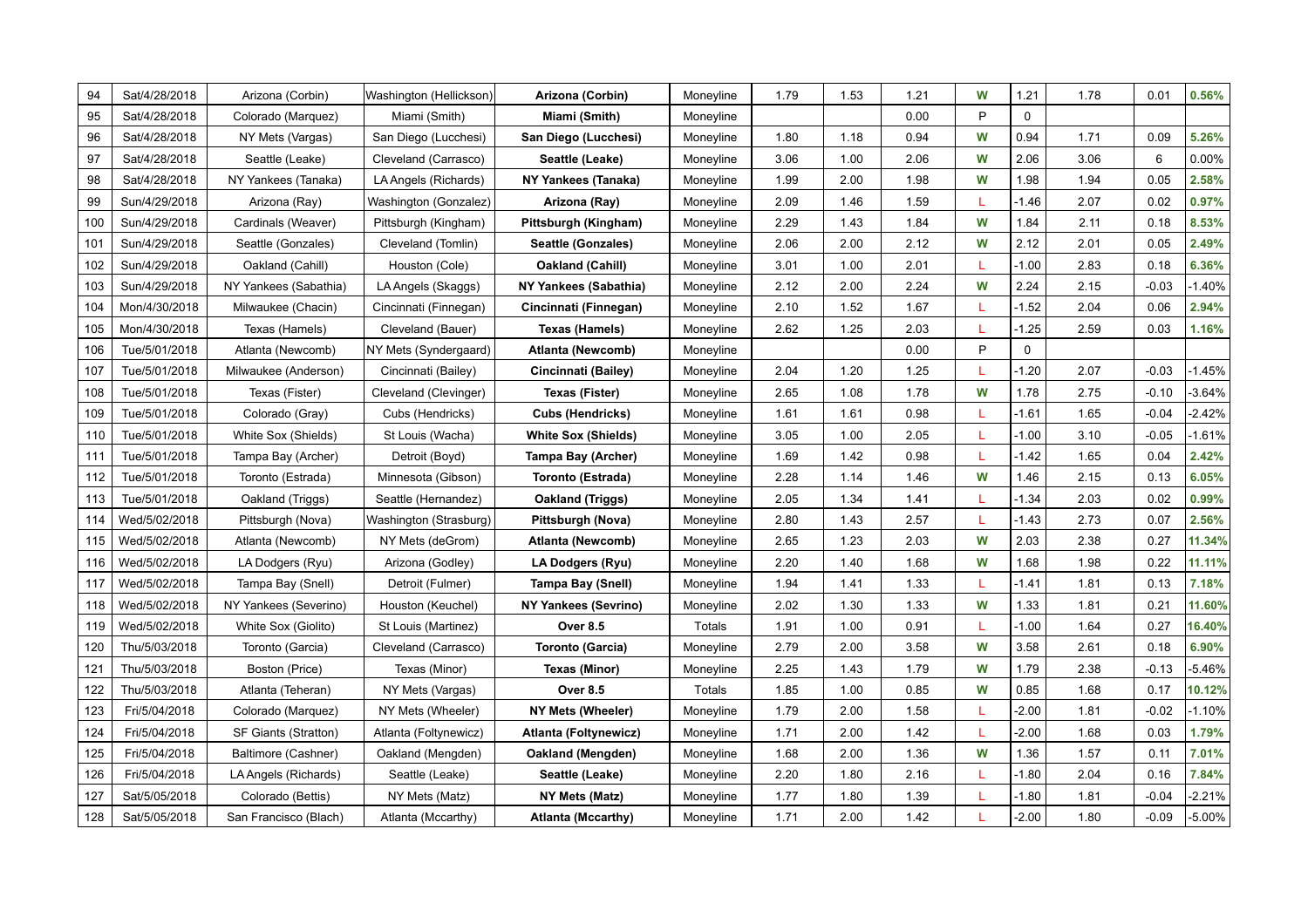| 129 | Sat/5/05/2018 | Boston (Rodriguez)         | Texas (Hamels)         | Texas (Hamels)            | Moneyline | 2.38 | 1.06 | 1.46 | L | $-1.06$     | 2.36 | 0.02    | 0.85%     |
|-----|---------------|----------------------------|------------------------|---------------------------|-----------|------|------|------|---|-------------|------|---------|-----------|
| 130 | Sat/5/05/2018 | Baltimore (Gausman)        | Oakland (Cahill)       | Oakland (Cahill)          | Moneyline | 1.67 | 2.00 | 1.34 | W | 1.34        | 1.70 | $-0.03$ | $-1.76%$  |
| 131 | Sat/5/05/2018 | LA Angels (Skaggs)         | Seattle (Gonzales)     | <b>Seattle (Gonzales)</b> | Moneyline | 2.05 | 2.00 | 2.10 | W | 2.10        | 1.95 | 0.10    | 5.13%     |
| 132 | Sat/5/05/2018 | Houston (Morton)           | Arizona (Greinke)      | Arizona (Greinke)         | Moneyline | 2.20 | 1.49 | 1.79 | W | 1.79        | 2.13 | 0.07    | 3.29%     |
| 133 | Sat/5/05/2018 | Miami (Smith)              | Cincinnati (Mahle)     | Under 9                   | Totals    | 1.98 | 1.00 | 0.98 | W | 0.98        | 1.83 | 0.15    | 8.20%     |
| 134 | Sat/5/05/2018 | Toronto (Sanchez)          | Tampa Bay (Faria)      | Over 8                    | Totals    | 1.91 | 1.00 | 0.91 | P | $\Omega$    | 2.02 | $-0.11$ | $-5.50%$  |
| 135 | Sat/5/05/2018 | Boston (Rodriguez)         | Texas (Hamels)         | Under 9.5                 | Totals    | 1.95 | 1.00 | 0.95 | L | $-1.00$     | 1.82 | 0.13    | 7.14%     |
| 136 | Sun/5/06/2018 | Pittsburgh (Kuhl)          | Milwaukee (Anderson)   | Pittsburgh (Kuhl)         | Moneyline | 2.31 | 1.87 | 2.45 | W | 2.45        | 2.11 | 0.20    | 9.48%     |
| 137 | Sun/5/06/2018 | LA Angels (Ohtani)         | Seattle (Hernandez)    | Seattle (Hernandez)       | Moneyline | 2.22 | 1.24 | 1.51 | L | $-1.24$     | 2.14 | 0.08    | 3.74%     |
| 138 | Tue/5/08/2018 | Washington (Hellickson)    | San Diego (Richard)    | San Diego (Richard)       | Moneyline | 2.25 | 1.45 | 1.81 | L | $-1.45$     | 2.09 | 0.16    | 7.66%     |
| 139 | Tue/5/08/2018 | Arizona (Godley)           | LA Dodgers (Hill)      | LA Dodgers (Hill)         | Moneyline | 1.77 | 1.28 | 0.99 | L | $-1.28$     | 1.85 | $-0.08$ | $-4.32%$  |
| 140 | Tue/5/08/2018 | Houston (Mccullers)        | Oakland (Manaea)       | Oakland (Manaea)          | Moneyline | 2.15 | 1.10 | 1.27 | L | $-1.10$     | 2.36 | $-0.21$ | $-8.90\%$ |
| 141 | Tue/5/08/2018 | Minnesota (Odorizzi)       | St Louis (Martinez)    | Minnesota (Odorizzi)      | Moneyline | 2.76 | 1.08 | 1.90 | W | 1.90        | 2.51 | 0.25    | 9.96%     |
| 142 | Tue/5/08/2018 | Pittsburgh (Nova)          | White Sox (Giolito)    | Pittsburgh (Nova)         | Moneyline | 1.75 | 1.59 | 1.19 | W | 1.19        | 1.73 | 0.02    | 1.16%     |
| 143 | Tue/5/08/2018 | LA Angels (Heaney)         | Colorado (Gray)        | LA Angels (Heaney)        | Moneyline | 2.29 | 2.00 | 2.58 | L | $-2.00$     | 2.10 | 0.19    | 9.05%     |
| 144 | Tue/5/08/2018 | LA Angels (Heaney)         | Colorado (Gray)        | <b>Under 10.5</b>         | Totals    | 1.95 | 1.00 | 0.95 | W | 0.95        | 1.98 | $-0.03$ | $-1.52%$  |
| 145 | Wed/5/09/2018 | Washington (Gonzalez)      | San Diego (Lucchesi)   | San Diego (Lucchesi)      | Moneyline | 2.15 | 1.15 | 1.32 | W | 1.32        | 2.17 | $-0.02$ | $-0.92%$  |
| 146 | Wed/5/09/2018 | Arizona (Corbin)           | LA Dodgers (Wood)      | LA Dodgers (Wood)         | Moneyline | 1.88 | 1.14 | 1.00 | W | 1.00        | 1.82 | 0.06    | 3.30%     |
| 147 | Wed/5/09/2018 | Detroit (Liriano)          | Texas (Colon)          | Texas (Colon)             | Moneyline | 1.86 | 1.09 | 0.94 | W | 0.94        | 1.61 | 0.25    | 15.53%    |
| 148 | Wed/5/09/2018 | LA Angels (Barria)         | Colorado (Anderson)    | LA Angels (Barria)        | Moneyline | 2.33 | 1.78 | 2.37 | W | 2.37        | 2.26 | 0.07    | 3.10%     |
| 149 | Wed/5/09/2018 | LA Angels (Barria)         | Colorado (Anderson)    | <b>Under 11.5</b>         | Totals    | 1.88 | 1.00 | 0.88 | W | 0.88        | 2.14 | $-0.26$ | 12.29%    |
| 150 | Wed/5/09/2018 | Atlanta (Teheran)          | Tampa Bay (Yarbrough)  | Over 8                    | Totals    | 1.95 | 1.00 | 0.95 | L | $-1.00$     | 1.88 | 0.07    | 3.72%     |
| 151 | Wed/5/09/2018 | Kansas (Skoglund)          | Baltimore (Cashner)    | Kansas (Skoglund)         | Moneyline | 2.20 | 1.00 | 1.20 | L | $-1.00$     | 2.08 | 0.12    | 5.77%     |
| 152 | Fri/5/11/2018 | NY Mets (Matz)             | Philadelphia (Arrieta) | NY Mets (Matz)            | Moneyline | 2.44 | 0.90 | 1.30 | W | 1.30        | 2.40 | 0.04    | 1.67%     |
| 153 | Fri/5/11/2018 | St Louis (Weaver)          | San Diego (Lauer)      | San Diego (Lauer)         | Moneyline | 2.34 | 1.77 | 2.37 | L | $-1.77$     | 2.28 | 0.06    | 2.63%     |
| 154 | Fri/5/11/2018 | Tampa Bay (Faria)          | Baltimore (Gasuman)    | Tampa Bay (Faria)         | Moneyline | 2.11 | 1.54 | 1.71 | L | $-1.54$     | 2.17 | $-0.06$ | $-2.76%$  |
| 155 | Fri/5/11/2018 | Seattle (Gonzales)         | Detroit (Boyd)         | Seattle (Gonzales)        | Moneyline |      |      | 0.00 | P | $\mathbf 0$ |      |         |           |
| 156 | Fri/5/11/2018 | White Sox (Fulmer)         | Cubs (Chatwood)        | <b>White Sox (Fulmer)</b> | Moneyline | 3.10 | 1.09 | 2.29 | L | $-1.09$     | 3.11 | $-0.01$ | $-0.32%$  |
| 157 | Fri/5/11/2018 | Boston (Sale)              | Toronto (Sanchez)      | Boston (Sale) -1.5        | RunLine   | 1.94 | 1.00 | 0.94 | L | $-1.00$     | 1.86 | 0.08    | 4.30%     |
| 158 | Sat/5/12/2018 | NY Mets (Syndergaard)      | Philadelphia (Eflin)   | Philadelphia (Eflin)      | Moneyline |      |      | 0.00 | P | 0           |      |         |           |
| 159 | Sat/5/12/2018 | San Francisco (Samardzija) | Pittsburgh (Kuhl)      | Pittsburgh (Kuhl)         | Moneyline | 1.78 | 2.00 | 1.56 | W | 1.56        | 1.83 | $-0.05$ | $-2.73%$  |
| 160 | Sat/5/12/2018 | Atlanta (Soroka)           | Miami (Garcia)         | Atlanta (Soroka)          | Moneyline | 1.78 | 2.00 | 1.56 | W | 1.56        | 1.74 | 0.04    | 2.30%     |
| 161 | Sat/5/12/2018 | St Louis (Wacha)           | San Diego (Ross)       | San Diego (Ross)          | Moneyline | 2.08 | 1.51 | 1.63 | W | 1.63        | 2.07 | 0.01    | 0.48%     |
| 162 | Sun/5/13/2018 | San Francisco (Holland)    | Pittsburgh (Nova)      | Pittsburgh (Nova)         | Moneyline | 1.71 | 2.00 | 1.42 | L | $-2.00$     | 1.67 | 0.04    | 2.40%     |
| 163 | Sun/5/13/2018 | St Louis (Wainwright)      | San Diego (Richard)    | San Diego (Richard)       | Moneyline | 2.15 | 1.39 | 1.60 | W | 1.60        | 2.13 | 0.02    | 0.94%     |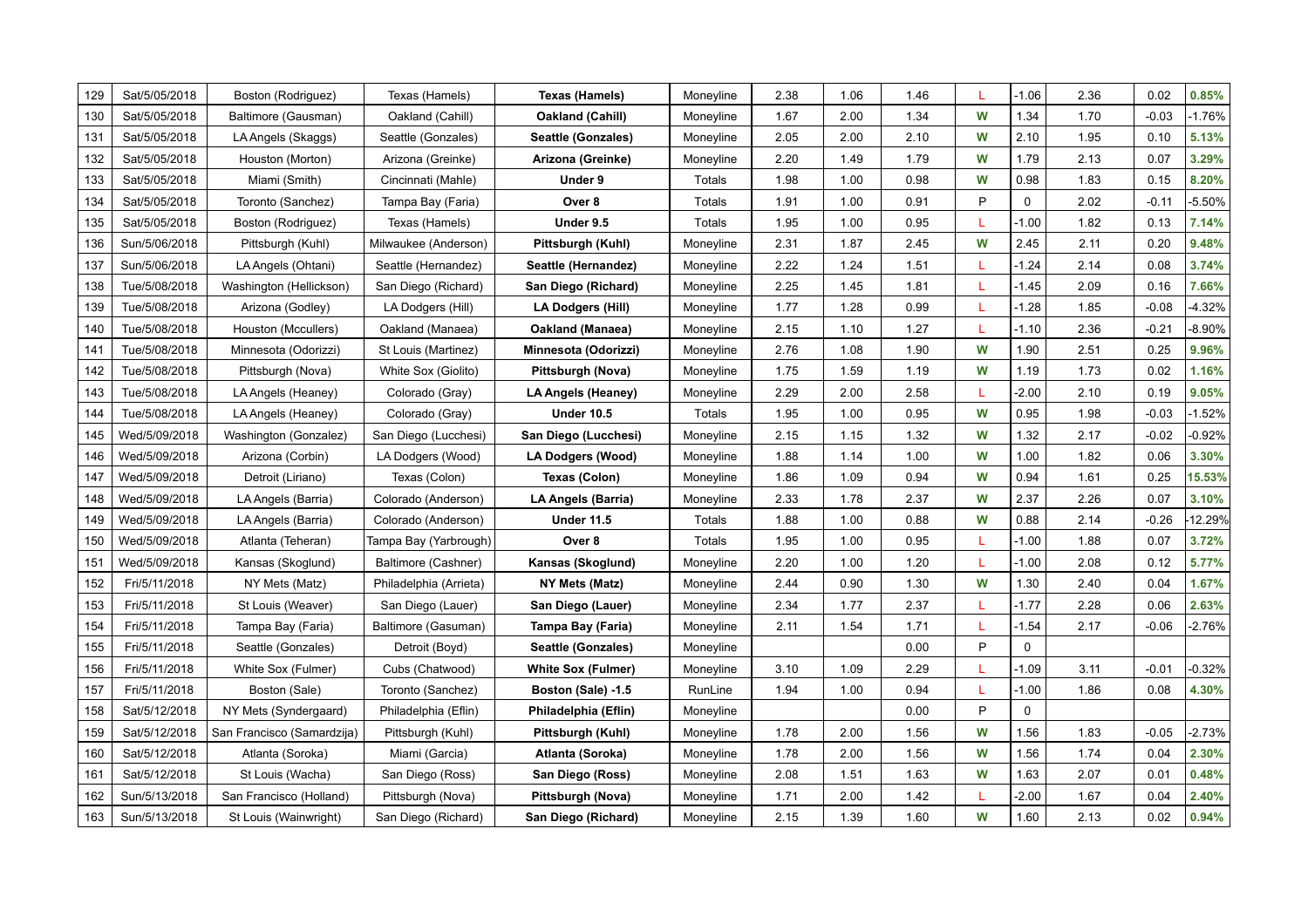| 164 | Sun/5/13/2018 | Washington (Hellickson)  | Arizona (Godley)         | Washington (Hellickson)     | Moneyline | 2.10 | 1.08 | 1.19 | W  | 1.19         | 2.13 | $-0.03$ | $-1.41%$  |
|-----|---------------|--------------------------|--------------------------|-----------------------------|-----------|------|------|------|----|--------------|------|---------|-----------|
| 165 | Sun/5/13/2018 | Minnesota (Romero)       | LA Angels (Ohtani)       | Minnesota (Romero)          | Moneyline | 2.47 | 1.07 | 1.57 |    | $-1.07$      | 2.51 | $-0.04$ | $-1.59%$  |
| 166 | Mon/5/14/2018 | Colorado (Anderson)      | San Diego (Lucchesi)     | San Diego (Lucchesi)        | Moneyline | 1.99 | 2.00 | 1.98 | L  | $-2.00$      | 1.93 | 0.06    | 3.11%     |
| 167 | Mon/5/14/2018 | Houston (Mccullers)      | LAA (Heaney)             | LAA (Heaney)                | Moneyline | 2.23 | 1.03 | 1.27 | W  | 1.27         | 2.14 | 0.09    | 4.21%     |
| 168 | Mon/5/14/2018 | Atlanta (Teheran)        | Cubs (Quintana)          | Atlanta (Teheran)           | Moneyline | 2.41 | 1.50 | 2.12 | W  | 2.12         | 2.40 | 0.01    | 0.42%     |
| 169 | Tue/5/15/2018 | Texas (Minor)            | Seattle (Leake)          | Seattle (Leake)             | Moneyline | 1.71 | 1.67 | 1.19 | W  | 1.19         | 1.79 | $-0.08$ | $-4.47%$  |
| 170 | Tue/5/15/2018 | White Sox (Lopez)        | Pittsburgh (Williams)    | Pittsburgh (Williams)       | Moneyline | 1.68 | 1.11 | 0.75 | W  | 0.75         | 1.76 | $-0.08$ | 4.55%     |
| 171 | Tue/5/15/2018 | Toronto (Garcia)         | NY Mets (Syndergaard)    | <b>Toronto (Garcia)</b>     | Moneyline | 2.61 | 1.85 | 2.98 | L  | $-1.85$      | 2.29 | 0.32    | 13.97%    |
| 172 | Wed/5/16/2018 | Cubs (Chatwood)          | Atlanta (Mccarthy)       | <b>Atlanta (Mccarthy)</b>   | Moneyline | 2.04 | 2.00 | 2.08 | W  | 2.08         | 1.93 | 0.11    | 5.70%     |
| 173 | Wed/5/16/2018 | Tampa Bay (Faria)        | Kansas (Hammel)          | Tampa Bay (Faria)           | Moneyline | 1.93 | 1.02 | 0.95 | W  | 0.95         | 1.94 | $-0.01$ | 0.52%     |
| 174 | Wed/5/16/2018 | Toronto (Happ)           | NY Mets (Wheeler)        | Toronto (Happ)              | Moneyline | 1.86 | 2.00 | 1.72 | W  | 1.72         | 1.69 | 0.17    | 10.06%    |
| 175 | Thu/5/17/2018 | San Diego (Lauer)        | Pittsburgh (Kuhl)        | Pittsburgh (Kuhl)           | Moneyline | 1.61 | 1.45 | 0.88 | W  | 0.88         | 1.83 | $-0.22$ | 12.02%    |
| 176 | Thu/5/17/2018 | Philadelphia (Velasquez) | St Louis (Weaver)        | Philadelphia (Velasquez)    | Moneyline | 2.15 | 2.00 | 2.30 | W  | 2.30         | 2.20 | $-0.05$ | $-2.27%$  |
| 177 | Thu/5/17/2018 | Cubs (Lester)            | Atlanta (Soroka)         | Atlanta (Soroka)            | Moneyline |      |      | 0.00 | P  | $\mathbf{0}$ |      |         |           |
| 178 | Thu/5/17/2018 | Colorado (Bettis)        | an Francisco (Samardzija | San Francisco (Samardzija)  | Moneyline | 1.83 | 1.88 | 1.56 | L  | $-1.88$      | 1.71 | 0.12    | 7.02%     |
| 179 | Thu/5/17/2018 | Tampa Bay (Archer)       | LA Angels (Skaggs)       | Tampa Bay (Archer)          | Moneyline | 2.35 | 1.04 | 1.40 | W  | 1.40         | 2.50 | $-0.15$ | $-6.00\%$ |
| 180 | Thu/5/17/2018 | Detroit (Boyd)           | Seattle (Gonzales)       | Seattle (Gonzales)          | Moneyline | 1.61 | 2.00 | 1.22 | T  | $-2.00$      | 1.56 | 0.05    | 3.21%     |
| 181 | Thu/5/17/2018 | Texas (Fister)           | White Sox (Shields)      | <b>White Sox (Shields)</b>  | Moneyline | 2.03 | 1.17 | 1.21 | W  | 1.21         | 2.05 | $-0.02$ | $-0.98%$  |
| 182 | Fri/5/18/2018 | San Diego (Ross)         | Pittsburgh (Nova)        | Pittsburgh (Nova)           | Moneyline | 1.81 | 1.63 | 1.32 | L  | $-1.63$      | 1.81 | 0.00    | 0.00%     |
| 183 | Fri/5/18/2018 | Arizona (Godley)         | NY Mets (deGrom)         | NY Mets (deGrom)            | Moneyline | 1.62 | 1.82 | 1.13 | W  | 1.13         | 1.72 | $-0.10$ | $-5.81%$  |
| 184 | Fri/5/18/2018 | Cubs (Hendricks)         | Cincinnati (Bailey)      | Cincinnati (Bailey)         | Moneyline |      |      | 0.00 | P  | $\mathbf 0$  |      |         |           |
| 185 | Fri/5/18/2018 | Colorado (Freeland)      | San Francisco (Holland)  | San Francisco (Holland)     | Moneyline | 1.96 | 1.78 | 1.71 | L  | $-1.78$      | 1.88 | 0.08    | 4.26%     |
| 186 | Fri/5/18/2018 | Tampa Bay (Snell)        | LA Angels (Tropeano)     | Tampa Bay (Snell)           | Moneyline | 2.20 | 1.87 | 2.24 | W  | 2.24         | 2.28 | $-0.08$ | $-3.51%$  |
| 187 | Fri/5/18/2018 | Detroit (Fulmer)         | Seattle (Hernandez)      | Seattle (Hernandez)         | Moneyline | 1.67 | 1.26 | 0.84 | W  | 0.84         | 1.57 | 0.10    | 6.37%     |
| 188 | Fri/5/18/2018 | Miami (Straily)          | Atlanta (Newcomb)        | Atlanta (Newcomb) -1.5      | RunLine   |      |      | 0.00 | P  | $\mathbf 0$  |      |         |           |
| 189 | Fri/5/18/2018 | Cubs (Lester)            | Cincinnati (Bailey)      | Cincinnati (Bailey)         | Moneyline | 2.55 | 2.00 | 3.10 |    | $-2.00$      | 2.56 | $-0.01$ | $-0.39%$  |
| 190 | Sat/5/19/2018 | San Diego (Richard)      | Pittsburgh (Kingham)     | Pittsburgh (Kingham)        | Moneyline | 1.79 | 2.00 | 1.58 | L  | $-2.00$      | 1.70 | 0.09    | 5.29%     |
| 191 | Sat/5/19/2018 | Cubs (Quintana)          | Cincinnati (Romano)      | Cincinnati (Romano)         | Moneyline | 2.47 | 1.57 | 2.31 | L  | $-1.57$      | 2.67 | $-0.20$ | $-7.49%$  |
| 192 | Sat/5/19/2018 | Cubs (Hendricks)         | Cincinnati (Castillo)    | Cincinnati (Castillo)       | Moneyline | 2.22 | 1.42 | 1.73 | W  | 1.73         | 2.07 | 0.15    | 7.25%     |
| 193 | Sun/5/20/2018 | Cubs (Darvish)           | Cincinnati (Mahle)       | Cincinnati (Mahle)          | Moneyline | 2.36 | 1.65 | 2.24 | L  | $-1.65$      | 2.27 | 0.09    | 3.96%     |
| 194 | Sun/5/20/2018 | Philadelphia (Nola)      | St Louis (Flaherty)      | Philadelphia (Nola)         | Moneyline | 1.91 | 2.00 | 1.82 | L. | $-2.00$      | 1.91 | 0.00    | 0.00%     |
| 195 | Sun/5/20/2018 | Colorado (Anderson)      | San Francisco (Blach)    | San Francisco (Blach)       | Moneyline | 1.96 | 1.48 | 1.42 | W  | 1.42         | 2.03 | $-0.07$ | $-3.45%$  |
| 196 | Sun/5/20/2018 | NY Yankees (Gray)        | Kansas (Skoglund)        | Kansas (Skoglund)           | Moneyline | 2.56 | 1.23 | 1.92 | L  | $-1.23$      | 2.52 | 0.04    | 1.59%     |
| 197 | Mon/5/21/2018 | Arizona (Greinke)        | Milwaukee (Anderson)     | <b>Milwaukee (Anderson)</b> | Moneyline | 2.04 | 2.00 | 2.08 | W  | 2.08         | 2.24 | $-0.20$ | $-8.93%$  |
| 198 | Mon/5/21/2018 | Arizona (Greinke)        | Milwaukee (Anderson)     | Under 8.5                   | Totals    | 1.88 | 1.00 | 0.88 | W  | 0.88         | 1.69 | 0.19    | 11.24%    |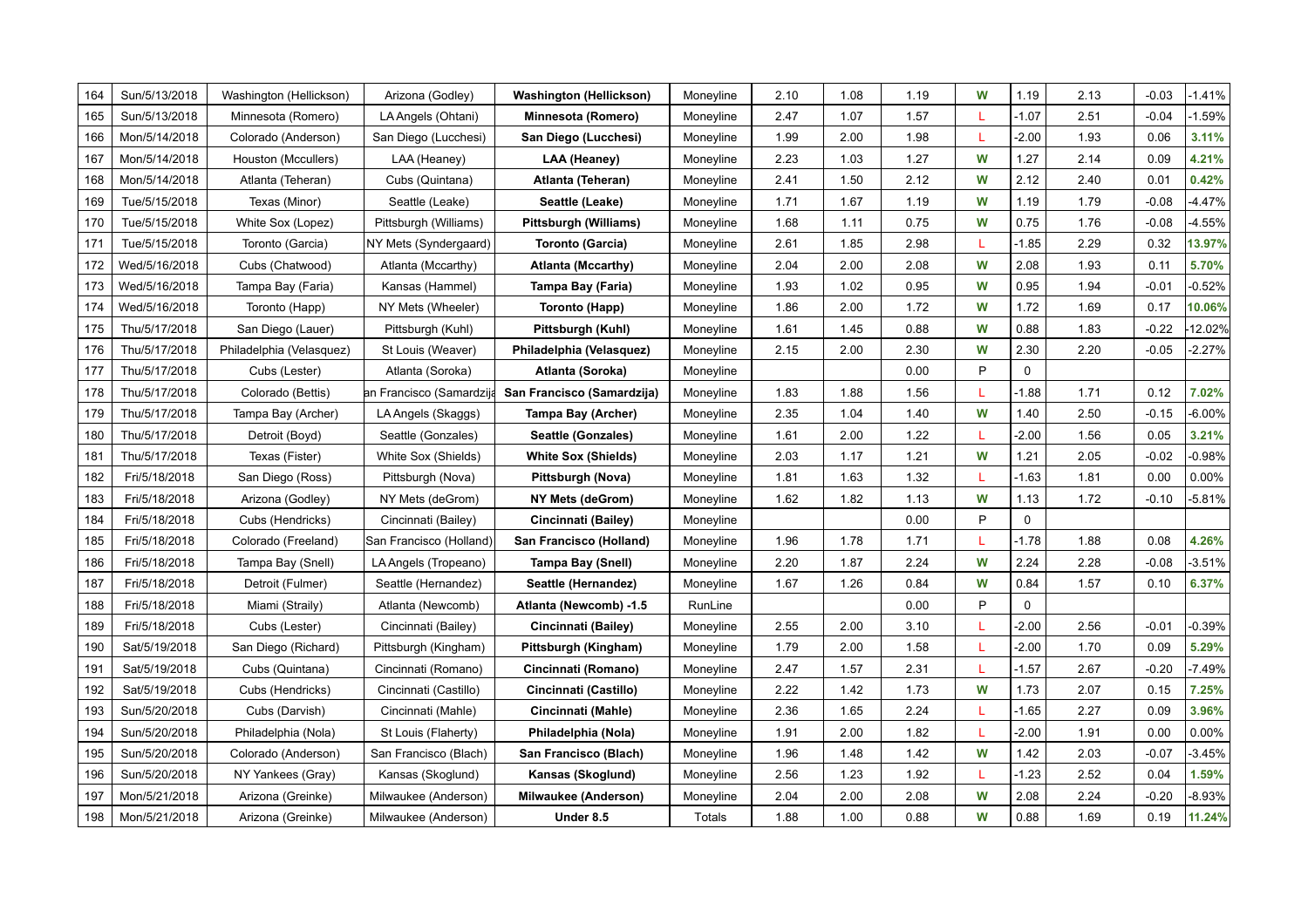| 199 | Mon/5/21/2018 | NY Yankees (Tanaka)      | Texas (Colon)          | Under 9.5                       | Totals    | 1.95 | 1.00 | 0.95 | L | $-1.00$ | 1.95 | 0.00    | 0.00%     |
|-----|---------------|--------------------------|------------------------|---------------------------------|-----------|------|------|------|---|---------|------|---------|-----------|
| 200 | Mon/5/21/2018 | Kansas (Kennedy)         | St Louis (Mikolas)     | Kansas (Kennedy)                | Moneyline | 2.82 | 1.00 | 1.82 | L | $-1.00$ | 2.87 | $-0.05$ | $-1.74%$  |
| 201 | Tue/5/22/2018 | Arizona (Koch)           | Milwaukee (Chacin)     | <b>Milwaukee (Chacin)</b>       | Moneyline | 1.75 | 2.00 | 1.50 | W | 1.50    | 1.70 | 0.05    | 2.94%     |
| 202 | Tue/5/22/2018 | LA Angels (Richards)     | Toronto (Happ)         | Toronto (Happ)                  | Moneyline | 2.03 | 1.13 | 1.16 | W | 1.16    | 2.04 | $-0.01$ | $-0.49%$  |
| 203 | Tue/5/22/2018 | Baltimore (Gausman)      | White Sox (Shields)    | <b>White Sox (Shields)</b>      | Moneyline | 2.14 | 1.04 | 1.19 | W | 1.19    | 2.20 | $-0.06$ | $-2.73%$  |
| 204 | Tue/5/22/2018 | Cleveland (Bauer)        | Cubs (Chatwood)        | <b>Cleveland (Bauer)</b>        | Moneyline | 1.95 | 1.60 | 1.52 | W | 1.52    | 1.84 | 0.11    | 5.98%     |
| 205 | Tue/5/22/2018 | NY Yankees (German)      | Texas (Hamels)         | Under 9.5                       | Totals    | 1.93 | 1.00 | 0.93 | L | $-1.00$ | 2.06 | $-0.13$ | $-6.31%$  |
| 206 | Wed/5/23/2018 | Arizona (Godley)         | Milwaukee (Suter)      | <b>Milwaukee (Suter)</b>        | Moneyline | 1.87 | 2.00 | 1.74 | W | 1.74    | 1.88 | $-0.01$ | $-0.53%$  |
| 207 | Wed/5/23/2018 | Atlanta (Gohara)         | Philadelphia (Arrieta) | Atlanta (Gohara)                | Moneyline | 2.27 | 1.24 | 1.57 | L | $-1.24$ | 2.10 | 0.17    | 8.10%     |
| 208 | Wed/5/23/2018 | Pittsburgh (Kuhl)        | Cincinnati (Bailey)    | Pittsburgh (Kuhl)               | Moneyline | 1.90 | 1.56 | 1.40 | W | 1.40    | 1.88 | 0.02    | 1.06%     |
| 209 | Wed/5/23/2018 | Colorado (Freeland)      | LA Dodgers (Maeda)     | LA Dodgers (Maeda)              | Moneyline | 1.67 | 1.19 | 0.80 | W | 0.80    | 1.55 | 0.12    | 7.74%     |
| 210 | Wed/5/23/2018 | Boston (Price)           | Tampa Bay (Archer)     | Tampa Bay (Archer)              | Moneyline | 2.11 | 1.77 | 1.96 | L | $-1.77$ | 2.21 | $-0.10$ | $-4.52%$  |
| 211 | Wed/5/23/2018 | Kansas (Junis)           | St Louis (Wacha)       | Kansas (Junis)                  | Moneyline | 2.76 | 1.73 | 3.04 | W | 3.04    | 2.45 | 0.31    | 12.65%    |
| 212 | Wed/5/23/2018 | NY Yankees (Sabathia)    | Texas (Fister)         | <b>Under 10.5</b>               | Totals    | 1.88 | 1.00 | 0.88 | L | $-1.00$ | 1.64 | 0.24    | 14.63%    |
| 213 | Wed/5/23/2018 | Arizona (Godley)         | Milwaukee (Suter)      | Under 9                         | Totals    | 1.79 | 1.00 | 0.79 | L | $-1.00$ | 1.58 | 0.21    | 13.29%    |
| 214 | Wed/5/23/2018 | Miami (Straily)          | NY Mets (deGrom)       | NY Mets (deGrom) -1.5           | RunLine   | 2.09 | 1.00 | 1.09 | L | $-1.00$ | 1.96 | 0.13    | 6.63%     |
| 215 | Thu/5/24/2018 | Boston (Porcello)        | Tampa Bay (Snell)      | <b>Tampa Bay (Snell)</b>        | Moneyline | 2.17 | 1.46 | 1.71 | W | 1.71    | 2.07 | 0.10    | 4.83%     |
| 216 | Sat/5/26/2018 | St Louis (Flaherty)      | Pittsburgh (Williams)  | Pittsburgh (Williams)           | Moneyline | 2.00 | 2.00 | 2.00 | L | $-2.00$ | 1.95 | 0.05    | 2.56%     |
| 217 | Sat/5/26/2018 | NY Mets (Vargas)         | Milwaukee (Anderson)   | NY Mets (Vargas)                | Moneyline | 2.47 | 1.06 | 1.56 | L | $-1.06$ | 2.29 | 0.18    | 7.86%     |
| 218 | Sat/5/26/2018 | San Francisco (Stratton) | Cubs (Quintana)        | <b>San Francisco (Stratton)</b> | Moneyline | 2.72 | 1.14 | 1.96 | W | 1.96    | 3.14 | $-0.42$ | -13.38%   |
| 219 | Sat/5/26/2018 | Cincinnati (Mahle)       | Colorado (Anderson)    | Cincinnati (Mahle)              | Moneyline | 2.25 | 2.00 | 2.50 | W | 2.50    | 2.56 | $-0.31$ | $-12.11%$ |
| 220 | Sat/5/26/2018 | San Diego (Lyles)        | LA Dodgers (Wood)      | San Diego (Lyles)               | Moneyline | 2.72 | 1.09 | 1.87 | W | 1.87    | 3.02 | $-0.30$ | $-9.93%$  |
| 221 | Sat/5/26/2018 | Minnesota (Odorizzi)     | Seattle (LeBlanc)      | Seattle (LeBlanc)               | Moneyline | 1.71 | 1.22 | 0.87 | W | 0.87    | 1.79 | $-0.08$ | $-4.47%$  |
| 222 | Sat/5/26/2018 | Atlanta (Newcomb)        | Boston (Pomeranz)      | Atlanta (Newcomb)               | Moneyline | 2.15 | 1.21 | 1.39 | L | $-1.21$ | 2.16 | $-0.01$ | $-0.46%$  |
| 223 | Sun/5/27/2018 | St Louis (Mikolas)       | Pittsburgh (Taillon)   | Pittsburgh (Taillon)            | Moneyline | 1.96 | 2.00 | 1.92 | L | $-2.00$ | 1.83 | 0.13    | 7.10%     |
| 224 | Sun/5/27/2018 | Cincinnati (Harvey)      | Colorado (Marquez)     | Cincinnati (Harvey)             | Moneyline | 2.37 | 2.00 | 2.74 | L | $-2.00$ | 2.47 | $-0.10$ | $-4.05%$  |
| 225 | Sun/5/27/2018 | LA Angels (Richards)     | NY Yankees (Tanaka)    | NY Yankees (Tanaka)             | Moneyline | 1.71 | 1.07 | 0.76 | W | 0.76    | 1.63 | 0.08    | 4.91%     |
| 226 | Sun/5/27/2018 | Minnesota (Berrios)      | Seattle (Leake)        | Seattle (Leake)                 | Moneyline | 1.96 | 1.93 | 1.85 | W | 1.85    | 2.14 | $-0.18$ | $-8.41%$  |
| 227 | Sun/5/27/2018 | San Francisco (Blach)    | Cubs (Chatwood)        | San Francisco (Blach)           | Moneyline | 2.65 | 1.94 | 3.20 | L | $-1.94$ | 2.60 | 0.05    | 1.92%     |
| 228 | Mon/5/28/2018 | St Louis (Weaver)        | Milwaukee (Suter)      | <b>Milwaukee (Suter)</b>        | Moneyline | 2.01 | 2.00 | 2.02 | W | 2.02    | 1.93 | 0.08    | 4.15%     |
| 229 | Mon/5/28/2018 | Cincinnati (Bailey)      | Arizona (Koch)         | Cincinnati (Bailey)             | Moneyline | 2.39 | 2.00 | 2.78 | L | $-2.00$ | 2.09 | 0.30    | 14.35%    |
| 230 | Mon/5/28/2018 | San Francisco (Suarez)   | Colorado (Bettis)      | San Francisco (Suarez)          | Moneyline | 2.18 | 2.00 | 2.36 | L | $-2.00$ | 1.96 | 0.22    | 11.22%    |
| 231 | Mon/5/28/2018 | White Sox (Covey)        | Cleveland (Plutko)     | <b>White Sox (Covey)</b>        | Moneyline | 2.76 | 1.83 | 3.22 | L | $-1.83$ | 2.64 | 0.12    | 4.55%     |
| 232 | Mon/5/28/2018 | Detroit (Fister)         | Seattle (Gonzales)     | Seattle (Gonzales)              | Moneyline | 1.61 | 1.45 | 0.88 | W | 0.88    | 1.58 | 0.03    | 1.90%     |
| 233 | Mon/5/28/2018 | Minnesota (Lynn)         | Kansas (Junis)         | Kansas (Junis)                  | Moneyline | 1.91 | 1.11 | 1.01 | L | $-1.11$ | 2.16 | $-0.25$ | $-11.57%$ |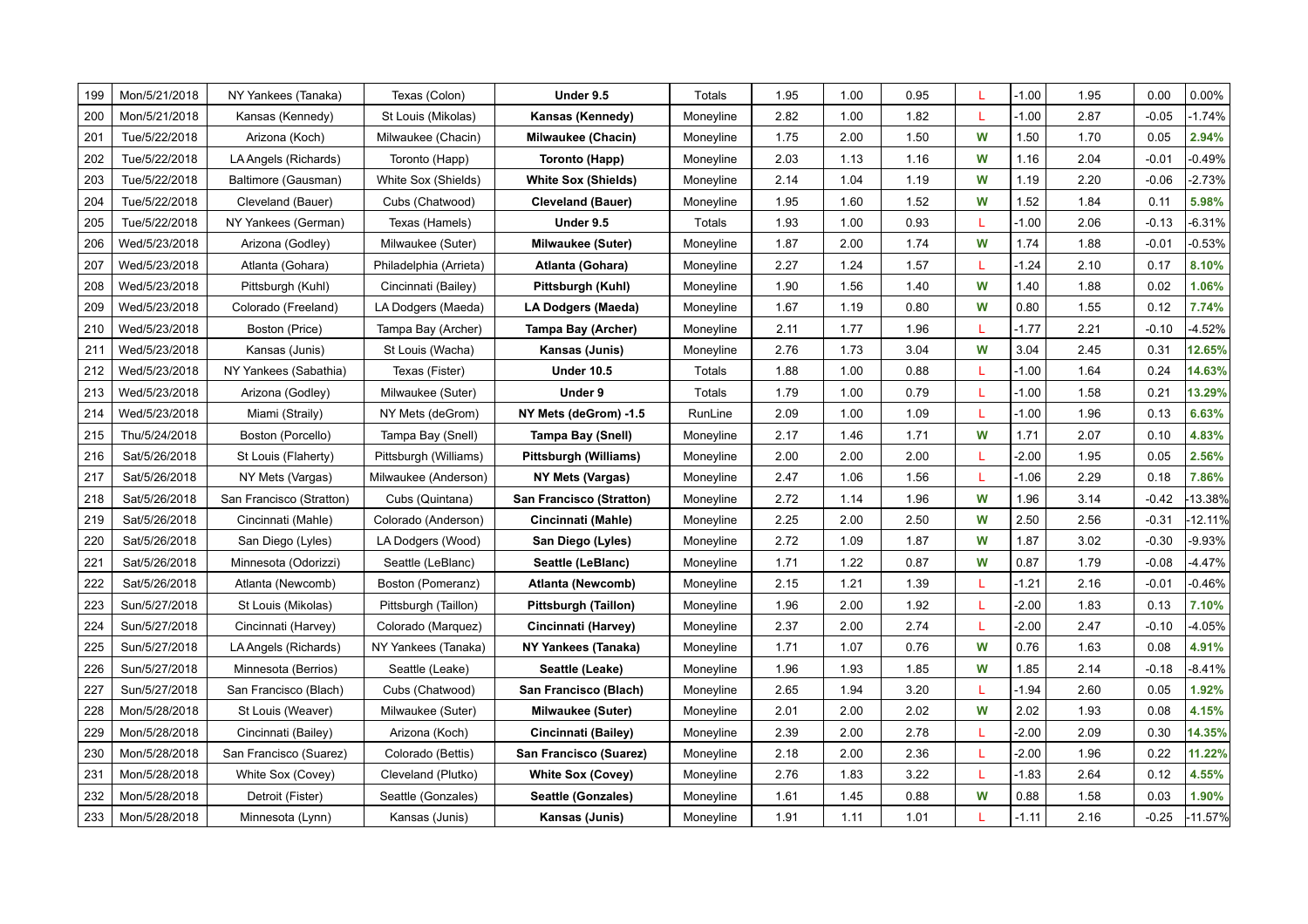| 234 | Tue/5/29/2018 | Cubs (Lester)             |                                            |                                                   | Moneyline | 2.11 | 2.00 | 2.22 | L  | $-2.00$ | 2.19 | $-0.08$ | $-3.65%$ |
|-----|---------------|---------------------------|--------------------------------------------|---------------------------------------------------|-----------|------|------|------|----|---------|------|---------|----------|
| 235 | Tue/5/29/2018 | St Louis (Wacha)          | Pittsburgh (Kingham)<br>Milwaukee (Davies) | Pittsburgh (Kingham)<br><b>Milwaukee (Davies)</b> | Moneyline | 1.99 | 2.00 | 1.98 |    | $-2.00$ | 1.88 | 0.11    | 5.85%    |
| 236 | Tue/5/29/2018 | San Francico (Samardzija) | Colorado (Freeland)                        | San Francico (Samardzija)                         | Moneyline | 2.33 | 1.64 | 2.18 | L  | $-1.64$ | 2.35 | $-0.02$ | $-0.85%$ |
| 237 | Tue/5/29/2018 | Cincinnati (Castillo)     | Arizona (Godley)                           | Cincinnati (Castillo)                             | Moneyline | 2.06 | 2.00 | 2.12 | L  | $-2.00$ | 2.00 | 0.06    | 3.00%    |
| 238 | Tue/5/29/2018 | Tampa Bay (Snell)         | Oakland (Gosset)                           | <b>Tampa Bay (Snell)</b>                          | Moneyline | 1.91 | 1.43 | 1.30 | W  | 1.30    | 1.96 | $-0.05$ | $-2.55%$ |
| 239 | Wed/5/30/2018 | Cincinnati (Romano)       | Arizona (Corbin)                           | Cincinnati (Romano)                               | Moneyline | 2.77 | 2.00 | 3.54 | W  | 3.54    | 2.72 | 0.05    | 1.84%    |
| 240 | Wed/5/30/2018 | San Francisco (Holland)   | Colorado (Gray)                            | San Francisco (Holland)                           | Moneyline | 2.61 | 1.33 | 2.14 | W  | 2.14    | 2.45 | 0.16    | 6.53%    |
| 241 | Fri/6/01/2018 | Cubs (Chatwood)           | NY Mets (Wheeler)                          | NY Mets (Wheeler)                                 | Moneyline | 2.16 | 2.00 | 2.32 | L  | $-2.00$ | 1.95 | 0.21    | 10.77%   |
| 242 | Fri/6/01/2018 | Pittsburgh (Taillon)      | St Louis (Mikolas)                         | Pittsburgh (Taillon)                              | Moneyline | 2.29 | 1.32 | 1.70 | W  | 1.70    | 2.02 | 0.27    | 13.37%   |
| 243 | Fri/6/01/2018 | Miami (Hernandez)         | Arizona (Buchholz)                         | Miami (Hernandez)                                 | Moneyline | 2.40 | 2.00 | 2.80 | L  | $-2.00$ | 2.29 | 0.11    | 4.80%    |
| 244 | Fri/6/01/2018 | Toronto (Garcia)          | Detroit (Hardy)                            | Detroit (Hardy)                                   | Moneyline | 1.96 | 1.45 | 1.39 | W  | 1.39    | 2.00 | $-0.04$ | $-2.00%$ |
| 245 | Fri/6/01/2018 | Milwaukee (Anderson)      | White Sox (Santiago)                       | <b>White Sox (Santiago)</b>                       | Moneyline | 2.26 | 1.43 | 1.80 | W  | 1.80    | 2.32 | $-0.06$ | $-2.59%$ |
| 246 | Sat/6/02/2018 | Pittsburgh (Kuhl)         | St Louis (Weaver)                          | Pittsburgh (Kuhl)                                 | Moneyline | 2.34 | 1.80 | 2.41 | L  | $-1.80$ | 2.38 | $-0.04$ | $-1.68%$ |
| 247 | Sat/6/02/2018 | Washington (Gonzalez)     | Atlanta (Mccarthy)                         | <b>Atlanta (Mccarthy)</b>                         | Moneyline | 2.20 | 1.93 | 2.32 | L  | $-1.93$ | 2.07 | 0.13    | 6.28%    |
| 248 | Sat/6/02/2018 | LA Dodgers (Buehler)      | Colorado (Marquez)                         | <b>LA Dodgers (Buehler)</b>                       | Moneyline | 1.75 | 1.44 | 1.08 | W  | 1.08    | 1.77 | $-0.02$ | $-1.13%$ |
| 249 | Sat/6/02/2018 | Toronto (Happ)            | Detroit (Boyd)                             | Detroit (Boyd)                                    | Moneyline | 2.28 | 1.46 | 1.87 | W  | 1.87    | 2.25 | 0.03    | 1.33%    |
| 250 | Sat/6/02/2018 | Milwaukee (Chacin)        | White Sox (Shields)                        | <b>White Sox (Shields)</b>                        | Moneyline | 2.29 | 1.10 | 1.42 | т  | $-1.10$ | 2.39 | $-0.10$ | $-4.18%$ |
| 251 | Sun/6/03/2018 | Washington (Hellickson)   | Atlanta (Sanchez)                          | Atlanta (Sanchez)                                 | Moneyline | 2.11 | 1.15 | 1.28 | W  | 1.28    | 1.82 | 0.29    | 15.93%   |
| 252 | Sun/6/03/2018 | Pittsburgh (Kingham)      | St Louis (Wacha)                           | Pittsburgh (Kingham)                              | Moneyline | 2.34 | 2.00 | 2.68 | L  | $-2.00$ | 2.07 | 0.27    | 13.04%   |
| 253 | Sun/6/03/2018 | LA Dodgers (Wood)         | Colorado (Bettis)                          | LA Dodgers (Wood)                                 | Moneyline | 1.77 | 1.09 | 0.84 | W  | 0.84    | 1.67 | 0.10    | 5.99%    |
| 254 | Sun/6/03/2018 | Miami (Straily)           | Arizona (Koch)                             | Miami (Straily)                                   | Moneyline | 2.20 | 1.59 | 1.91 |    | $-1.59$ | 2.21 | $-0.01$ | $-0.45%$ |
| 255 | Sun/6/03/2018 | Toronto (Sanchez)         | Detroit (Fulmer)                           | Detroit (Fulmer)                                  | Moneyline | 1.83 | 1.76 | 1.46 | L  | $-1.76$ | 1.85 | $-0.02$ | $-1.08%$ |
| 256 | Sun/6/03/2018 | Oakland (Gossett)         | Kansas (Junis)                             | Kansas (Junis)                                    | Moneyline | 1.95 | 1.08 | 1.03 | L  | $-1.08$ | 1.94 | 0.01    | 0.52%    |
| 257 | Sun/6/03/2018 | Milwaukee (Suter)         | White Sox (Covey)                          | <b>White Sox (Covey)</b>                          | Moneyline | 2.30 | 1.10 | 1.43 | W  | 1.43    | 2.43 | $-0.13$ | $-5.35%$ |
| 258 | Mon/6/04/2018 | Arizona (Godley)          | San Francisco (Holland)                    | San Francisco (Holland)                           | Moneyline | 1.94 | 2.00 | 1.88 | W  | 1.88    | 1.92 | 0.02    | 1.04%    |
| 259 | Tue/6/05/2018 | Atlanta (Newcomb)         | San Diego (Lyles)                          | San Diego (Lyles)                                 | Moneyline | 2.25 | 2.00 | 2.50 | L  | $-2.00$ | 2.15 | 0.10    | 4.65%    |
| 260 | Tue/6/05/2018 | Oakland (Manaea)          | Texas (Moore)                              | Texas (Moore)                                     | Moneyline | 2.29 | 1.45 | 1.87 | W  | 1.87    | 2.29 | 0.00    | 0.00%    |
| 261 | Tue/6/05/2018 | Oakland (Manaea)          | Texas (Moore)                              | Under 10                                          | Totals    | 2.06 | 1.00 | 1.06 | L  | $-1.00$ | 2.24 | $-0.18$ | $-8.04%$ |
| 262 | Wed/6/06/2018 | Arizona (Buchholz)        | San Francisco (Stratton)                   | <b>San Francisco (Stratton)</b>                   | Moneyline | 1.71 | 1.92 | 1.36 | W  | 1.36    | 1.86 | $-0.15$ | $-8.06%$ |
| 263 | Wed/6/06/2018 | Colorado (Gray)           | Cincinnati (Romano)                        | Cincinnati (Romano)                               | Moneyline | 2.23 | 1.71 | 2.10 | L  | $-1.71$ | 2.13 | 0.10    | 4.69%    |
| 264 | Thu/6/07/2018 | Colorado (Anderson)       | Cincinnati (Mahle)                         | Cincinnati (Mahle)                                | Moneyline | 2.02 | 2.00 | 2.04 | W  | 2.04    | 1.94 | 0.08    | 4.12%    |
| 265 | Thu/6/07/2018 | Philadelphia (Pivetta)    | Cubs (Chatwood)                            | Philadelphia (Pivetta)                            | Moneyline | 2.31 | 1.91 | 2.50 | L  | $-1.91$ | 2.04 | 0.27    | 13.24%   |
| 266 | Fri/6/08/2018 | San Frncisco (Suarez)     | Washington (Strasburg)                     | San Francisco (Suarez)                            | Moneyline | 2.97 | 2.00 | 3.94 | W  | 3.94    | 2.74 | 0.23    | 8.39%    |
| 267 | Fri/6/08/2018 | St Louis (Weaver)         | Cincinnati (Harvey)                        | Cincinnati (Harvey)                               | Moneyline | 2.28 | 1.70 | 2.18 | T. | $-1.70$ | 2.22 | 0.06    | 2.70%    |
| 268 | Sat/6/09/2018 | Milwaukee (Suter)         | Philadelphia (Arrieta)                     | Milwaukee (Suter)                                 | Moneyline | 2.15 | 1.23 | 1.41 | W  | 1.41    | 2.02 | 0.13    | 6.44%    |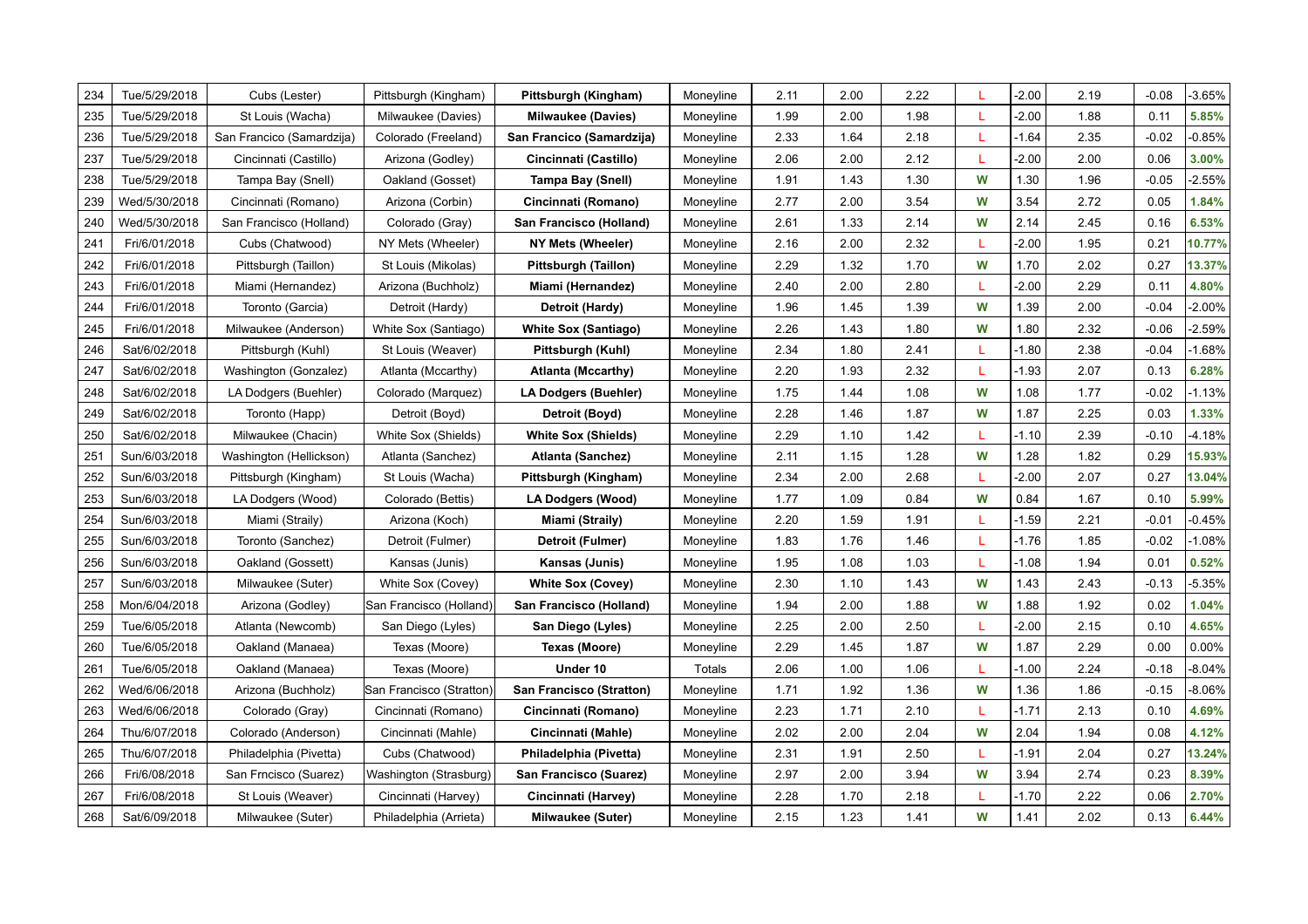| 269 | Sat/6/09/2018 | St Louis (Wacha)         | Cincinnati (Castillo)  | Cincinnati (Castillo)           | Moneyline | 2.15 | 1.67 | 1.92 | L | $-1.67$     | 1.88 | 0.27    | 14.36%   |
|-----|---------------|--------------------------|------------------------|---------------------------------|-----------|------|------|------|---|-------------|------|---------|----------|
| 270 | Sat/6/09/2018 | Atlanta (Sanchez)        | LA Dodgers (Wood)      | <b>Atlanta (Sanchez)</b>        | Moneyline | 2.65 | 1.16 | 1.91 | W | 1.91        | 2.40 | 0.25    | 10.42%   |
| 271 | Sat/6/09/2018 | Baltimore (Gasman)       | Toronto (Sanchez)      | <b>Baltimore (Gausman)</b>      | Moneyline | 2.20 | 1.15 | 1.38 | L | $-1.15$     | 2.00 | 0.20    | 10.00%   |
| 272 | Sun/6/10/2018 | Atlanta (Newcomb)        | LA Dodgers (Stripling) | LA Dodgers (Stripling)          | Moneyline | 1.64 | 1.74 | 1.11 | W | 1.11        | 1.64 | 0.00    | 0.00%    |
| 273 | Mon/6/11/2018 | LA Angels (Heaney)       | Seattle (LeBlanc)      | Seattle (LeBlanc)               | Moneyline | 2.00 | 1.05 | 1.05 | W | 1.05        | 2.12 | $-0.12$ | $-5.66%$ |
| 274 | Tue/6/12/2018 | San Francisco (Stratton) | Miami (Richards)       | <b>San Francisco (Stratton)</b> | Moneyline | 1.87 | 1.16 | 1.01 | L | $-1.16$     | 1.86 | 0.01    | 0.54%    |
| 275 | Tue/6/12/2018 | Cubs (Chatwood)          | Milwaukee (Anderson)   | <b>Milwaukee (Anderson)</b>     | Moneyline | 1.96 | 1.80 | 1.73 | W | 1.73        | 2.03 | $-0.07$ | $-3.45%$ |
| 276 | Tue/6/12/2018 | Boston (Rodriguez)       | Baltimore (Hess)       | <b>Boston (Rodriguez)</b>       | Moneyline | 1.61 | 2.00 | 1.22 | W | 1.22        | 1.62 | $-0.01$ | $-0.62%$ |
| 277 | Tue/6/12/2018 | Cleveland (Plutko)       | White Sox (Shields)    | <b>White Sox (Shields)</b>      | Moneyline | 2.52 | 1.41 | 2.14 | W | 2.14        | 2.28 | 0.24    | 10.53%   |
| 278 | Tue/6/12/2018 | LA Angels (Barria)       | Seattle (Leake)        | Seattle (Leake)                 | Moneyline | 1.99 | 1.11 | 1.10 | W | 1.10        | 1.93 | 0.06    | 3.11%    |
| 279 | Wed/6/13/2018 | Colorado (Anderson)      | Philadelphia (Pivetta) | Philadelphia (Pivetta)          | Moneyline | 1.80 | 1.61 | 1.29 | L | $-1.61$     | 1.80 | 0.00    | $0.00\%$ |
| 280 | Wed/6/13/2018 | San Francisco (Suarez)   | Miami (Smith)          | San Francisco (Suarez)          | Moneyline | 1.95 | 1.98 | 1.88 | L | $-1.98$     | 1.93 | 0.02    | 1.04%    |
| 281 | Wed/6/13/2018 | LA Angels (Richards)     | Seattle (Gonzales)     | Seattle (Gonzales)              | Moneyline | 1.96 | 1.66 | 1.59 | W | 1.59        | 2.12 | $-0.16$ | $-7.55%$ |
| 282 | Fri/6/15/2018 | Philadelphia (Arrieta)   | Milwaukee (Suter)      | Milwaukee (Suter)               | Moneyline | 1.74 | 1.59 | 1.18 | W | 1.18        | 1.72 | 0.02    | 1.16%    |
| 283 | Fri/6/15/2018 | Boston (Porcello)        | Seattle (Paxton)       | Seattle (Paxton)                | Moneyline | 1.66 | 1.10 | 0.73 | W | 0.73        | 1.71 | $-0.05$ | $-2.92%$ |
| 284 | Fri/6/15/2018 | Miami (Urena)            | Baltimore (Gausman)    | Miami (Urena)                   | Moneyline | 2.34 | 1.28 | 1.72 | W | 1.72        | 2.41 | $-0.07$ | $-2.90%$ |
| 285 | Sat/6/16/2018 | San Diego (Lyles)        | Atlanta (Newcomb)      | San Diego (Lyles)               | Moneyline | 2.70 | 1.26 | 2.14 | L | $-1.26$     | 2.77 | $-0.07$ | $-2.53%$ |
| 286 | Sat/6/16/2018 | NY Mets (Matz)           | Arizona (Corbin)       | Arizona (Corbin)                | Moneyline | 1.67 | 2.00 | 1.34 | L | $-2.00$     | 1.58 | 0.09    | 5.70%    |
| 287 | Sat/6/16/2018 | Boston (Wright)          | Seattle (LeBlanc)      | Seattle (LeBlanc)               | Moneyline | 2.05 | 1.21 | 1.27 | W | 1.27        | 1.98 | 0.07    | 3.54%    |
| 288 | Sat/6/16/2018 | Miami (Chen)             | Baltimore (Cobb)       | Miami (Chen)                    | Moneyline | 2.24 | 1.12 | 1.39 | W | 1.39        | 2.48 | $-0.24$ | $-9.68%$ |
| 289 | Sat/6/16/2018 | Colorado (Freeland)      | Texas (Minor)          | Texas (Minor)                   | Moneyline | 1.95 | 1.37 | 1.30 | W | 1.30        | 2.06 | $-0.11$ | $-5.34%$ |
| 290 | Sun/6/17/2018 | LA Angels (Heaney)       | Oakland (Mengden)      | LA Angels (Heaney)              | Moneyline | 1.97 | 1.45 | 1.41 | L | $-1.45$     | 1.84 | 0.13    | 7.07%    |
| 291 | Mon/6/18/2018 | LA Dodgers (Maeda)       | Cubs (Chatwood)        | LA Dodgers (Maeda)              | Moneyline |      |      | 0.00 | P | $\mathbf 0$ |      |         |          |
| 292 | Mon/6/18/2018 | Miami (Smith)            | San Francisco (Suarez) | San Francisco (Suarez)          | Moneyline | 1.70 | 2.00 | 1.40 | L | $-2.00$     | 1.61 | 0.09    | 5.59%    |
| 293 | Mon/6/18/2018 | Texas (Colon)            | Kansas (Kennedy)       | <b>Texas (Colon)</b>            | Moneyline | 2.00 | 1.78 | 1.78 | W | 1.78        | 1.71 | 0.29    | 16.96%   |
| 294 | Mon/6/18/2018 | Arizona (Greinke)        | LA Angels (Barria)     | LA Angels (Barria)              | Moneyline | 2.04 | 1.79 | 1.86 | L | $-1.79$     | 1.87 | 0.17    | 9.09%    |
| 295 | Tue/6/19/2018 | St Louis (Weaver)        | Philadelphia (Vasquez) | Philadelphia (Vasquez)          | Moneyline | 1.84 | 1.46 | 1.23 | L | $-1.46$     | 1.92 | $-0.08$ | $-4.17%$ |
| 296 | Tue/6/19/2018 | Texas (Hamels)           | Kansas (Hammel)        | Texas (Hamels)                  | Moneyline | 1.78 | 1.08 | 0.84 | W | 0.84        | 1.71 | 0.07    | 4.09%    |
| 297 | Tue/6/19/2018 | LA Dodgers (Maeda)       | Cubs (Chatwood)        | LA Dodgers (Maeda)              | Moneyline | 1.81 | 1.07 | 0.87 | W | 0.87        | 1.85 | $-0.04$ | $-2.16%$ |
| 298 | Wed/6/20/2018 | LA Dodger (Stripling)    | Cubs (Lester)          | LA Dodgers (Stripling)          | Moneyline | 2.20 | 2.00 | 2.40 | L | $-2.00$     | 1.86 | 0.34    | 18.28%   |
| 299 | Wed/6/20/2018 | NY Mets (Lugo)           | Colorado (Bettis)      | NY Mets (Lugo)                  | Moneyline | 2.06 | 1.56 | 1.65 | L | $-1.56$     | 2.00 | 0.06    | 3.00%    |
| 300 | Thu/6/21/2018 | Cubs (Hendricks)         | Cincinnati (Harvey)    | Cincinnati (Harvey)             | Moneyline | 2.45 | 1.88 | 2.73 | W | 2.73        | 2.65 | $-0.20$ | $-7.55%$ |
| 301 | Thu/6/21/2018 | St Louis (Martinez)      | Milwaukee (Guerra)     | Milwaukee (Guerra)              | Moneyline |      |      | 0.00 | P | 0           |      |         |          |
| 302 | Thu/6/21/2018 | San Diegi (Ross)         | an Francisco (Bumgarne | San Diego (Ross)                | Moneyline | 2.35 | 1.26 | 1.70 | L | $-1.26$     | 2.50 | $-0.15$ | $-6.00%$ |
| 303 | Thu/6/21/2018 | Toronto (Sanchez)        | LA Angels (Skaggs)     | LA Angels (Skaggs)              | Moneyline |      |      | 0.00 | P | 0           |      |         |          |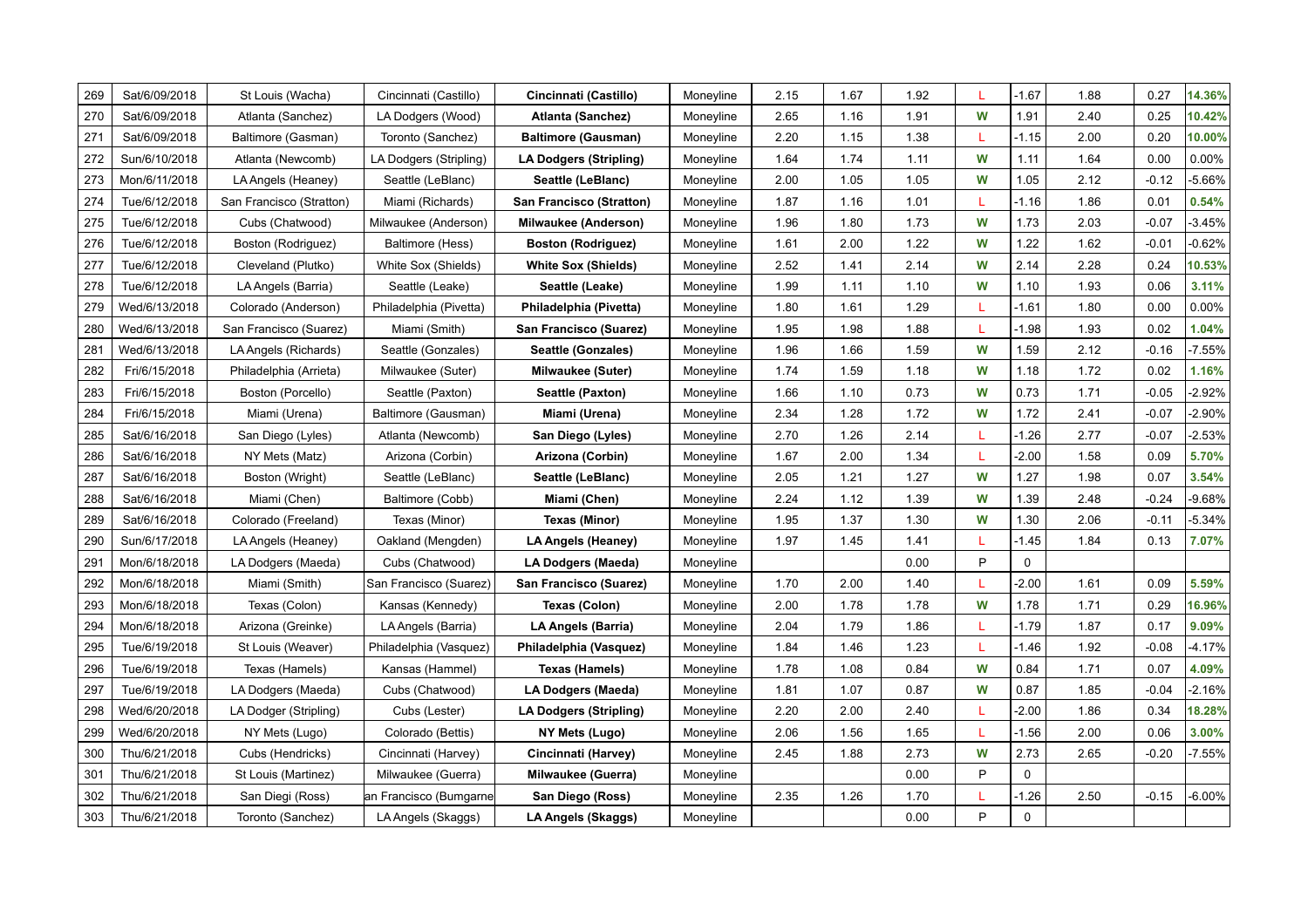| 304 | Thu/6/21/2018 | St Louis (Martinez)     | Milwaukee (Suter)        | <b>Milwaukee (Suter)</b>   | Moneyline | 1.79 | 2.00 | 1.58 | W  | 1.58    | 1.88 | $-0.09$ | $-4.79%$  |
|-----|---------------|-------------------------|--------------------------|----------------------------|-----------|------|------|------|----|---------|------|---------|-----------|
| 305 | Fri/6/22/2018 | Philadelphia (Eflin)    | Washington (Roark)       | Philadelphia (Eflin)       | Moneyline | 2.25 | 1.64 | 2.05 | W  | 2.05    | 2.52 | $-0.27$ | $-10.71%$ |
| 306 | Fri/6/22/2018 | Cubs (Quintana)         | Cincinnati (Castillo)    | Cincinnati (Castillo)      | Moneyline | 2.26 | 1.54 | 1.94 | W  | 1.94    | 2.24 | 0.02    | 0.89%     |
| 307 | Fri/6/22/2018 | Seattle (Leblanc)       | Boston (Wright)          | Seattle (Leblanc)          | Moneyline | 2.38 | 2.00 | 2.76 | -L | $-2.00$ | 2.18 | 0.20    | 9.17%     |
| 308 | Fri/6/22/2018 | Oakland (Bassitt)       | White Sox (Giolito)      | <b>Oakland (Bassitt)</b>   | Moneyline | 1.80 | 1.30 | 1.04 | L  | $-1.30$ | 1.71 | 0.09    | 5.26%     |
| 309 | Fri/6/22/2018 | Toronto (Estrada)       | LA Angels (Heaney)       | LA Angels (Heaney)         | Moneyline | 1.68 | 1.61 | 1.09 | W  | 1.09    | 1.68 | 0.00    | 0.00%     |
| 310 | Sat/6/23/2018 | Toronto (Stroman)       | LA Angels (Barria)       | LA Angels (Barria)         | Moneyline | 1.81 | 1.19 | 0.96 | L  | $-1.19$ | 1.75 | 0.06    | 3.43%     |
| 311 | Sun/6/24/2018 | Seattle (Gonzales)      | Boston (Sale)            | Seattle (Gonzales)         | Moneyline | 3.10 | 1.07 | 2.25 | L  | $-1.07$ | 3.21 | $-0.11$ | $-3.43%$  |
| 312 | Sun/6/24/2018 | Detroit (Boyd)          | Cleveland (Plutko)       | <b>Cleveland (Plutko)</b>  | Moneyline | 1.64 | 1.47 | 0.94 | W  | 0.94    | 1.63 | 0.01    | 0.61%     |
| 313 | Sun/6/24/2018 | Baltimore (Hess)        | Atlanta (Mccarthy)       | <b>Atlanta (Mccarthy)</b>  | Moneyline | 1.58 | 2.00 | 1.16 | W  | 1.16    | 1.56 | 0.02    | 1.28%     |
| 314 | Sun/6/24/2018 | Cubs (Montgomery)       | Cincinnati (Romano)      | Cincinnati (Romano)        | Moneyline | 2.39 | 2.00 | 2.78 | W  | 2.78    | 2.23 | 0.16    | 7.17%     |
| 315 | Mon/6/25/2018 | Pittsburgh (Taillon)    | NY Mets (Lugo)           | NY Mets (Lugo)             | Moneyline | 2.01 | 2.00 | 2.02 | L  | $-2.00$ | 2.04 | $-0.03$ | $-1.47%$  |
| 316 | Mon/6/25/2018 | Seattle (Hernandez)     | Baltimore (Cashner)      | Seattle (Hernandez)        | Moneyline | 1.73 | 2.00 | 1.46 | W  | 1.46    | 1.92 | $-0.19$ | $-9.90%$  |
| 317 | Mon/6/25/2018 | LA Angels (Skaggs)      | Kansas (Keller)          | LA Angels (Skaggs)         | Moneyline | 1.63 | 2.00 | 1.26 | L  | $-2.00$ | 1.55 | 0.08    | 5.16%     |
| 318 | Tue/6/26/2018 | Cubs (Lester)           | LA Dodgers (Stripling)   | LA Dodgers (Stripling)     | Moneyline | 1.67 | 2.00 | 1.34 | L  | $-2.00$ | 1.66 | 0.01    | 0.60%     |
| 319 | Tue/6/26/2018 | Seattle (Paxton)        | Baltimore (Gausman)      | Seattle (Paxton)           | Moneyline | 1.68 | 1.52 | 1.03 | W  | 1.03    | 1.68 | 0.00    | 0.00%     |
| 320 | Tue/6/26/2018 | Cleveland (Kluber)      | St Louis (Martinez)      | <b>Cleveland (Kluber)</b>  | Moneyline | 1.61 | 2.00 | 1.22 | т  | $-2.00$ | 1.61 | 0.00    | 0.00%     |
| 321 | Tue/6/26/2018 | Pittsburgh (Kuhl)       | NY Mets (Matz)           | NY Mets (Matz)             | Moneyline | 1.93 | 1.50 | 1.40 | W  | 1.40    | 1.90 | 0.03    | 1.58%     |
| 322 | Wed/6/27/2018 | Cincinnati (Castillo)   | Atlanta (Newcomb)        | Cincinnati (Castillo)      | Moneyline | 2.29 | 1.35 | 1.74 | W  | 1.74    | 2.11 | 0.18    | 8.53%     |
| 323 | Wed/6/27/2018 | Pittsburgh (Nova)       | NY Mets (Wheeler)        | NY Mets (Wheeler)          | Moneyline | 1.96 | 1.36 | 1.31 | L  | $-1.36$ | 1.85 | 0.11    | 5.95%     |
| 324 | Wed/6/27/2018 | Cubs (Hendricks)        | LA Dodgers (Wood)        | LA Dodgers (Wood)          | Moneyline | 1.71 | 2.00 | 1.42 | W  | 1.42    | 1.69 | 0.02    | 1.18%     |
| 325 | Wed/6/27/2018 | Seattle (Leblanc)       | Baltimore (Cobb)         | Seattle (Leblanc)          | Moneyline | 1.80 | 1.72 | 1.38 | W  | 1.38    | 1.97 | $-0.17$ | $-8.63%$  |
| 326 | Wed/6/27/2018 | Cleveland (Bieber)      | St Louis (Flaherty)      | <b>Cleveland (Bieber)</b>  | Moneyline | 2.04 | 1.10 | 1.14 | W  | 1.14    | 2.04 | 0.00    | 0.00%     |
| 327 | Thu/6/28/2018 | Washington (Roark)      | Philadelphia (Nola)      | Philadelphia (Nola)        | Moneyline | 1.68 | 1.34 | 0.91 | W  | 0.91    | 1.85 | $-0.17$ | $-9.19%$  |
| 328 | Fri/6/29/2018 | Washington (Fedde)      | Philadelphia (Pivetta)   | Philadelphia (Pivetta)     | Moneyline | 1.85 | 2.00 | 1.70 | L  | $-2.00$ | 1.96 | $-0.11$ | $-5.61%$  |
| 329 | Fri/6/29/2018 | Milwaukee (Anderson)    | Cincinnati (Romano)      | Cincinnati (Romano)        | Moneyline | 1.96 | 1.24 | 1.19 | L  | $-1.24$ | 1.85 | 0.11    | 5.95%     |
| 330 | Fri/6/29/2018 | Minnesota (Berrios)     | Cubs (Montgomery)        | <b>Minnesota (Berrios)</b> | Moneyline | 2.06 | 1.06 | 1.12 | L  | $-1.06$ | 2.17 | $-0.11$ | $-5.07%$  |
| 331 | Sat/6/30/2018 | Milwaukee (Chacin)      | Cincinnati (Mahle)       | Cincinnati (Mahle)         | Moneyline | 1.96 | 1.27 | 1.22 | W  | 1.22    | 1.75 | 0.21    | 12.00%    |
| 332 | Sat/6/30/2018 | Washington (Hellickson) | Philadelphia (Velasquez) | Philadelphia (Velasquez)   | Moneyline | 1.80 | 1.73 | 1.38 | W  | 1.38    | 1.99 | $-0.19$ | $-9.55%$  |
| 333 | Sat/6/30/2018 | White Sox (Rodon)       | Texas (Colon)            | Texas (Colon)              | Moneyline | 1.83 | 1.20 | 1.00 | W  | 1.00    | 1.81 | 0.02    | 1.10%     |
| 334 | Sat/6/30/2018 | Pittsburgh (Williams)   | San Diego (Lucchesi)     | San Diego (Lucchesi)       | Moneyline | 1.88 | 1.71 | 1.50 | W  | 1.50    | 1.71 | 0.17    | 9.94%     |
| 335 | Sun/7/01/2018 | Washington (Gonzalez)   | Philadelphia (Arrieta)   | Philadelphia (Arrieta)     | Moneyline | 1.96 | 1.24 | 1.19 | W  | 1.19    | 2.23 | $-0.27$ | $-12.11%$ |
| 336 | Sun/7/01/2018 | Houston (Morton)        | Tampa Bay (Snell)        | <b>Houston (Morton)</b>    | Moneyline | 1.69 | 1.76 | 1.21 | L  | $-1.76$ | 1.69 | 0.00    | 0.00%     |
| 337 | Sun/7/01/2018 | White Sox (Lopez)       | Texas (Hamels)           | Texas (Hamels)             | Moneyline | 1.63 | 1.89 | 1.19 | L  | $-1.89$ | 1.61 | 0.02    | 1.24%     |
| 338 | Sun/7/01/2018 | Minnesota (Lynn)        | Cubs (Lester)            | Minnesota (Lynn)           | Moneyline | 2.61 | 1.48 | 2.38 | L  | $-1.48$ | 2.60 | 0.01    | 0.38%     |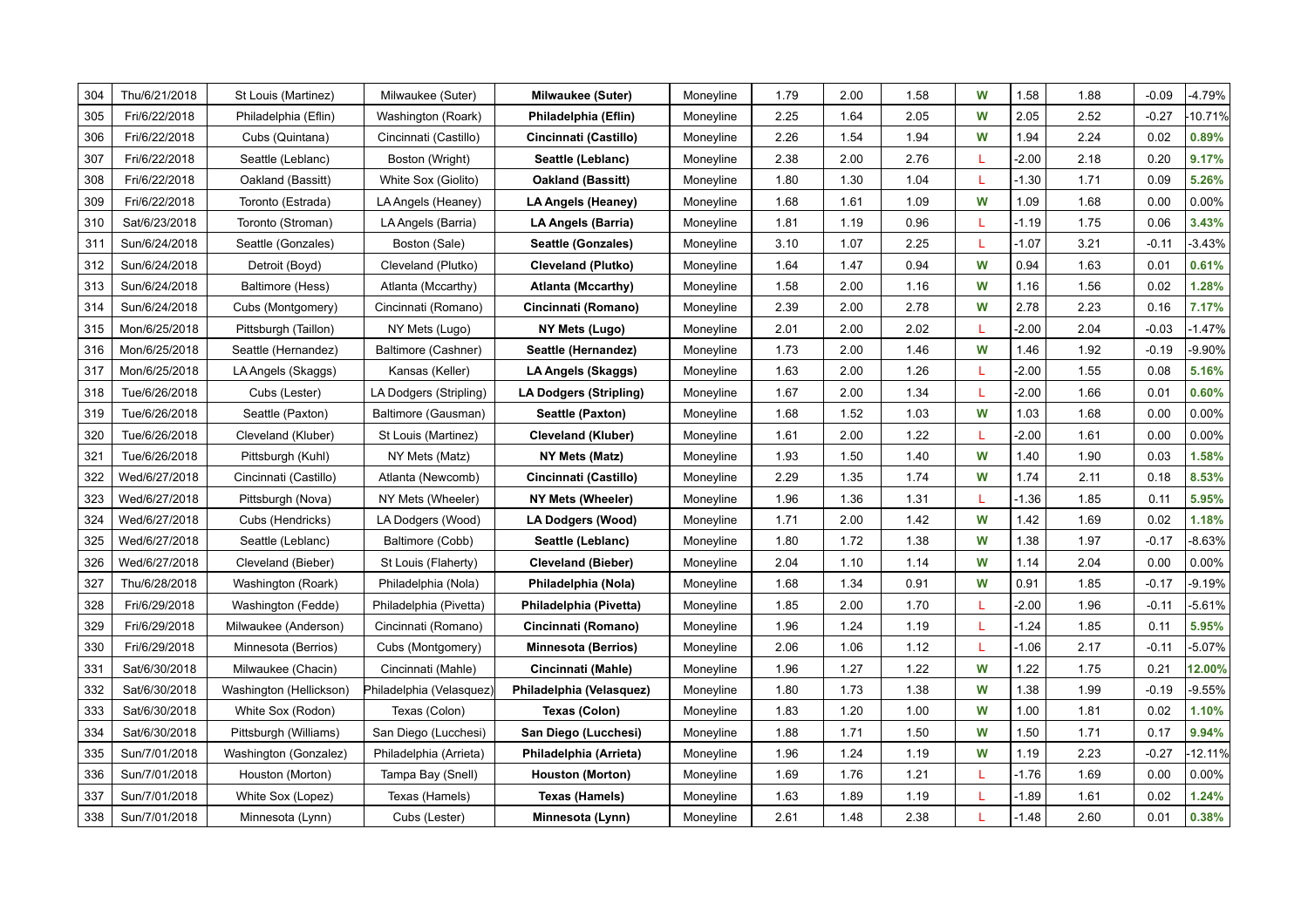| 339 | Mon/7/02/2018 | St Louis (Martinez)     | Arizona (Ray)            | Arizona (Ray)                | Moneyline | 1.74 | 1.71 | 1.27 | L | $-1.71$ | 1.70 | 0.04    | 2.35%    |
|-----|---------------|-------------------------|--------------------------|------------------------------|-----------|------|------|------|---|---------|------|---------|----------|
| 340 | Mon/7/02/2018 | Boston (Porcello)       | Washington (Scherzer)    | <b>Boston (Porcello)</b>     | Moneyline | 2.61 | 1.08 | 1.74 | W | 1.74    | 2.64 | $-0.03$ | $-1.14%$ |
| 341 | Tue/7/03/2018 | LA Angels (Heaney)      | Seattle (Leblanc)        | Seattle (Leblanc)            | Moneyline | 1.90 | 1.21 | 1.09 | W | 1.09    | 1.90 | 0.00    | 0.00%    |
| 342 | Tue/7/03/2018 | Boston (Johnson)        | Washington (Roark)       | <b>Boston (Johnson)</b>      | Moneyline | 2.01 | 1.10 | 1.11 | W | 1.11    | 2.05 | $-0.04$ | $-1.95%$ |
| 343 | Wed/7/04/2018 | San Francisco (Suarez)  | Colorado (Anderson)      | San Francisco (Suarez)       | Moneyline | 2.14 | 1.26 | 1.44 | L | $-1.26$ | 2.17 | $-0.03$ | $-1.38%$ |
| 344 | Wed/7/04/2018 | St Louis (Mikolas)      | Arziona (Corbin)         | Arizona (Corbin)             | Moneyline | 1.80 | 1.20 | 0.96 | L | $-1.20$ | 1.79 | 0.01    | 0.56%    |
| 345 | Thu/7/05/2018 | Texas (Gallardo)        | Detroit (Boyd)           | Texas (Gallardo)             | Moneyline | 1.92 | 2.00 | 1.84 | W | 1.84    | 1.98 | $-0.06$ | $-3.03%$ |
| 346 | Fri/7/06/2018 | Cincinnati (Mahle)      | Cubs (Mongomery)         | Cincinnati (Mahle)           | Moneyline | 2.43 | 1.07 | 1.53 | W | 1.53    | 2.38 | 0.05    | 2.10%    |
| 347 | Fri/7/06/2018 | St Louis (Gant)         | an Francisco (Rodriguez  | San Francisco (Rodriguez)    | Moneyline | 1.93 | 1.60 | 1.49 | W | 1.49    | 1.84 | 0.09    | 4.89%    |
| 348 | Fri/7/06/2018 | Texas (Colon)           | Detroit (Zimmerman)      | Texas (Colon)                | Moneyline | 1.96 | 1.48 | 1.42 |   | $-1.48$ | 1.88 | 0.08    | 4.26%    |
| 349 | Fri/7/06/2018 | Colorado (Marquez)      | Seattle (Hernandez)      | Seattle (Hernandez)          | Moneyline | 1.80 | 1.43 | 1.14 | L | $-1.43$ | 1.88 | $-0.08$ | $-4.26%$ |
| 350 | Sat/7/07/2018 | Cincinnati (Harvey)     | Cubs (Chatwood)          | Cincinnati (Harvey)          | Moneyline | 2.32 | 1.29 | 1.70 | L | $-1.29$ | 2.20 | 0.12    | 5.45%    |
| 351 | Sat/7/07/2018 | Oakland (Jackson)       | Cleveland (Kluber)       | Oakland (Jackson)            | Moneyline | 3.10 | 1.34 | 2.81 | W | 2.81    | 3.23 | $-0.13$ | $-4.02%$ |
| 352 | Sat/7/07/2018 | Tampa Bay (Snell)       | NY Mets (Matz)           | NY Mets (Matz)               | Moneyline | 2.19 | 1.29 | 1.54 | L | $-1.29$ | 2.15 | 0.04    | 1.86%    |
| 353 | Sat/7/07/2018 | Colorado (Freeland)     | Seattle (Paxton)         | Seattle (Paxton)             | Moneyline | 1.60 | 2.00 | 1.20 | L | $-2.00$ | 1.48 | 0.12    | 8.11%    |
| 354 | Sun/7/08/2018 | Cincinnati (Castillo)   | Cubs (Lester)            | Cincinnati (Castillo)        | Moneyline | 2.38 | 1.49 | 2.06 | L | $-1.49$ | 2.43 | $-0.05$ | $-2.06%$ |
| 355 | Sun/7/08/2018 | St Louis (Flaherty)     | an Francisco (Bumgarne   | <b>St Louis (Flaherty)</b>   | Moneyline | 2.32 | 2.00 | 2.64 | т | $-2.00$ | 2.09 | 0.23    | 11.00%   |
| 356 | Mon/7/09/2018 | Milwaukee (Anderson)    | Miami (Urena)            | Miami (Urena)                | Moneyline | 2.45 | 1.45 | 2.10 | W | 2.10    | 2.28 | 0.17    | 7.46%    |
| 357 | Mon/7/09/2018 | Cubs (Hendricks)        | San Francisco (Suarez)   | San Francisco (Suarez)       | Moneyline | 2.10 | 1.71 | 1.88 | W | 1.88    | 1.87 | 0.23    | 12.30%   |
| 358 | Tue/7/10/2018 | Milwaukee (Chacin)      | Miami (Lopez)            | Miami (Lopez)                | Moneyline | 2.34 | 1.04 | 1.39 | L | $-1.04$ | 2.42 | $-0.08$ | $-3.31%$ |
| 359 | Tue/7/10/2018 | Arizona (Corbin)        | Colorado (Anderson)      | Arizona (Corbin)             | Moneyline | 2.11 | 1.91 | 2.12 | W | 2.12    | 1.99 | 0.12    | 6.03%    |
| 360 | Wed/7/11/2018 | Washington (Gonzalez)   | Pittsburgh (Williams)    | Pittsburgh (Williams)        | Moneyline | 2.17 | 1.14 | 1.33 | W | 1.33    | 2.24 | $-0.07$ | $-3.13%$ |
| 361 | Wed/7/11/2018 | Arizona (Miller)        | Colorado (Marquez)       | Arizona (Miller)             | Moneyline | 2.20 | 1.27 | 1.52 | L | $-1.27$ | 2.17 | 0.03    | 1.38%    |
| 362 | Wed/7/11/2018 | Seattle (Gonzales)      | LA Angels (Barria)       | Seattle (Gonzales)           | Moneyline | 2.04 | 2.00 | 2.08 | W | 2.08    | 2.04 | 0.00    | 0.00%    |
| 363 | Thu/7/12/2018 | Arizona (Ray)           | Colorado (Freeland)      | Arizona (Ray)                | Moneyline | 2.11 | 2.00 | 2.22 | т | $-2.00$ | 2.02 | 0.09    | 4.46%    |
| 364 | Thu/7/12/2018 | NY Yankees (Severino)   | Cleveland (Kluber)       | <b>NY Yankees (Severino)</b> | Moneyline | 2.01 | 1.01 | 1.02 | W | 1.02    | 1.81 | 0.20    | 11.05%   |
| 365 | Fri/7/13/2018 | Cincinnati (Harvey)     | St Louis (Martinez)      | Cincinnati (Harvey)          | Moneyline | 2.49 | 1.51 | 2.25 | W | 2.25    | 2.50 | $-0.01$ | $-0.40%$ |
| 366 | Fri/7/13/2018 | Cubs (Chatwood)         | San Diego (Richard)      | San Diego (Richard)          | Moneyline | 2.19 | 1.05 | 1.25 | L | $-1.05$ | 2.24 | $-0.05$ | $-2.23%$ |
| 367 | Fri/7/13/2018 | Kansas (Keller)         | White Sox (Shields)      | <b>White Sox (Shields)</b>   | Moneyline | 1.87 | 2.00 | 1.74 | W | 1.74    | 1.88 | $-0.01$ | $-0.53%$ |
| 368 | Fri/7/13/2018 | Oakland (Jackson)       | an Francisco (Bumgarne   | Oakland (Jackson)            | Moneyline | 2.56 | 1.96 | 3.06 | L | $-1.96$ | 2.35 | 0.21    | 8.94%    |
| 369 | Sat/7/14/2018 | Kansas (Duffy)          | White Sox (Lopez)        | <b>White Sox (Lopez)</b>     | Moneyline | 1.90 | 1.32 | 1.19 | L | $-1.32$ | 1.85 | 0.05    | 2.70%    |
| 370 | Sat/7/14/2018 | Oakland (Anderson)      | an Francisco (Samardzija | <b>Oakland (Anderson)</b>    | Moneyline | 2.05 | 1.22 | 1.28 | W | 1.28    | 2.04 | 0.01    | 0.49%    |
| 371 | Sun/7/15/2018 | Cincinnati (Desclafani) | St Louis (Mikolas)       | Cincinnati (Desclafani)      | Moneyline | 2.46 | 1.49 | 2.18 | т | $-1.49$ | 2.39 | 0.07    | 2.93%    |
| 372 | Sun/7/15/2018 | Cubs (Lester)           | San Diego (Lauer)        | San Diego (Lauer)            | Moneyline | 2.54 | 1.63 | 2.51 |   | $-1.63$ | 2.27 | 0.27    | 11.89%   |
| 373 | Sun/7/15/2018 | Seattle (Leake)         | Colorado (Anderson)      | Seattle (Leake)              | Moneyline | 2.34 | 1.06 | 1.42 | L | $-1.06$ | 2.47 | $-0.13$ | $-5.26%$ |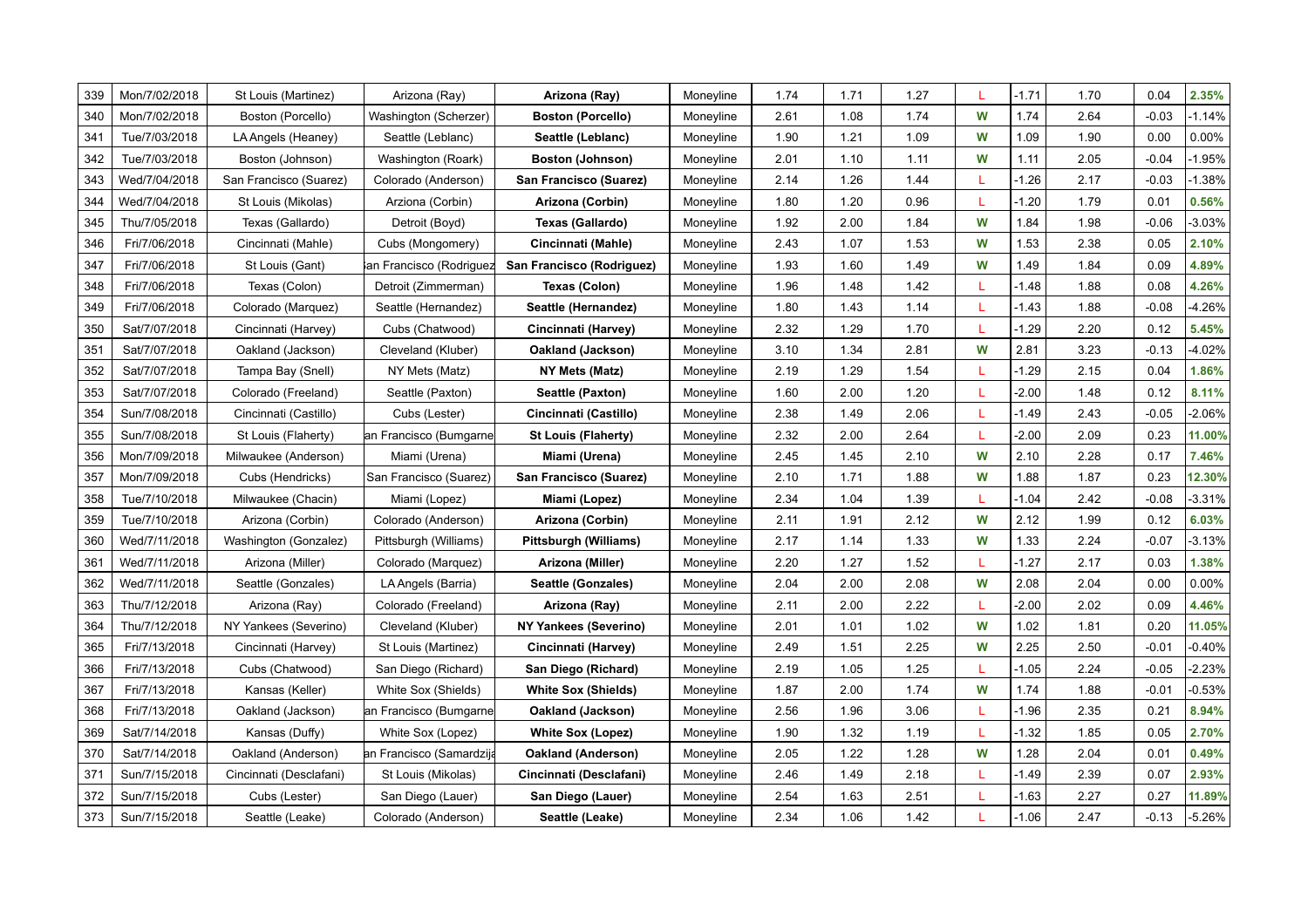| 374 | Fri/7/20/2018 | St Louis (Flaherty)       | Cubs (Lester)          | <b>St Louis (Flaherty)</b>    | Moneyline | 2.40 | 1.04 | 1.46 | W  | 1.46    | 2.26 | 0.14    | 6.19%    |
|-----|---------------|---------------------------|------------------------|-------------------------------|-----------|------|------|------|----|---------|------|---------|----------|
| 375 | Fri/7/20/2018 | Baltimore (Bundy)         | Toronto (Gaviglio)     | <b>Toronto (Gaviglio)</b>     | Moneyline | 1.71 | 2.00 | 1.42 | W  | 1.42    | 1.69 | 0.02    | 1.18%    |
| 376 | Fri/7/20/2018 | Minnesota (Gibson)        | Kansas (Duffy)         | Minnesota (Gibson)            | Moneyline | 1.81 | 2.00 | 1.62 |    | $-2.00$ | 1.76 | 0.05    | 2.84%    |
| 377 | Fri/7/20/2018 | NY Mets (Syndergaard)     | NY Yankees (German)    | NY Yankees (German)           | Moneyline | 1.70 | 1.63 | 1.14 |    | $-1.63$ | 1.57 | 0.13    | 8.28%    |
| 378 | Fri/7/20/2018 | Colorado (Marquez)        | Arizona (Ray)          | Colorado (Marquez)            | Moneyline | 2.31 | 1.02 | 1.34 | W  | 1.34    | 2.38 | $-0.07$ | $-2.94%$ |
| 379 | Sat/7/21/2018 | LA Dodgers (Kershaw)      | Milwaukee (Anderson)   | <b>Milwaukee (Anderson)</b>   | Moneyline | 2.61 | 1.18 | 1.90 | W  | 1.90    | 2.52 | 0.09    | 3.57%    |
| 380 | Sat/7/21/2018 | Houston (Verlander)       | LA Angels (Tropeano)   | Houston (Verlander)           | Moneyline | 1.63 | 1.84 | 1.16 | W  | 1.16    | 1.56 | 0.07    | 4.49%    |
| 381 | Sat/7/21/2018 | San Francisco (Bumgarner) | Oakland (Cahill)       | Oakland (Cahill)              | Moneyline | 1.98 | 2.00 | 1.96 | W  | 1.96    | 1.75 | 0.23    | 13.14%   |
| 382 | Sun/7/22/2018 | Minnesota (Odorizzi)      | Kansas (Keller)        | Minnesota (Odorizzi)          | Moneyline | 1.78 | 2.00 | 1.56 |    | $-2.00$ | 1.72 | 0.06    | 3.49%    |
| 383 | Mon/7/23/2018 | Atlanta (Newcomb)         | Miami (Urena)          | Miami (Urena)                 | Moneyline | 2.16 | 2.00 | 2.32 | L  | $-2.00$ | 2.00 | 0.16    | 8.00%    |
| 384 | Mon/7/23/2018 | Boston (Porcello)         | Baltimore (Gausman)    | <b>Boston (Porcello)</b>      | Moneyline | 1.63 | 2.00 | 1.26 | W  | 1.26    | 1.54 | 0.09    | 5.84%    |
| 385 | Tue/7/24/2018 | Atlanta (Teheran)         | Miami (Chen)           | Miami (Chen)                  | Moneyline | 2.20 | 1.17 | 1.40 | W  | 1.40    | 2.11 | 0.09    | 4.27%    |
| 386 | Tue/7/24/2018 | LA Dodgers (Maeda)        | Philadelphia (Nola)    | LA Dodgers (Maeda)            | Moneyline | 2.08 | 1.86 | 2.01 | L  | $-1.86$ | 2.02 | 0.06    | 2.97%    |
| 387 | Wed/7/25/2018 | LA Dodgers (Buehler)      | Philadelphia (Arrieta) | <b>LA Dodgers (Buehler)</b>   | Moneyline | 1.85 | 2.00 | 1.70 | L  | $-2.00$ | 1.72 | 0.13    | 7.56%    |
| 388 | Wed/7/25/2018 | White Sox (Shields)       | LA Angels (Skaggs)     | <b>White Sox (Shields)</b>    | Moneyline | 3.01 | 1.04 | 2.09 | L  | $-1.04$ | 3.08 | $-0.07$ | $-2.27%$ |
| 389 | Thu/7/26/2018 | NY Mets (Matz)            | Pittsbirgh (Kingham)   | Pittsburgh (Kingham)          | Moneyline | 1.62 | 1.40 | 0.87 | L  | $-1.40$ | 1.70 | $-0.08$ | $-4.71%$ |
| 390 | Thu/7/26/2018 | White Sox (Covey)         | LA Angels (Tropeano)   | <b>White Sox (Covey)</b>      | Moneyline | 2.68 | 1.08 | 1.81 | ÷  | $-1.08$ | 2.65 | 0.03    | 1.13%    |
| 391 | Fri/7/27/2018 | Washington (Scherzer)     | Miami (Lopez)          | Miami (Lopez)                 | Moneyline | 3.20 | 2.00 | 4.40 |    | $-2.00$ | 3.05 | 0.15    | 4.92%    |
| 392 | Fri/7/27/2018 | Milwaukee (Anderson)      | anFrancisco (Bumgarne  | <b>Milwaukee (Anderson)</b>   | Moneyline | 2.36 | 1.34 | 1.82 | W  | 1.82    | 2.17 | 0.19    | 8.76%    |
| 393 | Fri/7/27/2018 | Tampa Bay (Archer)        | Baltimore (Cashner)    | Tampa Bay (Archer)            | Moneyline | 1.71 | 1.38 | 0.98 | L  | $-1.38$ | 1.66 | 0.05    | 3.01%    |
| 394 | Fri/7/27/2018 | Oakland (Manaea)          | Colorado (Freeland)    | Oakland (Manaea)              | Moneyline | 2.06 | 1.24 | 1.31 | т. | $-1.24$ | 2.04 | 0.02    | 0.98%    |
| 395 | Sat/7/28/2018 | Oakland (Anderson)        | Colorado (Senzatela)   | Oakland (Anderson)            | Moneyline | 2.15 | 1.62 | 1.86 | ÷  | $-1.62$ | 2.07 | 0.08    | 3.86%    |
| 396 | Sat/7/28/2018 | Minnesota (Odorizzi)      | Boston (Porcello)      | <b>Over 9.5</b>               | Totals    | 1.95 | 1.00 | 0.95 | W  | 0.95    | 1.72 | 0.23    | 13.37%   |
| 397 | Sat/7/28/2018 | Oakland (Anderson)        | Colorado (Senzatela)   | Over 12                       | Totals    | 2.04 | 1.00 | 1.04 |    | $-1.00$ | 2.22 | $-0.18$ | $-8.11%$ |
| 398 | Sun/7/29/2018 | NY Mets (Wheeler)         | Pittsburgh (Musgrove)  | Pittsburgh (Musgrove)         | Moneyline | 1.74 | 1.75 | 1.30 |    | $-1.75$ | 1.66 | 0.08    | 4.82%    |
| 399 | Sun/7/29/2018 | LA Dodgers (Stripling)    | Atlanta (Newcomb)      | <b>LA Dodgers (Stripling)</b> | Moneyline | 1.80 | 2.00 | 1.60 | т. | $-2.00$ | 1.68 | 0.12    | 7.14%    |
| 400 | Sun/7/29/2018 | Minnesota (Berrios)       | Boston (Eovaldi)       | <b>Boston (Eovaldi)</b>       | Moneyline | 1.68 | 1.15 | 0.78 | W  | 0.78    | 1.63 | 0.05    | 3.07%    |
| 401 | Sun/7/29/2018 | Minnesota (Berrios)       | Boston (Eovaldi)       | Over 9                        | Totals    | 1.81 | 1.00 | 0.81 | L  | $-1.00$ | 1.83 | $-0.02$ | $-1.09%$ |
| 402 | Sun/7/29/2018 | Toronto (Borucki)         | White Sox (Rodon)      | Under 9.5                     | Totals    | 1.81 | 1.00 | 0.81 | т. | $-1.00$ | 1.81 | 0.00    | $0.00\%$ |
| 403 | Mon/7/30/2018 | Milwaukee (Peralta)       | LA Dodgers (Maeda)     | LA Dodgers (Maeda)            | Moneyline | 1.62 | 1.21 | 0.75 | L  | $-1.21$ | 1.67 | $-0.05$ | $-2.99%$ |
| 404 | Tue/7/31/2018 | Cubs (Lester)             | Pittsburgh (Taillon)   | Pittsburgh (Taillon)          | Moneyline | 2.14 | 2.00 | 2.28 | W  | 2.28    | 1.84 | 0.30    | 16.30%   |
| 405 | Tue/7/31/2018 | Milwaukee (Miley)         | LA Dodgers (Buehler)   | <b>LA Dodgers (Buehler)</b>   | Moneyline | 1.61 | 2.00 | 1.22 |    | $-2.00$ | 1.63 | $-0.02$ | $-1.23%$ |
| 406 | Tue/7/31/2018 | Kansas (Duffy)            | White Sox (Shields)    | <b>White Sox (Shields)</b>    | Moneyline | 1.96 | 2.00 | 1.92 |    | $-2.00$ | 1.84 | 0.12    | 6.52%    |
| 407 | Wed/8/01/2018 | Milwaukee (Anderson)      | LA Dodgers (Hill)      | <b>LA Dodgers (Hill)</b>      | Moneyline | 1.65 | 1.91 | 1.24 | W  | 1.24    | 1.61 | 0.04    | 2.48%    |
| 408 | Wed/8/01/2018 | Kansas (Junis)            | White Sox (Covey)      | <b>White Sox (Covey)</b>      | Moneyline | 1.86 | 1.22 | 1.05 |    | $-1.22$ | 1.76 | 0.10    | 5.68%    |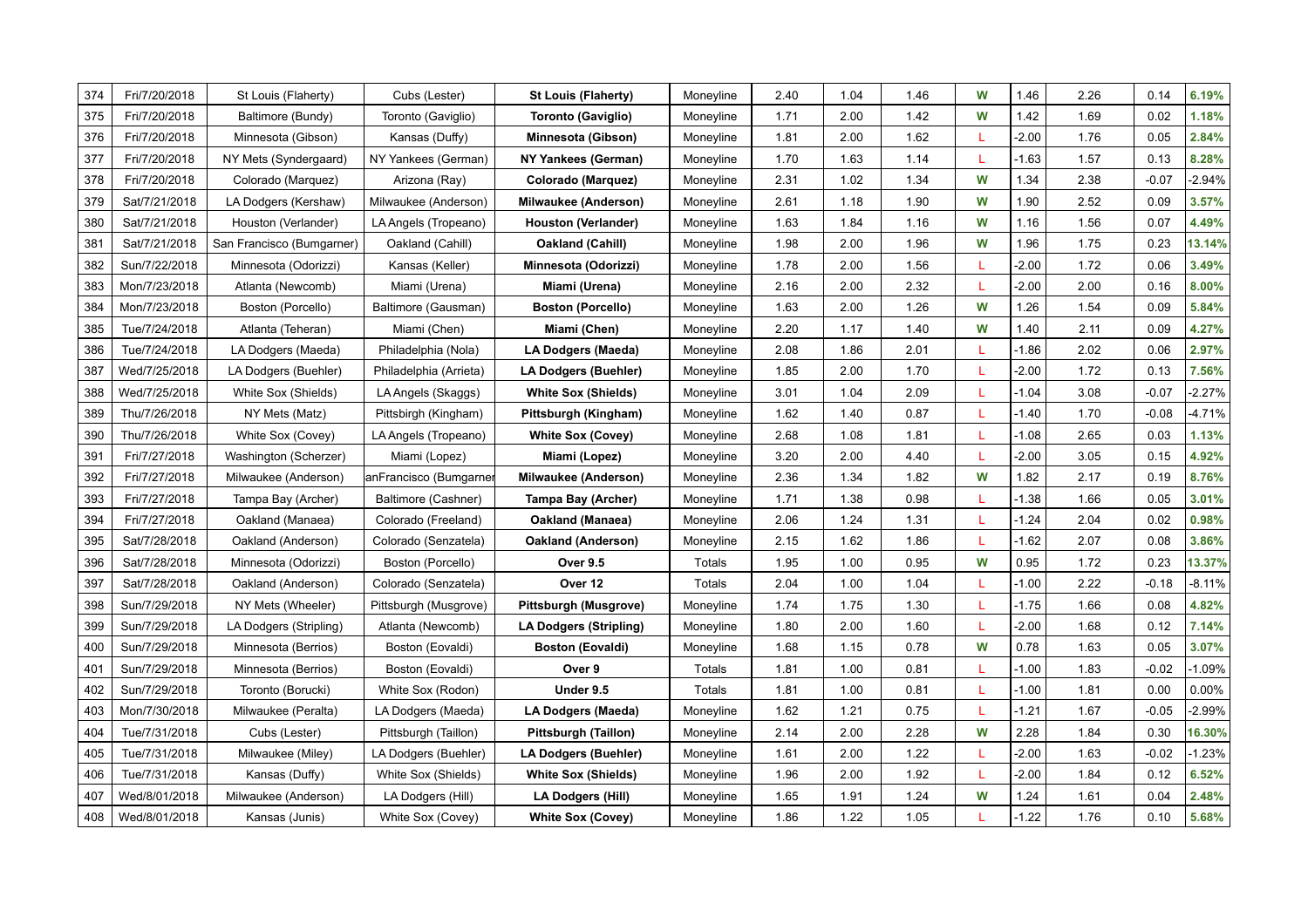| 409 | Wed/8/01/2018 | Cincinnati (Romano)       | Detroit (Fiers)        | Cincinnati (Romano)         | Moneyline | 2.04 | 1.53 | 1.59    | L | $-1.53$     | 1.88 | 0.16    | 8.51%    |
|-----|---------------|---------------------------|------------------------|-----------------------------|-----------|------|------|---------|---|-------------|------|---------|----------|
| 410 | Thu/8/02/2018 | Miami (Richards)          | Philadelphia (Pivetta) | Philadelphia (Pivetta)      | Moneyline | 0.00 |      | 0.00    | P | $\mathbf 0$ |      |         |          |
| 411 | Thu/8/02/2018 | San Francisco (Bumgarner) | Arizona (Greinke)      | Arizona (Greinke)           | Moneyline | 1.63 | 2.00 | 1.26    | т | $-2.00$     | 1.59 | 0.04    | 2.52%    |
| 412 | Thu/8/02/2018 | Kansas (Keller)           | White Sox (Lopez)      | <b>White Sox (Lopez)</b>    | Moneyline | 1.78 | 1.13 | 0.88    | W | 0.88        | 1.72 | 0.06    | 3.49%    |
| 413 | Thu/8/02/2018 | Atlanta (Foltynewicz)     | NY Mets (Vargas)       | Under 8.5                   | Totals    | 2.02 | 1.00 | 1.02    | W | 1.02        | 1.95 | 0.07    | 3.59%    |
| 414 | Thu/8/02/2018 | Baltimore (Cashner)       | Texas (Gallardo)       | <b>Over 10.5</b>            | Totals    | 1.85 | 1.00 | 0.85    | W | 0.85        | 1.72 | 0.13    | 7.56%    |
| 415 | Fri/8/03/2018 | Cincinnati (Desclafani)   | Washington (Gonzalez)  | Cincinnati (Desclafani)     | Moneyline | 0.00 | 0.00 | 0.00    | P | $\mathbf 0$ |      |         |          |
| 416 | Fri/8/03/2018 | St Louis (Gant)           | Pittsburgh (Archer)    | <b>Pittsburgh (Archer)</b>  | Moneyline | 1.74 | 1.59 | 1.18    | W | 1.18        | 1.65 | 0.09    | 5.45%    |
| 417 | Fri/8/03/2018 | Cincinnati (Desclafani)   | Washington (Gonzalez)  | Over 9                      | Totals    | 0.00 | 1.00 | $-1.00$ | P | $\mathbf 0$ |      |         |          |
| 418 | Fri/8/03/2018 | Houston (Verlander)       | LA Dodgers (Wood)      | Houston (Verlander)         | Moneyline | 1.96 | 1.68 | 1.61    | W | 1.61        | 1.96 | 0.00    | 0.00%    |
| 419 | Fri/8/03/2018 | NY Yankeers (Severino)    | Boston (Porcello)      | <b>Over 8.5</b>             | Totals    | 1.86 | 1.00 | 0.86    | L | $-1.00$     | 1.76 | 0.10    | 5.68%    |
| 420 | Fri/8/03/2018 | LA Angels (Barria)        | Cleveland (Clevinger)  | Over 9                      | Totals    | 1.91 | 1.00 | 0.91    | W | 0.91        | 1.91 | 0.00    | 0.00%    |
| 421 | Fri/8/03/2018 | Baltimore (Hess)          | Texas (Jurado)         | Over 11.5                   | Totals    | 1.89 | 1.00 | 0.89    | W | 0.89        | 1.91 | $-0.02$ | $-1.05%$ |
| 422 | Fri/8/03/2018 | San Francisco (Stratton)  | Arizona (Corbin)       | Arizona (Corbin) -1.5       | RunLine   | 2.11 | 1.00 | 1.11    | W | 1.11        | 2.00 | 0.11    | 5.50%    |
| 423 | Sat/8/04/2018 | LA Angels (Pena)          | Cleveland (Kluber)     | LA Angels (Pena)            | Moneyline | 3.14 | 1.15 | 2.46    | L | $-1.15$     | 3.71 | $-0.57$ | 15.36%   |
| 424 | Sat/8/04/2018 | LA Angels (Pena)          | Cleveland (Kluber)     | <b>Over 8.5</b>             | Totals    | 1.88 | 1.00 | 0.88    | L | $-1.00$     | 1.87 | 0.01    | 0.53%    |
| 425 | Sat/8/04/2018 | Cincinnati (Desclafani)   | Washington (Gonzalez)  | G1: Cincinnati (Desclafani) | Moneyline | 2.73 | 1.34 | 2.32    | W | 2.32        | 2.68 | 0.05    | 1.87%    |
| 426 | Sat/8/04/2018 | Cincinnati (Desclafani)   | Washington (Gonzalez)  | G1: Over 9.5                | Totals    | 1.94 | 1.00 | 0.94    |   | $-1.00$     | 1.88 | 0.06    | 3.19%    |
| 427 | Sat/8/04/2018 | Baltimore (Bundy)         | Texas (Minor)          | <b>Over 10.5</b>            | Totals    | 2.01 | 1.00 | 1.01    |   | $-1.00$     | 2.25 | $-0.24$ | 10.67%   |
| 428 | Sun/8/05/2018 | Atlanta (Teheran)         | NY Mets (Oswalt)       | Under 8.5                   | Totals    | 1.88 | 1.00 | 0.88    | L | $-1.00$     | 2.02 | $-0.14$ | $-6.93%$ |
| 429 | Sun/8/05/2018 | Cincinnati (Castillo)     | Washington (Roark)     | Over 9                      | Totals    | 1.87 | 1.00 | 0.87    | L | $-1.00$     | 1.97 | $-0.10$ | $-5.08%$ |
| 430 | Sun/8/05/2018 | San Diego (Lucchesi)      | Cubs (Lester)          | San Diego (Lucchesi)        | Moneyline | 2.76 | 1.74 | 3.06    | W | 3.06        | 2.47 | 0.29    | 11.74%   |
| 431 | Sun/8/05/2018 | Baltimore (Ramirez)       | Texas (Perez)          | Over 11                     | Totals    | 2.09 | 1.00 | 1.09    | W | 1.09        | 2.04 | 0.05    | 2.45%    |
| 432 | Mon/8/06/2018 | Minnesota (Gibson)        | Cleveland (Bauer)      | Over 8                      | Totals    | 1.95 | 1.00 | 0.95    | W | 0.95        | 1.73 | 0.22    | 12.72%   |
| 433 | Mon/8/06/2018 | Seattle (Leblanc)         | Texas (Perez)          | <b>Over 10.5</b>            | Totals    | 1.87 | 1.00 | 0.87    | L | $-1.00$     | 1.73 | 0.14    | 8.09%    |
| 434 | Mon/8/06/2018 | Cincinnati (Bailey)       | NY Mets (Syndergaard)  | Cincinnati (Bailey)         | Moneyline | 2.52 | 1.90 | 2.89    | L | $-1.90$     | 2.51 | 0.01    | 0.40%    |
| 435 | Mon/8/06/2018 | Pittsburgh (Musgrove)     | Colorado (Freeland)    | Pittsburgh (Musgrove)       | Moneyline | 2.29 | 2.00 | 2.58    | L | $-2.00$     | 2.20 | 0.09    | 4.09%    |
| 436 | Mon/8/06/2018 | NY Yankees (Lynn)         | White Sox (Covey)      | <b>White Sox (Covey)</b>    | Moneyline | 2.80 | 1.46 | 2.63    | L | $-1.46$     | 2.65 | 0.15    | 5.66%    |
| 437 | Mon/8/06/2018 | Cubs (Hamels)             | Kansas (Junis)         | Kansas (Junis)              | Moneyline | 2.83 | 1.27 | 2.32    | L | $-1.27$     | 2.74 | 0.09    | 3.28%    |
| 438 | Tue/8/07/2018 | Atlanta (Newcomb)         | Washington (Scherzer)  | <b>Over 7.5</b>             | Totals    | 1.85 | 1.00 | 0.85    | L | $-1.00$     | 1.82 | 0.03    | 1.65%    |
| 439 | Tue/8/07/2018 | Minnesota (Mejia)         | Cleveland (Carrasco)   | <b>Over 8.5</b>             | Totals    | 1.88 | 1.00 | 0.88    | L | $-1.00$     | 1.84 | 0.04    | 2.17%    |
| 440 | Tue/8/07/2018 | Seattle (Hernandez)       | Texas (Colon)          | Over 11                     | Totals    | 1.81 | 1.00 | 0.81    | W | 0.81        | 1.83 | $-0.02$ | $-1.09%$ |
| 441 | Tue/8/07/2018 | Seattle (Hernandez)       | Texas (Colon)          | Texas (Colon)               | Moneyline | 2.02 | 1.02 | 1.04    | W | 1.04        | 2.06 | $-0.04$ | $-1.94%$ |
| 442 | Tue/8/07/2018 | Houston (Keuchel)         | an Francisco (Bumgarne | <b>Houston (Keuchel)</b>    | Moneyline | 1.93 | 1.20 | 1.12    | W | 1.12        | 2.05 | $-0.12$ | $-5.85%$ |
| 443 | Tue/8/07/2018 | Houston (Keuchel)         | an Francisco (Bumgarne | Over 7                      | Totals    | 1.93 | 1.00 | 0.93    | L | $-1.00$     | 1.93 | 0.00    | 0.00%    |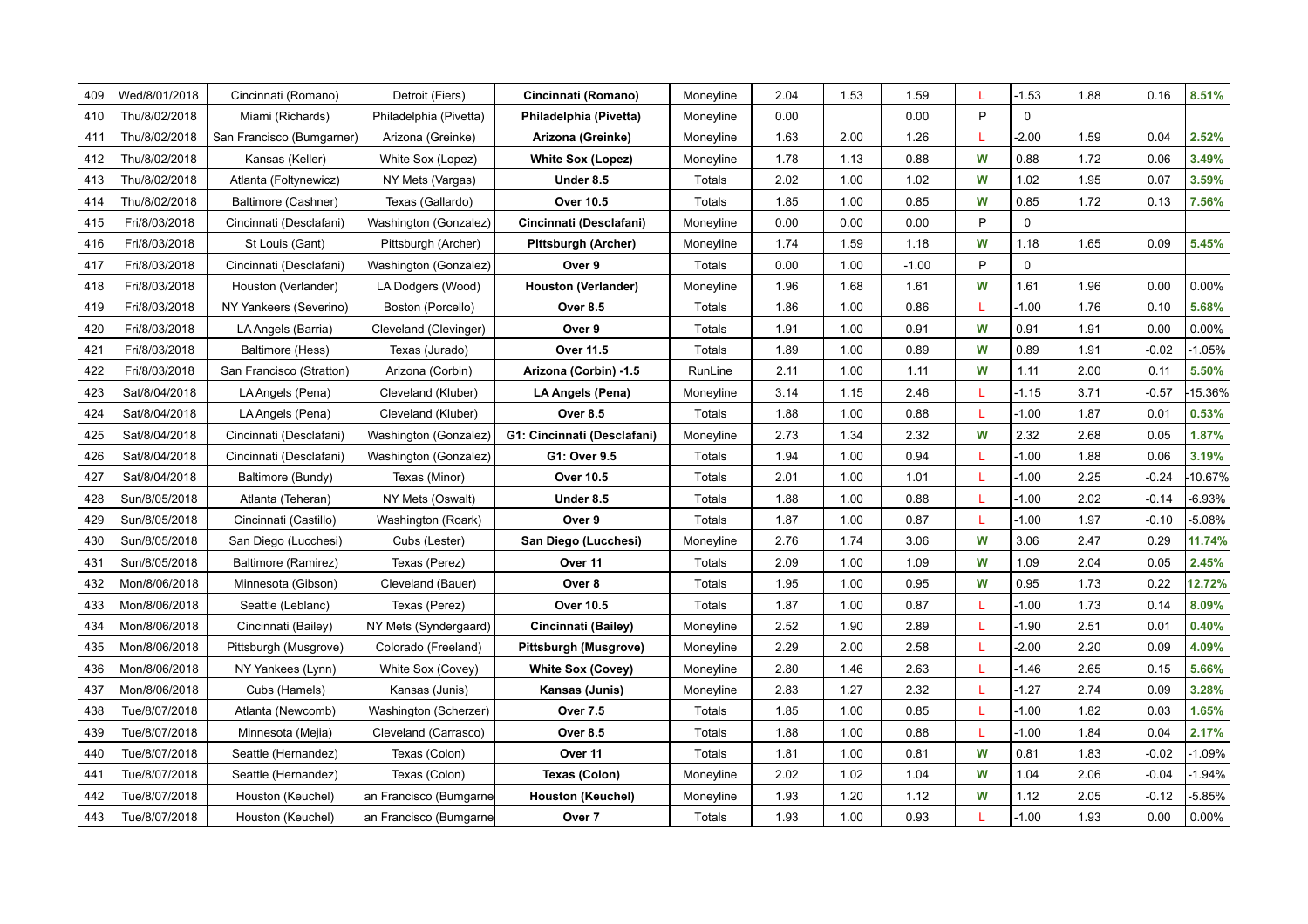| 444 | Tue/8/07/2018 | Pittsburgh (Taillon)      | Colorado (Bettis)       | Pittsburgh (Taillon)         | Moneyline | 1.93 | 1.43 | 1.33 | W  | 1.33        | 1.92 | 0.01    | 0.52%     |
|-----|---------------|---------------------------|-------------------------|------------------------------|-----------|------|------|------|----|-------------|------|---------|-----------|
| 445 | Wed/8/08/2018 | Pittsburgh (Archer)       | Colorado (Marquez)      | Pittsburgh (Archer)          | Moneyline | 2.10 | 1.01 | 1.11 | W  | 1.11        | 2.08 | 0.02    | 0.96%     |
| 446 | Wed/8/08/2018 | Philadelphia (Velasquez)  | Arizona (Corbin)        | Arizona (Corbin)             | Moneyline | 1.68 | 1.00 | 0.68 | W  | 0.68        | 1.57 | 0.11    | 7.01%     |
| 447 | Wed/8/08/2018 | Detroit (Hardy)           | LA Angels (Barria)      | LA Angels (Barria)           | Moneyline | 1.67 | 2.00 | 1.34 | W  | 1.34        | 1.77 | $-0.10$ | $-5.65%$  |
| 448 | Wed/8/08/2018 | Atlanta (Foltynewicz)     | Washington (Milone)     | <b>Washington (Milone)</b>   | Moneyline | 1.88 | 1.92 | 1.69 | L  | $-1.92$     | 1.73 | 0.15    | 8.67%     |
| 449 | Thu/8/09/2018 | Minnesota (Berrios)       | Cleveland (Kluber)      | <b>Over 7.5</b>              | Totals    | 2.08 | 1.00 | 1.08 | W  | 1.08        | 1.93 | 0.15    | 7.77%     |
| 450 | Thu/8/09/2018 | LA Dodgers (Stripling)    | Colorado (Anderson)     | LA Dodgers (Stripling)       | Moneyline | 1.79 | 1.26 | 1.00 | W  | 1.00        | 1.76 | 0.03    | 1.70%     |
| 451 | Thu/8/09/2018 | Pittsburgh (Nova)         | San Francisco (Suarez)  | Pittsburgh (Nova)            | Moneyline | 2.22 | 1.02 | 1.24 | W  | 1.24        | 2.36 | $-0.14$ | $-5.93%$  |
| 452 | Thu/8/09/2018 | Seattle (Paxton)          | Houston (Verlander)     | Houston (Verlander)          | Moneyline | 1.66 | 1.11 | 0.73 | L  | $-1.11$     | 1.77 | $-0.11$ | $-6.21%$  |
| 453 | Fri/8/10/2018 | NY Mets (Wheeler)         | Miami (Urena)           | NY Mets (Wheeler)            | Moneyline | 1.88 | 1.05 | 0.92 | W  | 0.92        | 1.82 | 0.06    | 3.30%     |
| 454 | Fri/8/10/2018 | Oakland (Anderson)        | LA Angels (Pena)        | <b>Over 8.5</b>              | Totals    | 1.85 | 1.00 | 0.85 | L  | $-1.00$     | 1.76 | 0.09    | 5.11%     |
| 455 | Sat/8/11/2018 | Washington (Roark)        | Cubs (Lester)           | <b>Washington (Roark)</b>    | Moneyline | 2.18 | 1.64 | 1.94 | W  | 1.94        | 2.18 | 0.00    | 0.00%     |
| 456 | Sat/8/11/2018 | LA Dodgers (Buehler)      | Colorado (Freeland)     | <b>LA Dodgers (Buehler)</b>  | Moneyline | 1.87 | 1.95 | 1.70 | L  | $-1.95$     | 1.72 | 0.15    | 8.72%     |
| 457 | Sat/8/11/2018 | Minnesota (Gibson)        | Detroit (Liriano)       | Minnesota (Gibson)           | Moneyline | 1.75 | 1.46 | 1.10 | W  | 1.10        | 1.78 | $-0.03$ | $-1.69%$  |
| 458 | Sun/8/12/2018 | Pittsburgh (Musgrove)     | an Francisco (Rodriguez | Over 8                       | Totals    | 1.98 | 1.00 | 0.98 | L  | $-1.00$     | 2.07 | $-0.09$ | $-4.35%$  |
| 459 | Sun/8/12/2018 | Philadelphia (Arrieta)    | San Diego (Lucchesi)    | San Diego (Lucchesi)         | Moneyline | 2.07 | 2.00 | 2.14 | W  | 2.14        | 2.02 | 0.05    | 2.48%     |
| 460 | Mon/8/13/2018 | Washington (Milone)       | St Louis (Mikolas)      | <b>Washington (Milone)</b>   | Moneyline | 2.26 | 1.46 | 1.84 | т  | $-1.46$     | 2.28 | $-0.02$ | $-0.88%$  |
| 461 | Mon/8/13/2018 | Arizona (Greinke)         | Texas (Colon)           | Over 10                      | Totals    | 1.90 | 1.00 | 0.90 | L  | $-1.00$     | 2.20 | $-0.30$ | $-13.64%$ |
| 462 | Tue/8/14/2018 | Arizona (Corbin)          | Texas (Gallardo)        | Over 10                      | Totals    | 1.84 | 1.00 | 0.84 | P  | $\mathbf 0$ | 2.09 | $-0.25$ | -11.96%   |
| 463 | Tue/8/14/2018 | White Sox (Giolito)       | Detroit (Hardy)         | <b>White Sox (Giolito)</b>   | Moneyline | 2.19 | 1.52 | 1.81 | W  | 1.81        | 2.20 | $-0.01$ | $-0.45%$  |
| 464 | Tue/8/14/2018 | Boston (Porcello)         | Philadelphia (Pivetta)  | Philadelphia (Pivetta)       | Moneyline | 2.35 | 1.58 | 2.13 | -L | $-1.58$     | 2.05 | 0.30    | 14.63%    |
| 465 | Wed/8/15/2018 | Pittsburgh (Archer)       | Minnesota (Berrios)     | Pittsburgh (Archer)          | Moneyline | 2.14 | 1.37 | 1.56 | -L | $-1.37$     | 2.05 | 0.09    | 4.39%     |
| 466 | Wed/8/15/2018 | LA Angels (Pena)          | San Diego (Erlin)       | San Diego (Erlin)            | Moneyline | 1.91 | 1.57 | 1.43 | -L | $-1.57$     | 1.80 | 0.11    | 6.11%     |
| 467 | Thu/8/16/2018 | Cubs (Lester)             | Pittsburgh (Nova)       | Pittsburgh (Nova)            | Moneyline | 1.93 | 1.18 | 1.10 | L  | $-1.18$     | 2.11 | $-0.18$ | $-8.53%$  |
| 468 | Thu/8/16/2018 | Colorado (Gray)           | Atlanta (Teheran)       | Atlanta (Teheran)            | Moneyline | 1.93 | 1.06 | 0.99 | L  | $-1.06$     | 1.90 | 0.03    | 1.58%     |
| 469 | Fri/8/17/2018 | Miami (Straily)           | Washington (Scherzer)   | <b>Over 7.5</b>              | Totals    | 1.95 | 1.00 | 0.95 | W  | 0.95        | 1.72 | 0.23    | 13.37%    |
| 470 | Fri/8/17/2018 | Toronto (Stroman)         | NY Yankees (Lynn)       | <b>Over 8.5</b>              | Totals    | 1.91 | 1.00 | 0.91 | W  | 0.91        | 1.74 | 0.17    | 9.77%     |
| 471 | Fri/8/17/2018 | Baltimore (Hess)          | Cleveland (Carrasco)    | Over 9                       | Totals    | 1.95 | 1.00 | 0.95 | L  | $-1.00$     | 2.09 | $-0.14$ | $-6.70%$  |
| 472 | Fri/8/17/2018 | Detroit (Boyd)            | Minnesota (Gibson)      | Under 8.5                    | Totals    | 2.06 | 1.00 | 1.06 | L  | $-1.00$     | 1.92 | 0.14    | 7.29%     |
| 473 | Fri/8/17/2018 | Kansas (Junis)            | White Sox (Shields)     | Under 9                      | Totals    | 1.95 | 1.00 | 0.95 | L  | $-1.00$     | 1.87 | 0.08    | 4.28%     |
| 474 | Fri/8/17/2018 | Houston (Morton)          | Oakland (Jackson)       | Under 8                      | Totals    | 1.95 | 1.00 | 0.95 | W  | 0.95        | 2.00 | $-0.05$ | $-2.50%$  |
| 475 | Fri/8/17/2018 | LA Dodgers (Buehler)      | Seattle (Leblanc)       | Under 8                      | Totals    | 1.95 | 1.00 | 0.95 | L  | $-1.00$     | 2.02 | $-0.07$ | $-3.47%$  |
| 476 | Fri/8/17/2018 | Cubs (Hamels)             | Pittsburgh (Williams)   | <b>Pittbsurgh (Williams)</b> | Moneyline | 2.24 | 1.02 | 1.26 | L  | $-1.02$     | 2.17 | 0.07    | 3.23%     |
| 477 | Fri/8/17/2018 | San Francisco (Rodriguez) | Cincinnati (Desclafani) | Cincinnati (Desclafani)      | Moneyline | 1.99 | 1.05 | 1.04 | W  | 1.04        | 1.92 | 0.07    | 3.65%     |
| 478 | Fri/8/17/2018 | Arizona (Ray)             | San Diego (Lucchesi)    | San Diego (Lucchesi)         | Moneyline | 2.15 | 1.28 | 1.47 | L  | $-1.28$     | 2.20 | $-0.05$ | $-2.27%$  |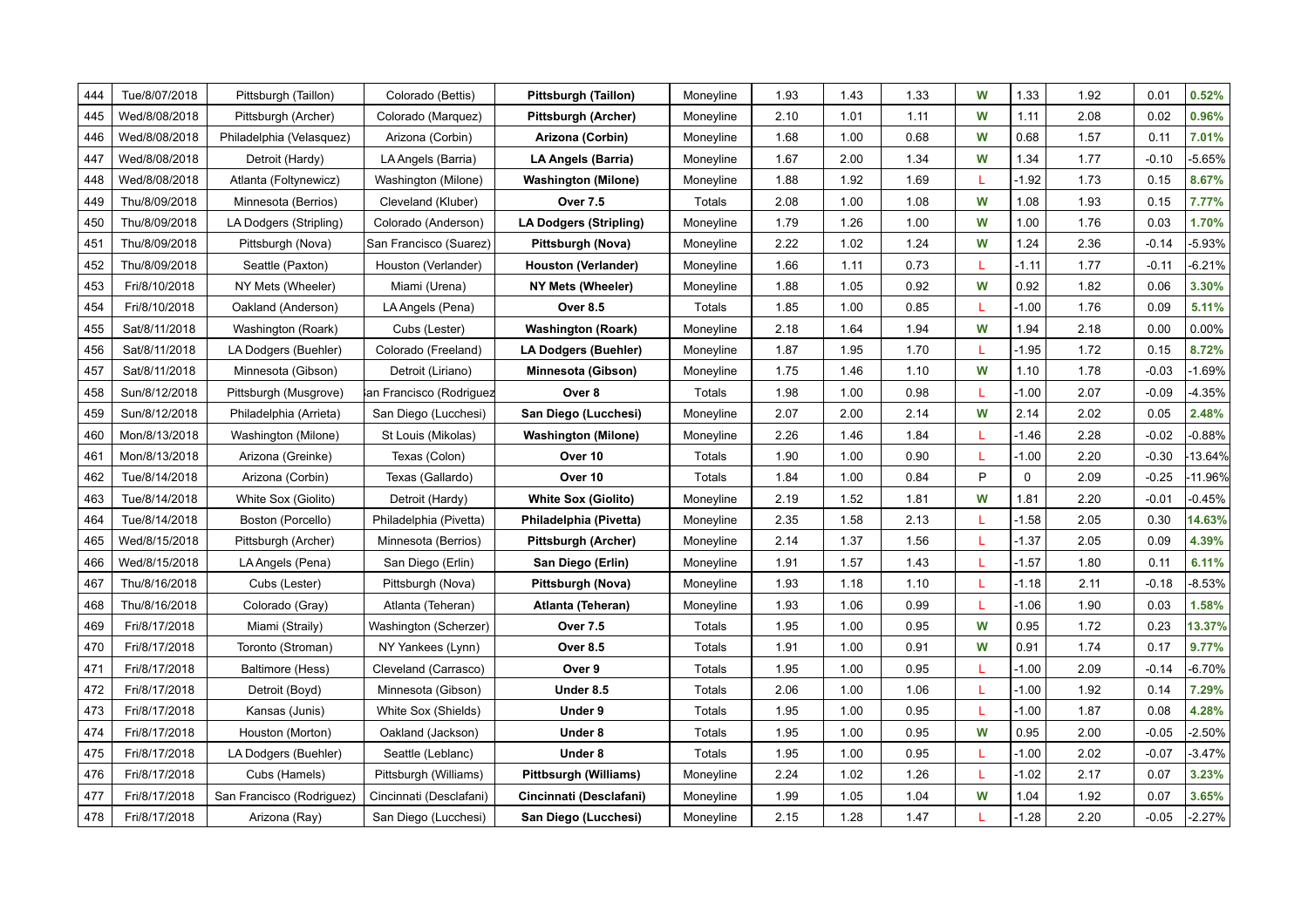| 479 | Fri/8/17/2018 |                           |                          |                           |           |      |      |      | L | $-1.34$     |      | $-0.08$ | $-3.02%$ |
|-----|---------------|---------------------------|--------------------------|---------------------------|-----------|------|------|------|---|-------------|------|---------|----------|
|     |               | Toronto (Stroman)         | NY Yankees (Lynn)        | Toronto (Stroman)         | Moneyline | 2.57 | 1.34 | 2.10 | L |             | 2.65 | 0.04    | 2.19%    |
| 480 | Sat/8/18/2018 | NY Mets (deGrom)          | Philadelphia (Arrieta)   | <b>Over 7.5</b>           | Totals    | 1.87 | 1.00 | 0.87 |   | $-1.00$     | 1.83 |         |          |
| 481 | Sat/8/18/2018 | Baltimore (Cobb)          | Clevaland (Plutko)       | Over 9                    | Totals    | 1.87 | 1.00 | 0.87 | L | $-1.00$     | 1.93 | $-0.06$ | $-3.11%$ |
| 482 | Sat/8/18/2018 | Houston (Keuchel)         | Oakland (Cahill)         | Under 8                   | Totals    | 1.95 | 1.00 | 0.95 | P | $\mathbf 0$ | 1.92 | 0.03    | 1.56%    |
| 483 | Sat/8/18/2018 | Cubs (Mongomery)          | Pittsburgh (Musgrove)    | Pittsburgh (Musgrove)     | Moneyline | 0.00 | 0.00 | 0.00 | P | $\mathbf 0$ |      |         |          |
| 484 | Sat/8/18/2018 | Colorado (Senzatela)      | Atlanta (Foltynewicz)    | Atlanta (Foltynewicz)     | Moneyline | 1.71 | 2.00 | 1.42 | L | $-2.00$     | 1.63 | 0.08    | 4.91%    |
| 485 | Sat/8/18/2018 | Houston (Keuchel)         | Oakland (Cahill)         | Oakland (Cahill)          | Moneyline | 2.06 | 1.78 | 1.89 | W | 1.89        | 1.95 | 0.11    | 5.64%    |
| 486 | Sat/8/18/2018 | Tampa Bay (Glasnow)       | Boston (Price)           | Tampa Bay (Glasnow)       | Moneyline | 2.92 | 1.46 | 2.80 | L | $-1.46$     | 2.83 | 0.09    | 3.18%    |
| 487 | Sat/8/18/2018 | Kansas (Keller)           | White Sox (Covey)        | <b>White Sox (Covey)</b>  | Moneyline | 1.87 | 1.29 | 1.12 | L | $-1.29$     | 1.80 | 0.07    | 3.89%    |
| 488 | Sat/8/18/2018 | San Francisco (Bumgarner) | Cincinnati (Harvey)      | Cincinnati (Harvey)       | Moneyline | 2.20 | 1.94 | 2.33 | W | 2.33        | 2.42 | $-0.22$ | $-9.09%$ |
| 489 | Sat/8/18/2018 | Cubs (Mongomery)          | Pittsburgh (Musgrove)    | Pittsburgh (Musgrove)     | Moneyline | 1.83 | 2.00 | 1.66 | W | 1.66        | 1.68 | 0.15    | 8.93%    |
| 490 | Sat/8/18/2018 | LA Angels (Heaney)        | Texas (Perez)            | Texas (Perez)             | Moneyline | 2.15 | 1.28 | 1.47 | L | $-1.28$     | 2.20 | $-0.05$ | $-2.27%$ |
| 491 | Sun/8/19/2018 | Baltimore (Ramirez)       | Cleveland (Clevinger)    | Over 9                    | Totals    | 1.95 | 1.00 | 0.95 | L | $-1.00$     | 2.33 | $-0.38$ | 16.31%   |
| 492 | Sun/8/19/2018 | San Francisco (Suarez)    | Cincinnati (Castillo)    | Cincinnati (Castillo)     | Moneyline | 1.94 | 1.05 | 0.99 | W | 0.99        | 1.99 | $-0.05$ | $-2.51%$ |
| 493 | Sun/8/19/2018 | Colorado (Marquez)        | Atlanta (Sanchez)        | Atlanta (Sanchez)         | Moneyline | 1.80 | 1.91 | 1.53 | L | $-1.91$     | 1.78 | 0.02    | 1.12%    |
| 494 | Mon/8/20/2018 | San Francisco (Holland)   | NY Mets (Wheeler)        | Under 8                   | Totals    | 1.88 | 1.00 | 0.88 | W | 0.88        | 1.71 | 0.17    | 9.94%    |
| 495 | Tue/8/21/2018 | NY Yankees (Tanaka)       | Miami (Lopez)            | Under 8                   | Totals    | 1.93 | 1.00 | 0.93 | W | 0.93        | 1.63 | 0.30    | 18.40%   |
| 496 | Tue/8/21/2018 | San Diego (Erlin)         | Colorado (Anderson)      | San Diego (Erlin)         | Moneyline | 2.63 | 2.00 | 3.26 | W | 3.26        | 2.50 | 0.13    | 5.20%    |
| 497 | Tue/8/21/2018 | LA Angels (Pena)          | Arizona (Corbin)         | Arizona (Corbin)          | Moneyline | 1.59 | 2.00 | 1.18 | W | 1.18        | 1.43 | 0.16    | 11.19%   |
| 498 | Tue/8/21/2018 | San Francisco (Stratton)  | NY Mets (Matz)           | NY Mets (Matz)            | Moneyline | 2.01 | 1.52 | 1.54 | W | 1.54        | 1.87 | 0.14    | 7.49%    |
| 499 | Wed/8/22/2018 | Texas (Minor)             | Oakland (Jackson)        | Texas (Minor)             | Moneyline | 2.56 | 1.07 | 1.67 | W | 1.67        | 2.41 | 0.15    | 6.22%    |
| 500 | Wed/8/22/2018 | Cubs (Lester)             | Detroit (Liriano)        | Detroit (Liriano)         | Moneyline | 2.70 | 1.35 | 2.30 | L | $-1.35$     | 2.60 | 0.10    | 3.85%    |
| 501 | Thu/8/23/2018 | San Francisco (Bumgarner) | NY Mets (deGrom)         | NY Mets (deGrom)          | Moneyline | 1.69 | 1.76 | 1.21 | L | $-1.76$     | 1.68 | 0.01    | 0.60%    |
| 502 | Thu/8/23/2018 | San Diego (Lucchesi)      | Colorado (Freeland)      | San Diego (Lucchesi)      | Moneyline | 2.50 | 2.00 | 3.00 | L | $-2.00$     | 2.86 | $-0.36$ | 12.59%   |
| 503 | Thu/8/23/2018 | Cincinnati (Desclafani)   | Cubs (Hamels)            | Cincinnati (Desclafani)   | Moneyline | 3.05 | 2.00 | 4.10 | L | $-2.00$     | 2.80 | 0.25    | 8.93%    |
| 504 | Fri/8/24/2018 | St Louis (Mikolas)        | Colorado (Senzatela)     | <b>St Louis (Mikolas)</b> | Moneyline | 1.92 | 1.23 | 1.13 | W | 1.13        | 1.86 | 0.06    | 3.23%    |
| 505 | Fri/8/24/2018 | San Diego (Richard)       | LA Dodgers (Hill)        | San Diego (Richard)       | Moneyline | 3.13 | 1.15 | 2.45 | L | $-1.15$     | 3.18 | $-0.05$ | $-1.57%$ |
| 506 | Fri/8/24/2018 | Texas (Hutchinson)        | lan Francisco (Rodriguez | Texas (Hutchinson)        | Moneyline | 2.42 | 1.10 | 1.56 | W | 1.56        | 2.56 | $-0.14$ | $-5.47%$ |
| 507 | Fri/8/24/2018 | Texas (Hutchinson)        | an Francisco (Rodriguez  | Over 8                    | Totals    | 1.88 | 1.00 | 0.88 | W | 0.88        | 1.83 | 0.05    | 2.73%    |
| 508 | Sat/8/25/2018 | Cincinnati (Castillo)     | Cubs (Quintana)          | Cincinnati (Castillo)     | Moneyline | 2.60 | 1.61 | 2.58 | L | $-1.61$     | 2.55 | 0.05    | 1.96%    |
| 509 | Sat/8/25/2018 | Atlanta (Sanchez)         | Miami (Chen)             | Atlanta (Sanchez)         | Moneyline | 1.63 | 1.53 | 0.96 | L | $-1.53$     | 1.59 | 0.04    | 2.52%    |
| 510 | Sat/8/25/2018 | Texas (Perez)             | San Francisco (Suarez)   | <b>Texas (Perez)</b>      | Moneyline | 2.29 | 1.45 | 1.87 | L | $-1.45$     | 2.36 | $-0.07$ | $-2.97%$ |
| 511 | Sun/8/26/2018 | Washington (Rodriguez)    | NY Mets (Matz)           | Under 9                   | Totals    | 1.85 | 1.00 | 0.85 | L | $-1.00$     | 1.79 | 0.06    | 3.35%    |
| 512 | Sun/8/26/2018 | Oakland (Anderson)        | Minnesota (Berrios)      | <b>Oakland (Anderson)</b> | Moneyline |      |      | 0.00 | P | 0           |      |         |          |
| 513 | Sun/8/26/2018 | Texas (Gallardo)          | San Francisco (Holland)  | Texas (Gallardo)          | Moneyline | 2.45 | 1.60 | 2.32 |   | $-1.60$     | 2.41 | 0.04    | 1.66%    |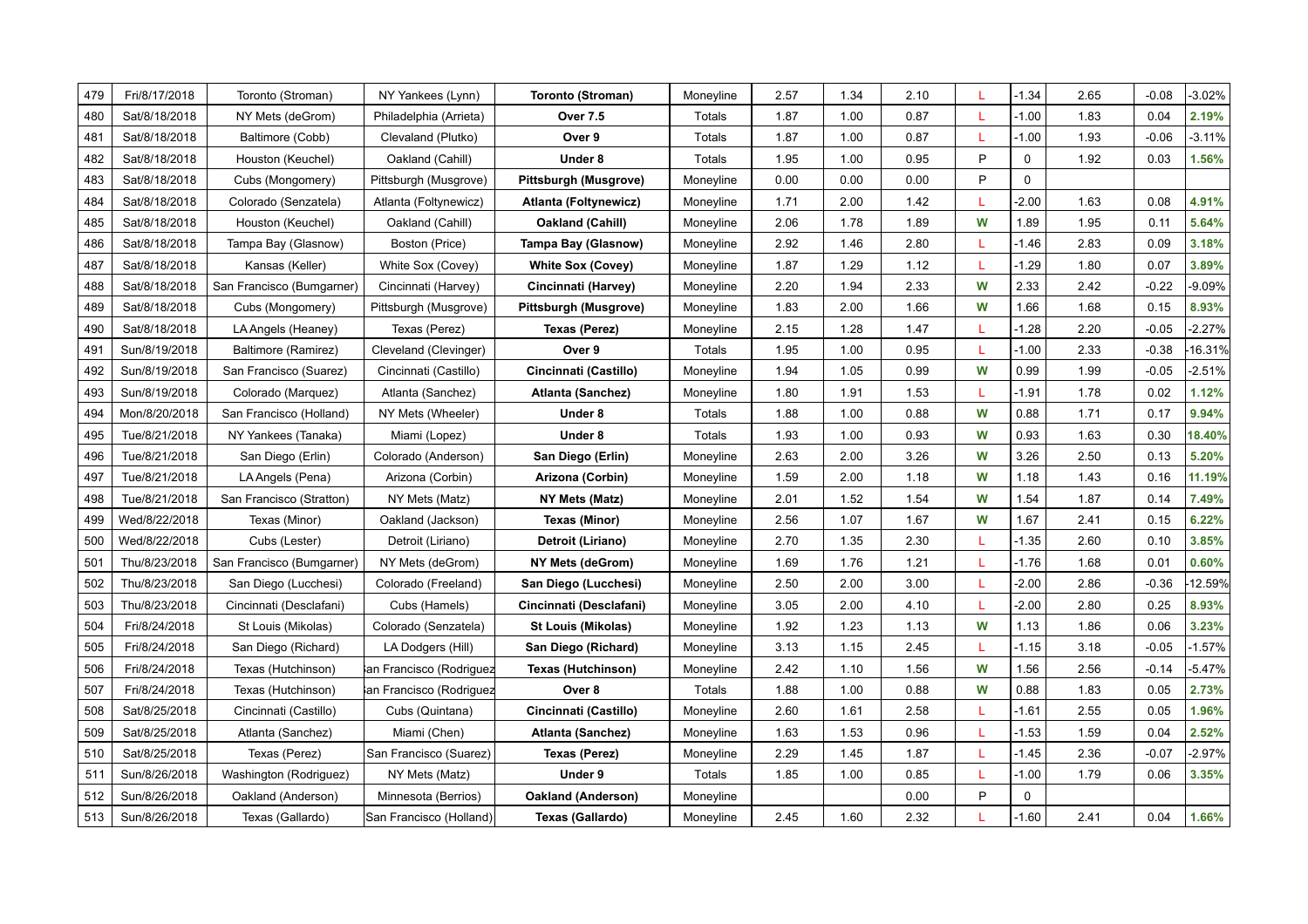| 514 | Mon/8/27/2018 | Toronto (Gaviglio)      | Baltimore (Hess)         | Toronto (Gaviglio)          | Moneyline | 1.72 | 1.74 | 1.25 | L  | $-1.74$ | 1.77 | $-0.05$ | $-2.82%$ |
|-----|---------------|-------------------------|--------------------------|-----------------------------|-----------|------|------|------|----|---------|------|---------|----------|
| 515 | Mon/8/27/2018 | Arizona (Corbin)        | San Francisco (Stratton) | Arizona (Corbin)            | Moneyline | 1.59 | 1.58 | 0.93 |    | $-1.58$ | 1.58 | 0.01    | 0.63%    |
| 516 | Tue/8/28/2018 | Arizona (Buchholz)      | an Francisco (Bumgarne   | Over 7                      | Totals    | 1.87 | 1.00 | 0.87 |    | $-1.00$ | 1.84 | 0.03    | 1.63%    |
| 517 | Tue/8/28/2018 | Arizona (Buchholz)      | an Francisco (Bumgarne   | Arizona (Buchholz)          | Moneyline | 1.96 | 1.97 | 1.89 | L  | $-1.97$ | 1.98 | $-0.02$ | $-1.01%$ |
| 518 | Tue/8/28/2018 | LA Dodgers (Buehler)    | Texas (Jurado)           | Over 10                     | Totals    | 1.91 | 1.00 | 0.91 | W  | 0.91    | 1.53 | 0.38    | 24.84%   |
| 519 | Tue/8/28/2018 | Minnesota (Gibson)      | Cleveland (Carrasco)     | <b>Cleveland (Carrasco)</b> | Moneyline | 1.50 | 1.02 | 0.51 | W  | 0.51    | 1.45 | 0.05    | 3.45%    |
| 520 | Tue/8/28/2018 | Detroit (Boyd)          | Kansas (Junis)           | Kansas (Junis)              | Moneyline | 1.87 | 1.01 | 0.88 | W  | 0.88    | 1.85 | 0.02    | 1.08%    |
| 521 | Tue/8/28/2018 | Seattle (Hernandez)     | San Diego (Nix)          | San Diego (Nix)             | Moneyline | 2.25 | 1.58 | 1.98 | W  | 1.98    | 2.02 | 0.23    | 11.39%   |
| 522 | Wed/8/29/2018 | Minnesota (Stewart)     | Cleveland (Plutko)       | <b>Over 9.5</b>             | Totals    | 1.88 | 1.00 | 0.88 | T. | $-1.00$ | 1.80 | 0.08    | 4.44%    |
| 523 | Wed/8/29/2018 | Arizona (Godley)        | an Francisco (Rodriguez  | Arizona (Godley)            | Moneyline | 1.88 | 1.20 | 1.06 | W  | 1.06    | 1.84 | 0.04    | 2.17%    |
| 524 | Wed/8/29/2018 | Oakland (Cahill)        | Houston (Keuchel)        | Oakland (Cahill)            | Moneyline | 2.60 | 1.26 | 2.02 |    | $-1.26$ | 2.39 | 0.21    | 8.79%    |
| 525 | Wed/8/29/2018 | LA Dodgers (Wood)       | Texas (Minor)            | Texas (Minor)               | Moneyline | 2.47 | 1.38 | 2.03 | L  | $-1.38$ | 2.48 | $-0.01$ | $-0.40%$ |
| 526 | Wed/8/29/2018 | Seattle (Ramirez)       | San Diego (Lucchesi)     | San Diego (Lucchesi)        | Moneyline | 1.92 | 1.61 | 1.48 | W  | 1.48    | 2.02 | $-0.10$ | $-4.95%$ |
| 527 | Thu/8/30/2018 | Cubs (Montgomery)       | Atlanta (Foltynewicz)    | Atlanta (Foltynewicz)       | Moneyline | 1.77 | 1.51 | 1.16 | L  | $-1.51$ | 1.77 | 0.00    | 0.00%    |
| 528 | Thu/8/30/2018 | Arizona (Ray)           | LA Dodgers (Hill)        | LA Dodgers (Hill)           | Moneyline | 1.78 | 1.37 | 1.07 | L  | $-1.37$ | 1.74 | 0.04    | 2.30%    |
| 529 | Thu/8/30/2018 | Seattle (Leblanc)       | Oakland (Montas)         | <b>Oakland (Montas)</b>     | Moneyline | 1.87 | 1.00 | 0.87 | L  | $-1.00$ | 1.79 | 0.08    | 4.47%    |
| 530 | Thu/8/30/2018 | Colorado (Marquez)      | San Diego (Lauer)        | San Diego (Lauer)           | Moneyline | 2.32 | 1.72 | 2.27 | W  | 2.27    | 2.31 | 0.01    | 0.43%    |
| 531 | Fri/8/31/2018 | Milwaukee (Chacin)      | Washington (Roark)       | Over 9                      | Totals    | 2.04 | 1.00 | 1.04 | L  | $-1.00$ | 1.98 | 0.06    | 3.03%    |
| 532 | Fri/8/31/2018 | Cubs (Quintana)         | Philadelphia (Pivetta)   | Philadelphia (Pivetta)      | Moneyline | 1.97 | 1.66 | 1.61 | W  | 1.61    | 1.84 | 0.13    | 7.07%    |
| 533 | Fri/8/31/2018 | Pittsburgh (Taillon)    | Atlanta (Sanchez)        | Atlanta (Sanchez)           | Moneyline | 1.83 | 1.30 | 1.08 | L  | $-1.30$ | 1.80 | 0.03    | 1.67%    |
| 534 | Fri/8/31/2018 | Cincinnati (Bailey)     | St Louis (Gomber)        | Cincinnati (Bailey)         | Moneyline | 2.87 | 2.00 | 3.74 | L  | $-2.00$ | 2.65 | 0.22    | 8.30%    |
| 535 | Fri/8/31/2018 | Arizona (Greinke)       | LA Dodgers (Ryu)         | LA Dodgers (Ryu)            | Moneyline | 1.77 | 1.17 | 0.90 | W  | 0.90    | 1.76 | 0.01    | 0.57%    |
| 536 | Fri/8/31/2018 | Colorado (Senzatela)    | San Diego (Kennedy)      | San Diego (Kennedy)         | Moneyline | 2.07 | 2.00 | 2.14 | W  | 2.14    | 2.05 | 0.02    | 0.98%    |
| 537 | Fri/8/31/2018 | NY Mets (Wheeler)       | San Francisco (Suarez)   | NY Mets (Wheeler)           | Moneyline | 2.04 | 1.25 | 1.30 | L  | $-1.25$ | 1.96 | 0.08    | 4.08%    |
| 538 | Fri/8/31/2018 | Toronto (Sanchez)       | Miami (Straily)          | <b>Toronto (Sanchez)</b>    | Moneyline | 1.96 | 1.85 | 1.78 | W  | 1.78    | 1.88 | 0.08    | 4.26%    |
| 539 | Sat/9/01/2018 | Minnesota (Berrios)     | Texas (Gallardo)         | Over 10                     | Totals    | 1.87 | 1.00 | 0.87 | W  | 0.87    | 1.88 | $-0.01$ | $-0.53%$ |
| 540 | Sat/9/01/2018 | NY Mets (Matz)          | San Francisco (Holland)  | NY Mets (Matz)              | Moneyline | 2.36 | 2.00 | 2.72 | W  | 2.72    | 2.13 | 0.23    | 10.80%   |
| 541 | Sat/9/01/2018 | Cubs (Hendricks)        | Philadelphia (Eflin)     | Philadelphia (Eflin)        | Moneyline | 2.23 | 1.54 | 1.89 | L  | $-1.54$ | 2.17 | 0.06    | 2.76%    |
| 542 | Sat/9/01/2018 | Cincinnati (Castillo)   | St Louis (Poncedelon)    | Cincinnati (Castillo)       | Moneyline | 2.55 | 1.95 | 3.02 | W  | 3.02    | 2.10 | 0.45    | 21.43%   |
| 543 | Sat/9/01/2018 | Colorado (Gray)         | San Diego (Erlin)        | San Diego (Erlin)           | Moneyline | 2.46 | 2.00 | 2.92 | L  | $-2.00$ | 2.34 | 0.12    | 5.13%    |
| 544 | Sat/9/01/2018 | Tampa Bay (Snell)       | Cleveland (Bieber)       | <b>Cleveland (Bieber)</b>   | Moneyline | 1.93 | 1.05 | 0.98 | L  | $-1.05$ | 1.80 | 0.13    | 7.22%    |
| 545 | Sat/9/01/2018 | Seattle (Paxton)        | Oakland (Mengden)        | Oakland (Mengden)           | Moneyline | 2.23 | 1.13 | 1.39 | L  | $-1.13$ | 2.12 | 0.11    | 5.19%    |
| 546 | Sun/9/02/2018 | Cincinnati (Desclafani) | St Louis (Weaver)        | Cincinnati (Desclafani)     | Moneyline | 2.47 | 1.74 | 2.56 | W  | 2.56    | 2.36 | 0.11    | 4.66%    |
| 547 | Sun/9/02/2018 | Arizona (Buchholz)      | LA Dodgers (Buehler)     | <b>LA Dodgers (Buehler)</b> | Moneyline | 1.65 | 1.67 | 1.09 | W  | 1.09    | 1.52 | 0.13    | 8.55%    |
| 548 | Sun/9/02/2018 | Colorado (Freeland)     | San Diego (Nix)          | San Diego (Nix)             | Moneyline | 2.33 | 2.00 | 2.66 | L  | $-2.00$ | 2.31 | 0.02    | 0.87%    |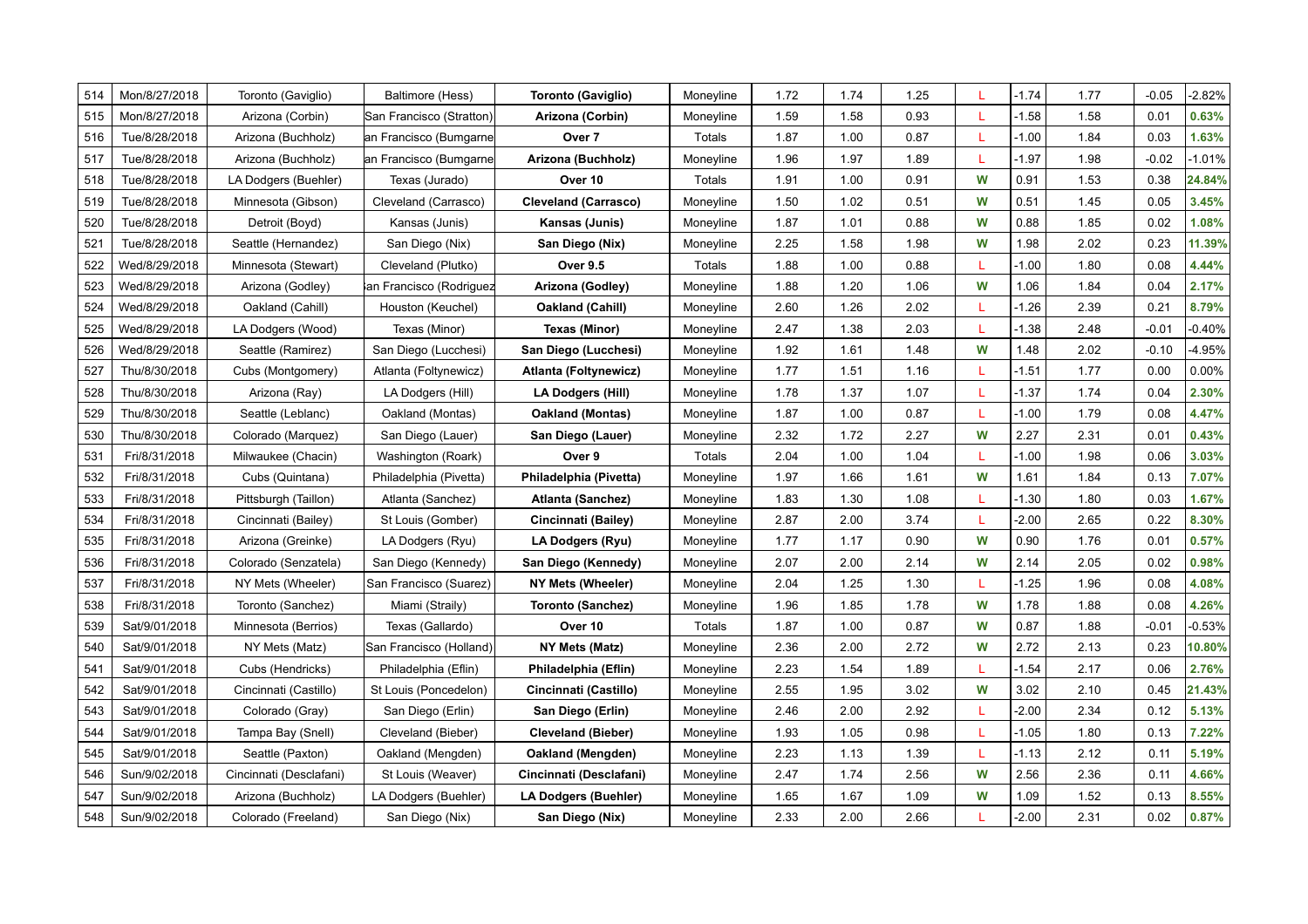| 549 | Sun/9/02/2018 | Baltimore (Hess)          | Kansas (Lopez)         | Kansas (Lopez)                | Moneyline | 1.96 | 1.34 | 1.29 | W | 1.29        | 1.80 | 0.16    | 8.89%    |
|-----|---------------|---------------------------|------------------------|-------------------------------|-----------|------|------|------|---|-------------|------|---------|----------|
| 550 | Mon/9/03/2018 | Philadelphia (Velasquez)  | Miami (Urena)          | Under 8                       | Totals    | 1.95 | 1.00 | 0.95 | W | 0.95        | 1.81 | 0.14    | 7.73%    |
| 551 | Mon/9/03/2018 | Cincinnati (Harvey)       | Pittsburgh (Williams)  | Cincinnati (Harvey)           | Moneyline | 2.42 | 1.71 | 2.43 |   | $-1.71$     | 2.19 | 0.23    | 10.50%   |
| 552 | Mon/9/03/2018 | Cubs (Hamels)             | Milwaukee (Davies)     | <b>Milwaukee (Davies)</b>     | Moneyline | 2.27 | 1.11 | 1.41 | W | 1.41        | 2.11 | 0.16    | 7.58%    |
| 553 | Mon/9/03/2018 | San Francisco (Bumgarner) | Colorado (Anderson)    | Colorado (Anderson)           | Moneyline | 1.88 | 1.49 | 1.31 | W | 1.31        | 1.68 | 0.20    | 11.90%   |
| 554 | Mon/9/03/2018 | Kansas (Junis)            | Cleveland (Plutko)     | Kansas (Junis)                | Moneyline | 2.83 | 1.81 | 3.31 | W | 3.31        | 2.82 | 0.01    | 0.35%    |
| 555 | Tue/9/04/2018 | San Francisco (Rodriguez) | Colorado (Marquez)     | Under 10                      | Totals    | 1.93 | 1.00 | 0.93 | W | 0.93        | 1.93 | 0.00    | 0.00%    |
| 556 | Tue/9/04/2018 | St Louis (Mikolas)        | Washington (Fedde)     | <b>Washington (Fedde)</b>     | Moneyline |      |      | 0.00 | P | $\mathbf 0$ |      |         |          |
| 557 | Tue/9/04/2018 | San Diego (Lucchesi)      | Arizona (Ray)          | San Diego (Lucchesi)          | Moneyline | 2.64 | 1.66 | 2.72 |   | $-1.66$     | 2.64 | 0.00    | 0.00%    |
| 558 | Tue/9/04/2018 | Detroit (Liriano)         | White Sox (Giolito)    | <b>White Sox (Giolito)</b>    | Moneyline | 1.70 | 1.07 | 0.75 |   | $-1.07$     | 1.63 | 0.07    | 4.29%    |
| 559 | Tue/9/04/2018 | St Louis (Gant)           | Washington (Fedde)     | <b>Washington (Fedde)</b>     | Moneyline | 1.88 | 1.75 | 1.54 | L | $-1.75$     | 1.85 | 0.03    | 1.62%    |
| 560 | Wed/9/05/2018 | San Francisco (Suarez)    | Colorado (Senzatela)   | <b>Under 10.5</b>             | Totals    | 2.03 | 1.00 | 1.03 | W | 1.03        | 1.91 | 0.12    | 6.28%    |
| 561 | Wed/9/05/2018 | Cincinnati (Bailey)       | Pittsburgh (Taillon)   | Cincinnati (Bailey)           | Moneyline | 2.81 | 1.09 | 1.97 | L | $-1.09$     | 2.65 | 0.16    | 6.04%    |
| 562 | Thu/9/06/2018 | Cleveland (Bieber)        | Toronto (Gaviglio)     | <b>Toronto (Gaviglio)</b>     | Moneyline | 2.35 | 1.06 | 1.43 | L | $-1.06$     | 2.50 | $-0.15$ | $-6.00%$ |
| 563 | Thu/9/06/2018 | Cleveland (Bieber)        | Toronto (Gaviglio)     | Under 9.5                     | Totals    | 1.95 | 1.00 | 0.95 | L | $-1.00$     | 1.68 | 0.27    | 16.07%   |
| 564 | Thu/9/06/2018 | Atlanta (Sanchez)         | Arizona (Greinke)      | Atlanta (Sanchez)             | Moneyline | 2.44 | 1.17 | 1.68 | W | 1.68        | 2.48 | $-0.04$ | $-1.61%$ |
| 565 | Thu/9/06/2018 | Cubs (Hendricks)          | Washington (Strasburg) | <b>Washington (Strasburg)</b> | Moneyline | 1.85 | 1.24 | 1.05 |   | $-1.24$     | 1.96 | $-0.11$ | $-5.61%$ |
| 566 | Fri/9/07/2018 | Philadelphia (Nola)       | NY Mets (Matz)         | NY Mets (Matz)                | Moneyline | 2.40 | 1.35 | 1.89 | L | $-1.35$     | 2.38 | 0.02    | 0.84%    |
| 567 | Fri/9/07/2018 | San Francisco (Holland)   | Milwaukee (Anderson)   | <b>Milwaukee (Anderson)</b>   | Moneyline | 1.64 | 2.00 | 1.28 | W | 1.28        | 1.56 | 0.08    | 5.13%    |
| 568 | Fri/9/07/2018 | Kansas (Fillmyer)         | Minnesota (Gonsalves)  | Kansas (Fillmyer)             | Moneyline | 2.30 | 1.29 | 1.68 | L | $-1.29$     | 2.52 | $-0.22$ | $-8.73%$ |
| 569 | Fri/9/07/2018 | Texas (Gallardo)          | Oakland (Bassit)       | <b>Oakland (Bassit)</b>       | Moneyline |      |      | 0.00 | P | $\mathbf 0$ |      |         |          |
| 570 | Fri/9/07/2018 | St Louis Gomber)          | Detroit (Norris)       | Detroit (Norris)              | Moneyline | 2.44 | 2.00 | 2.88 | W | 2.88        | 2.32 | 0.12    | 5.17%    |
| 571 | Sat/9/08/2018 | Cubs (Hamels)             | Washington (Scherzer)  | <b>Washington (Scherzer)</b>  | Moneyline |      |      | 0.00 | P | $\mathbf 0$ |      |         |          |
| 572 | Sat/9/08/2018 | San Francisco (Stratton)  | Milwaukee (Gonzalez)   | Milwaukee (Gonzalez)          | Moneyline | 1.61 | 1.49 | 0.91 | W | 0.91        | 1.53 | 0.08    | 5.23%    |
| 573 | Sat/9/08/2018 | LA Dodgers (Buehler)      | Colorado (Freeland)    | <b>LA Dodgers (Buehler)</b>   | Moneyline | 1.77 | 1.73 | 1.33 |   | $-1.73$     | 1.80 | $-0.03$ | $-1.67%$ |
| 574 | Sat/9/08/2018 | Kansas (Lopez)            | Minnesota (Berrios)    | Kansas (Lopez)                | Moneyline | 2.70 | 1.27 | 2.16 | W | 2.16        | 2.89 | $-0.19$ | $-6.57%$ |
| 575 | Sat/9/08/2018 | St Louis (Flaherty)       | Detroit (Boyd)         | Detroit (Boyd)                | Moneyline | 2.47 | 1.56 | 2.29 | W | 2.29        | 2.56 | $-0.09$ | $-3.52%$ |
| 576 | Sun/9/09/2018 | Cubs (Montgomery)         | Washington (Fedde)     | <b>Washington (Fedde)</b>     | Moneyline |      |      | 0.00 | P | $\Omega$    |      |         |          |
| 577 | Sun/9/09/2018 | San Francisco (Bumgarner) | Milwaukee (Davies)     | <b>Milwaukee (Davies)</b>     | Moneyline | 1.77 | 2.00 | 1.54 | W | 1.54        | 1.68 | 0.09    | 5.36%    |
| 578 | Sun/9/09/2018 | LA Dodgers (Hill)         | Colorado (Anderson)    | <b>LA Dodgers (Hill)</b>      | Moneyline | 1.83 | 1.38 | 1.15 | W | 1.15        | 1.88 | $-0.05$ | $-2.66%$ |
| 579 | Sun/9/09/2018 | Atlanta (Toussaint)       | Arizona (Ray)          | Atlanta (Toussaint)           | Moneyline | 2.29 | 1.13 | 1.46 | W | 1.46        | 2.20 | 0.09    | 4.09%    |
| 580 | Sun/9/09/2018 | St Louis (Gant)           | Detroit (Fulmer)       | Detroit (Fulmer)              | Moneyline | 2.15 | 2.00 | 2.30 |   | $-2.00$     | 2.15 | 0.00    | 0.00%    |
| 581 | Mon/9/10/2018 | Arizona (Godley)          | Colorado (Marquez)     | Under 10                      | Totals    | 1.88 | 1.00 | 0.88 | L | $-1.00$     | 1.91 | $-0.03$ | $-1.57%$ |
| 582 | Mon/9/10/2018 | LA Dodgers (Wood)         | Cincinnati (Reed)      | Cincinnati (Reed)             | Moneyline | 2.52 | 1.10 | 1.67 | W | 1.67        | 2.79 | $-0.27$ | $-9.68%$ |
| 583 | Mon/9/10/2018 | Milwaukee (Miley)         | Cubs (Lester)          | Milwaukee (Miley)             | Moneyline | 2.25 | 1.17 | 1.46 | W | 1.46        | 2.20 | 0.05    | 2.27%    |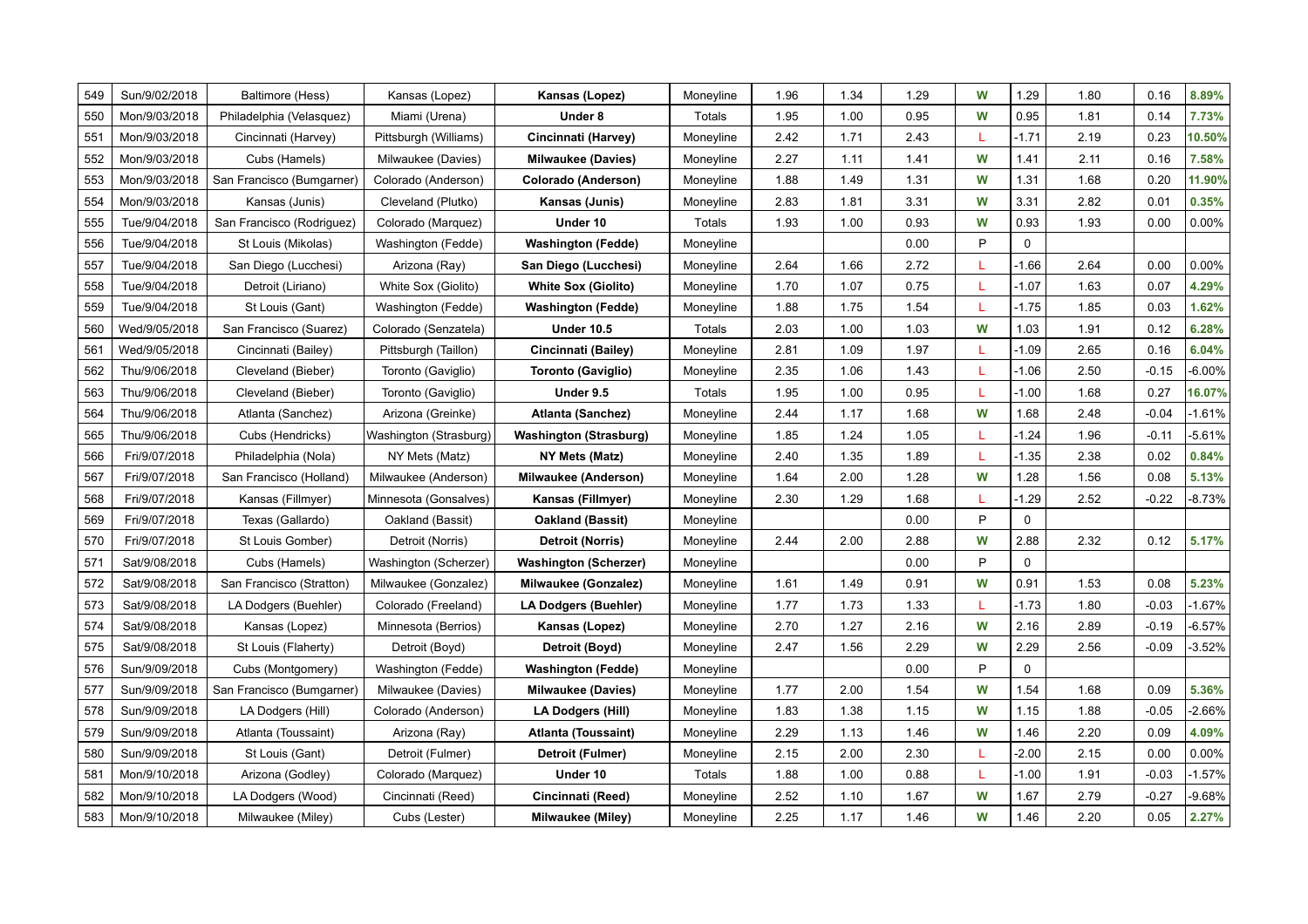| 584 | Tue/9/11/2018 | LA Dodgers (Ryu)         | Cincinnati (Castillo)   | Cincinnati (Castillo)         | Moneyline | 2.66 | 1.28 | 2.12 | W | 2.12        | 2.59 | 0.07    | 2.70%    |
|-----|---------------|--------------------------|-------------------------|-------------------------------|-----------|------|------|------|---|-------------|------|---------|----------|
| 585 | Tue/9/11/2018 | Cubs (Quintana)          | Milwaukee (Chacin)      | <b>Milwaukee (Chacin)</b>     | Moneyline | 2.26 | 1.14 | 1.44 | L | $-1.14$     | 2.12 | 0.14    | 6.60%    |
| 586 | Tue/9/11/2018 | Atlanta (Foltynewicz)    | San Francisco (Suarez)  | Atlanta (Foltynewicz)         | Moneyline | 1.73 | 1.09 | 0.80 | W | 0.80        | 1.71 | 0.02    | 1.17%    |
| 587 | Wed/9/12/2018 | Arizona (Corbin)         | Colorado (Gray)         | Under 10                      | Totals    | 1.85 | 1.00 | 0.85 | W | 0.85        | 1.79 | 0.06    | 3.35%    |
| 588 | Wed/9/12/2018 | Atlanta (Sanchez)        | San Francisco (Holland) | <b>Atlanta (Sanchez)</b>      | Moneyline | 1.88 | 2.00 | 1.76 | W | 1.76        | 1.75 | 0.13    | 7.43%    |
| 589 | Wed/9/12/2018 | Milwaukee (Anderson)     | Cubs (Hendricks)        | <b>Milwaukee (Anderson)</b>   | Moneyline | 2.29 | 1.02 | 1.32 | W | 1.32        | 2.46 | $-0.17$ | $-6.91%$ |
| 590 | Wed/9/12/2018 | White Sox (Rodon)        | Kansas (Skoglund)       | Kansas (Skoglund)             | Moneyline | 2.11 | 1.02 | 1.13 | L | $-1.02$     | 2.08 | 0.03    | 1.44%    |
| 591 | Wed/9/12/2018 | San Diego (Lucchesi)     | Seattle (Leblanc)       | San Diego (Lucchesi)          | Moneyline | 2.49 | 1.57 | 2.34 | W | 2.34        | 2.30 | 0.19    | 8.26%    |
| 592 | Thu/9/13/2018 | Toronto (Gaviglio)       | Boston (Rodriguez)      | <b>Toronto (Gavigio)</b>      | Moneyline | 3.41 | 1.75 | 4.22 | L | $-1.75$     | 2.97 | 0.44    | 14.81%   |
| 593 | Thu/9/13/2018 | Minnesota (Gonsalves)    | Kansas (Fillmyer)       | Kansas (Fillmyer)             | Moneyline |      |      | 0.00 | P | $\mathbf 0$ |      |         |          |
| 594 | Fri/9/14/2018 | Toronto (Estrada)        | NY Yankees (Tanaka)     | <b>Over 8.5</b>               | Totals    | 1.83 | 1.00 | 0.83 | W | 0.83        | 1.85 | $-0.02$ | $-1.08%$ |
| 595 | Fri/9/14/2018 | Cincinnati (Harvey)      | Cubs (Hamels)           | Cincinnati (Harvey)           | Moneyline | 3.14 | 2.00 | 4.28 | L | $-2.00$     | 2.83 | 0.31    | 10.95%   |
| 596 | Fri/9/14/2018 | LA Dodgers (Buehler)     | St Louis (Flaherty)     | <b>LA Dodgers (Buehler)</b>   | Moneyline | 1.78 | 1.38 | 1.08 | W | 1.08        | 1.78 | 0.00    | 0.00%    |
| 597 | Fri/9/14/2018 | Detroit (Boyd)           | Cleveland (Tomlin)      | Detroit (Boyd)                | Moneyline | 2.65 | 1.28 | 2.11 | W | 2.11        | 2.82 | $-0.17$ | $-6.03%$ |
| 598 | Fri/9/14/2018 | Minnesota (Berrios)      | Kansas (Lopez)          | Kansas (Lopez)                | Moneyline | 2.22 | 1.13 | 1.38 | W | 1.38        | 2.25 | $-0.03$ | $-1.33%$ |
| 599 | Fri/9/14/2018 | NY Mets (Syndergaard)    | Boston (Velasquez)      | NY Mets (Syndergaard)         | Moneyline | 2.34 | 2.00 | 2.68 | W | 2.68        | 2.04 | 0.30    | 14.71%   |
| 600 | Fri/9/14/2018 | Texas (Mendez)           | San Diego (Lauer)       | San Diego (Lauer)             | Moneyline |      |      | 0.00 | P | $\Omega$    |      |         |          |
| 601 | Sat/9/15/2018 | LA Dodgers (Hill)        | St Louis (Gant)         | <b>LA Dodgers (Hill)</b>      | Moneyline | 1.83 | 2.00 | 1.66 | W | 1.66        | 1.66 | 0.17    | 10.24%   |
| 602 | Sat/9/15/2018 | Cincinnati (Reed)        | Cubs (Lester)           | Cincinnati (Reed)             | Moneyline | 2.88 | 2.00 | 3.76 | L | $-2.00$     | 2.90 | $-0.02$ | $-0.69%$ |
| 603 | Sat/9/15/2018 | Colorado (Marquez)       | an Francisco (Bumgarne  | Colorado (Marquez)            | Moneyline | 1.77 | 2.00 | 1.54 | L | $-2.00$     | 1.68 | 0.09    | 5.36%    |
| 604 | Sat/9/15/2018 | White Sox (Lopez)        | Baltimore (Ramirez)     | <b>White Sox (Lopez)</b>      | Moneyline | 1.87 | 1.28 | 1.11 | W | 1.11        | 1.97 | $-0.10$ | $-5.08%$ |
| 605 | Sun/9/16/2018 | Toronto (Pannone)        | NY Yankees (Lynn)       | <b>Over 9.5</b>               | Totals    | 2.07 | 1.00 | 1.07 | L | $-1.00$     | 1.83 | 0.24    | 13.11%   |
| 606 | Sun/9/16/2018 | LA Dodgers (Stripling)   | St Louis (Wainwright)   | <b>LA Dodgers (Stripling)</b> | Moneyline | 1.74 | 2.00 | 1.48 | L | $-2.00$     | 1.67 | 0.07    | 4.19%    |
| 607 | Sun/9/16/2018 | Cincinnati (Castillo)    | Cubs (Quintana)         | Cincinnati (Castillo)         | Moneyline | 2.60 | 2.00 | 3.20 | W | 3.20        | 2.41 | 0.19    | 7.88%    |
| 608 | Sun/9/16/2018 | Colorado (Senzatela)     | an Francisco (Rodriguez | Colorado (Senzatela)          | Moneyline | 1.91 | 1.13 | 1.03 | W | 1.03        | 1.81 | 0.10    | 5.52%    |
| 609 | Sun/9/16/2018 | White Sox (Giolito)      | Baltimore (Hess)        | <b>White Sox (Giolito)</b>    | Moneyline | 1.88 | 1.58 | 1.39 | L | $-1.58$     | 1.86 | 0.02    | 1.08%    |
| 610 | Sun/9/16/2018 | Minnesota (Gobson)       | Kansas (Junis)          | Kansas (Junis)                | Moneyline | 1.95 | 1.47 | 1.40 | L | $-1.47$     | 1.95 | 0.00    | 0.00%    |
| 611 | Mon/9/17/2018 | Washington (Fedde)       | Miami (Richards)        | Under 8.5                     | Totals    | 1.88 | 1.00 | 0.88 | L | $-1.00$     | 1.87 | 0.01    | 0.53%    |
| 612 | Mon/9/17/2018 | Cincinnati (Desclafani)  | Milwaukee (Miley)       | Cincinnati (Desclafani)       | Moneyline | 2.70 | 1.09 | 1.85 | L | $-1.09$     | 2.65 | 0.05    | 1.89%    |
| 613 | Mon/9/17/2018 | Colorado (Gray)          | LA Dodgers (Ryu)        | LA Dodgers (Ryu)              | Moneyline | 1.71 | 2.00 | 1.42 | W | 1.42        | 1.63 | 0.08    | 4.91%    |
| 614 | Tue/9/18/2018 | Tampa Bay (Snell)        | Texas (Gallardo)        | <b>Over 9.5</b>               | Totals    | 2.06 | 1.00 | 1.06 | L | $-1.00$     | 2.11 | $-0.05$ | $-2.37%$ |
| 615 | Tue/9/18/2018 | San Francisco (Holland)  | San Diego (Lucchesi)    | San Diego (Lucchesi)          | Moneyline | 1.81 | 2.00 | 1.62 | L | $-2.00$     | 1.59 | 0.22    | 13.84%   |
| 616 | Tue/9/18/2018 | Boston (Eovaldi)         | NY Yankees (Happ)       | NY Yankees (Happ)             | Moneyline | 1.74 | 1.74 | 1.29 | W | 1.29        | 1.61 | 0.13    | 8.07%    |
| 617 | Wed/9/19/2018 | San Francisco (Stratton) | San Diego (Erlin)       | San Diego (Erlin)             | Moneyline | 1.80 | 2.00 | 1.60 | W | 1.60        | 1.63 | 0.17    | 10.43%   |
| 618 | Wed/9/19/2018 | LA Angels (Pena)         | Oakland (Anderson)      | Oakland (Anderson)            | Moneyline | 1.71 | 1.00 | 0.71 | W | 0.71        | 1.72 | $-0.01$ | $-0.58%$ |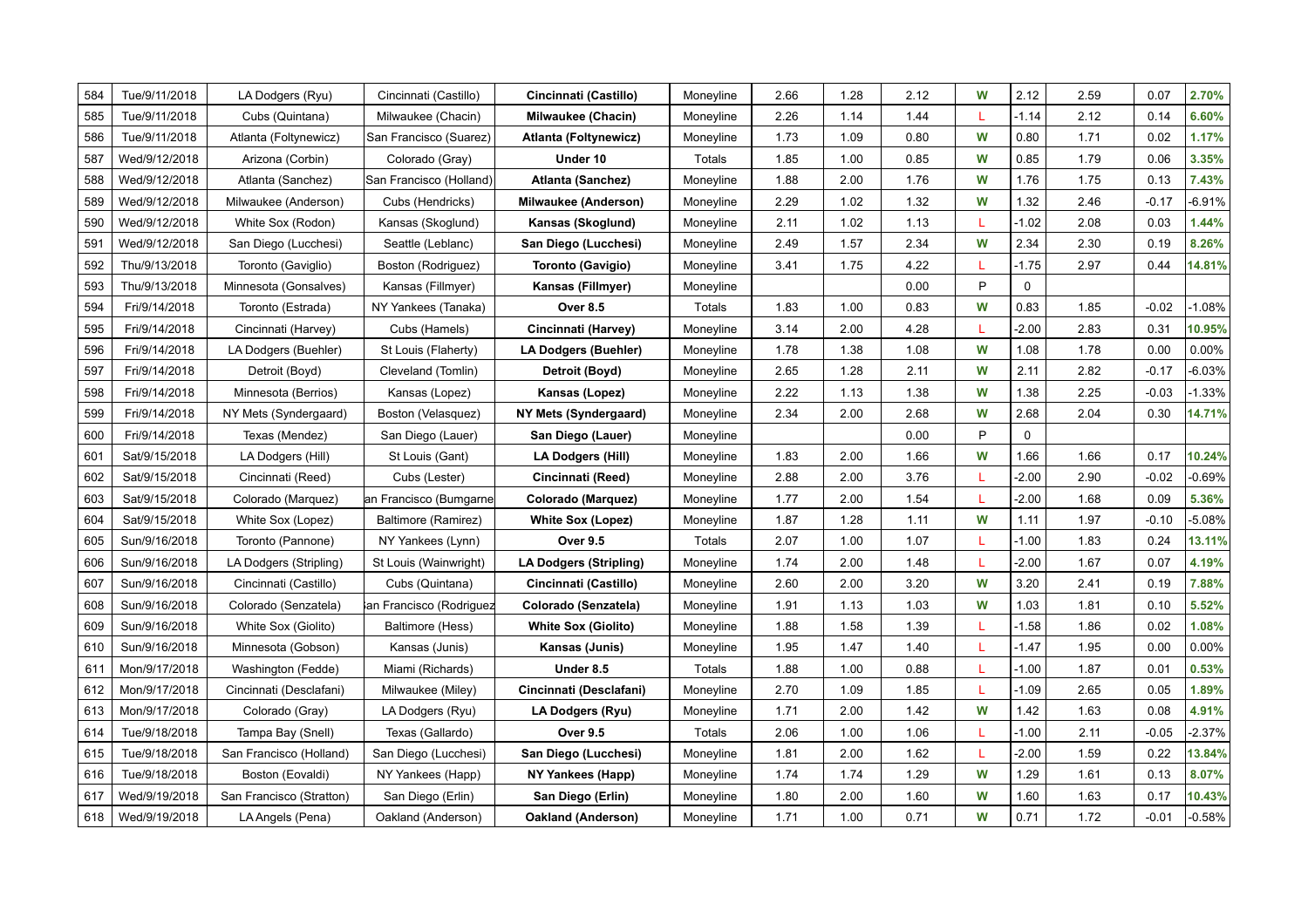| 619 | Thu/9/20/2018 | Philadelphia (Velasquez)  | Atlanta (Gausman)        | Philadelphia (Velasquez)      | Moneyline | 2.36 | 1.75 | 2.38 | L | $-1.75$     | 2.28 | 0.08    | 3.51%    |
|-----|---------------|---------------------------|--------------------------|-------------------------------|-----------|------|------|------|---|-------------|------|---------|----------|
| 620 | Fri/9/21/2018 | Philadelphia (Pivetta)    | Atlanta (Teheran)        | Philadelphia (Pivetta)        | Moneyline | 2.20 | 1.74 | 2.09 | т | $-1.74$     | 2.12 | 0.08    | 3.77%    |
| 621 | Fri/9/21/2018 | Colorado (Marquez)        | Arizona (Greinke)        | Colorado (Marquez)            | Moneyline | 2.13 | 1.11 | 1.25 | W | 1.25        | 2.04 | 0.09    | 4.41%    |
| 622 | Fri/9/21/2018 | Cubs (Quintana)           | White Sox (Lopez)        | <b>White Sox (Lopez)</b>      | Moneyline | 2.52 | 2.00 | 3.04 | W | 3.04        | 2.70 | $-0.18$ | $-6.67%$ |
| 623 | Sat/9/22/2018 | NY Mets (Oswalt)          | Washington (Roark)       | Over 8                        | Totals    |      |      | 0.00 | P | $\mathbf 0$ |      |         |          |
| 624 | Sat/9/22/2018 | San Francisco (Rodriguez) | St Louis (Wainwright)    | <b>St Louis (Wainwright)</b>  | Moneyline | 1.61 | 1.08 | 0.66 | W | 0.66        | 1.57 | 0.04    | 2.55%    |
| 625 | Sat/9/22/2018 | Tampa Bay (Glasnow)       | Toronto (Pannone)        | Tampa Bay (Glasnow)           | Moneyline | 1.74 | 1.44 | 1.07 | L | $-1.44$     | 1.69 | 0.05    | 2.96%    |
| 626 | Sat/9/22/2018 | Seattle (Gonzales)        | Texas (Minor)            | Seattle (Gonzales)            | Moneyline | 2.04 | 1.26 | 1.31 | W | 1.31        | 2.02 | 0.02    | 0.99%    |
| 627 | Sat/9/22/2018 | Cubs (Lester)             | White Sox (Giolito)      | <b>White Sox (Giolito)</b>    | Moneyline | 2.83 | 2.00 | 3.66 |   | $-2.00$     | 2.86 | $-0.03$ | $-1.05%$ |
| 628 | Sun/9/23/2018 | Seattle (Leblanc)         | Texas (Perez)            | Seattle (Leblanc)             | Moneyline | 1.82 | 1.05 | 0.86 | L | $-1.05$     | 1.81 | 0.01    | 0.55%    |
| 629 | Sun/9/23/2018 | Seattle (Leblanc)         | Texas (Perez)            | Over 10                       | Totals    | 1.95 | 1.00 | 0.95 | L | $-1.00$     | 1.86 | 0.09    | 4.84%    |
| 630 | Mon/9/24/2018 | Pittsburgh (Taillon)      | Cubs (Hamels)            | Pittsburgh (Taillon)          | Moneyline | 2.47 | 1.53 | 2.25 | W | 2.25        | 2.43 | 0.04    | 1.65%    |
| 631 | Mon/9/24/2018 | Philadelphia (Eflin)      | Colorado (Anderson)      | Philadelphia (Eflin)          | Moneyline | 2.25 | 1.34 | 1.68 | L | $-1.34$     |      |         |          |
| 632 | Mon/9/24/2018 | Cleveland (Kluber)        | White Sox (Covey)        | <b>White Sox (Covey)</b>      | Moneyline | 3.28 | 1.20 | 2.74 | L | $-1.20$     | 3.00 | 0.28    | 9.33%    |
| 633 | Mon/9/24/2018 | Oakland (Anderson)        | Seattle (Paxton)         | Seattle (Paxton)              | Moneyline | 1.83 | 1.13 | 0.94 | L | $-1.13$     |      |         |          |
| 634 | Mon/9/24/2018 | Philadelphia (Eflin)      | Colorado (Gray)          | Philadelphia (Eflin)          | Moneyline | 2.63 | 2.00 | 3.26 | L | $-2.00$     | 2.65 | $-0.02$ | $-0.75%$ |
| 635 | Tue/9/25/2018 | Miami (Brigham)           | Washington (Sherzer)     | <b>Over 7.5</b>               | Totals    | 1.95 | 1.00 | 0.95 | W | 0.95        | 1.84 | 0.11    | 5.98%    |
| 636 | Tue/9/25/2018 | Kanas (Skoglund)          | Cincinnati (Harvey)      | <b>Over 8.5</b>               | Totals    | 1.91 | 1.00 | 0.91 | L | $-1.00$     | 1.81 | 0.10    | 5.52%    |
| 637 | Tue/9/25/2018 | Texas (Gallardo)          | LA Angels (Shoemaker)    | LA Angels (Shoemaker)         | Moneyline | 1.63 | 1.39 | 0.88 | W | 0.88        | 1.65 | $-0.02$ | $-1.21%$ |
| 638 | Tue/9/25/2018 | San Diego (Erlin)         | San Francisco (Stratton) | San Diego (Erlin)             | Moneyline | 2.11 | 2.00 | 2.22 | L | $-2.00$     | 1.96 | 0.15    | 7.65%    |
| 639 | Wed/9/26/2018 | Atlanta (Newcomb)         | NY Mets (deGrom)         | NY Mets (deGrom)              | Moneyline | 1.65 | 2.00 | 1.30 | W | 1.30        | 1.61 | 0.04    | 2.48%    |
| 640 | Wed/9/26/2018 | Milwaukee (Chacin)        | St Louis (Gant)          | <b>Milwaukee (Chacin)</b>     | Moneyline | 2.02 | 1.32 | 1.35 | W | 1.35        | 1.93 | 0.09    | 4.66%    |
| 641 | Wed/9/26/2018 | Philadelphia (Pivetta)    | Colorado (Marquez)       | Philadelphia (Pivetta)        | Moneyline | 2.70 | 1.44 | 2.45 | L | $-1.44$     | 2.82 | $-0.12$ | $-4.26%$ |
| 642 | Wed/9/26/2018 | LA Dodgers (Stripling)    | Arizona (Greinke)        | LA Dodgers (Stripling)        | Moneyline | 1.88 | 2.00 | 1.76 | L | $-2.00$     | 1.79 | 0.09    | 5.03%    |
| 643 | Wed/9/26/2018 | San Diego (Lauer)         | an Francisco (Bumgarne   | San Diego (Lauer)             | Moneyline |      |      | 0.00 | P | $\mathbf 0$ |      |         |          |
| 644 | Thu/9/27/2018 | Philadelphia (Arrieta)    | Colorado (Senzatela)     | Philadelphia (Arrieta)        | Moneyline | 2.52 | 1.87 | 2.84 |   | $-1.87$     | 2.63 | $-0.11$ | $-4.18%$ |
| 645 | Thu/9/27/2018 | Atlanta (Teheran)         | NY Mets (Vargas)         | NY Mets (Vargas)              | Moneyline | 2.15 | 2.00 | 2.30 | W | 2.30        | 2.08 | 0.07    | 3.37%    |
| 646 | Thu/9/27/2018 | Pittsburgh (Williams)     | Cubs (Lester)            | Pittsburgh (Williams)         | Moneyline | 2.47 | 1.07 | 1.57 | L | $-1.07$     | 2.50 | $-0.03$ | $-1.20%$ |
| 647 | Fri/9/28/2018 | Miami (Urena)             | NY Mets (Oswalt)         | NY Mets (Oswalt)              | Moneyline | 1.74 | 1.13 | 0.84 | L | $-1.13$     | 1.75 | $-0.01$ | $-0.57%$ |
| 648 | Fri/9/28/2018 | Washington (Ross)         | Colorado (Freeland)      | Washington (Ross)             | Moneyline | 2.59 | 1.29 | 2.05 | L | $-1.29$     | 2.85 | $-0.26$ | $-9.12%$ |
| 649 | Fri/9/28/2018 | LA Dodgers (Ryu)          | an Francisco (Bumgarne   | LA Dodgers (Ryu)              | Moneyline | 1.65 | 2.00 | 1.30 | W | 1.30        | 1.55 | 0.10    | 6.45%    |
| 650 | Fri/9/28/2018 | Toronto (Pannone)         | Tampa Bay (Glasnow)      | Tampa Bay (Glasnow)           | Moneyline | 1.65 | 2.00 | 1.30 | L | $-2.00$     | 1.59 | 0.06    | 3.77%    |
| 651 | Sat/9/29/2018 | St Louis (Mikolas)        | Cubs (Hamels)            | St Louis (Mikolas)            | Moneyline | 2.38 | 1.36 | 1.88 | W | 1.88        | 2.33 | 0.05    | 2.15%    |
| 652 | Sat/9/29/2018 | Washington (Strasburg)    | Colorado (Gray)          | <b>Washington (Strasburg)</b> | Moneyline | 2.17 | 1.89 | 2.21 | W | 2.21        | 1.94 | 0.23    | 11.86%   |
| 653 | Sat/9/29/2018 | Arizona (Godley)          | San Diego (Nix)          | San Diego (Nix)               | Moneyline | 2.19 | 2.00 | 2.38 | L | $-2.00$     |      |         |          |